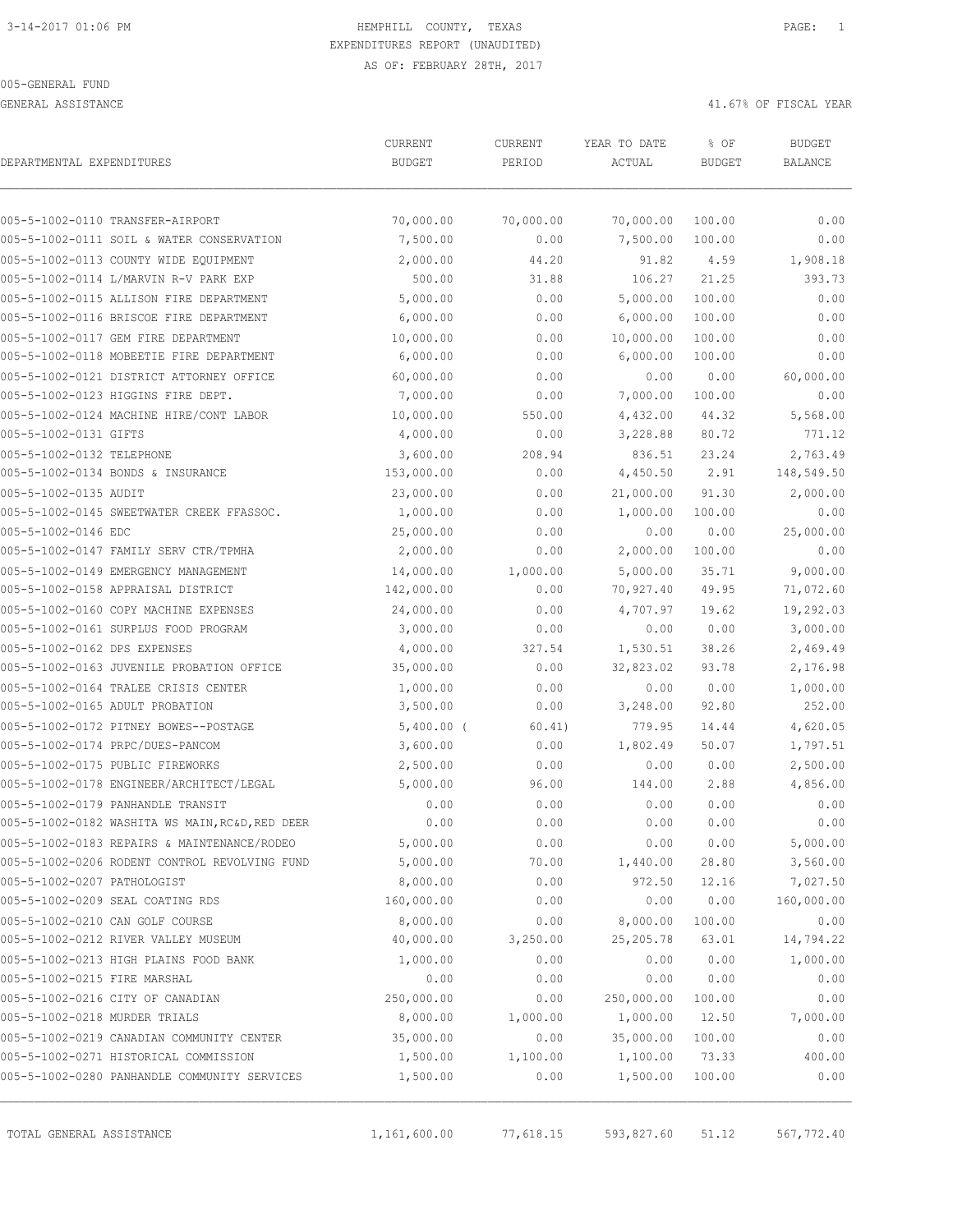COUNTY & DISTRICT CLERK 41.67% OF FISCAL YEAR

|                                               | CURRENT      | CURRENT   | YEAR TO DATE | % OF          | BUDGET         |  |
|-----------------------------------------------|--------------|-----------|--------------|---------------|----------------|--|
| DEPARTMENTAL EXPENDITURES                     | BUDGET       | PERIOD    | ACTUAL       | <b>BUDGET</b> | <b>BALANCE</b> |  |
|                                               |              |           |              |               |                |  |
| 005-5-1510-0090 CO & DISTRICT CLK             | 57,165.00    | 4,763.74  | 23,818.82    | 41.67         | 33, 346.18     |  |
| 005-5-1510-0094 DEPUTY CLERK-GANDARA          | 37,080.00    | 3,090.00  | 15,450.00    | 41.67         | 21,630.00      |  |
| 005-5-1510-0095 DEPUTY CLERK-WITT             | 37,080.00    | 3,090.00  | 15,450.00    | 41.67         | 21,630.00      |  |
| 005-5-1510-0096 LONGEVITY                     | 500.00       | 80.00     | 400.00       | 80.00         | 100.00         |  |
| 005-5-1510-0097 CHIEF DEPUTY CLERK-GUERRERO   | 39,140.00    | 3,261.66  | 16,308.38    | 41.67         | 22,831.62      |  |
| 005-5-1510-0098 PART TIME                     | 0.00         | 0.00      | 0.00         | 0.00          | 0.00           |  |
| 005-5-1510-0101 SOCIAL SECURITY/MEDICARE      | 13,500.00    | 910.68    | 4,715.67     | 34.93         | 8,784.33       |  |
| 005-5-1510-0102 RETIREMENT                    | 17,200.00    | 1,428.54  | 11,428.36    | 66.44         | 5,771.64       |  |
| 005-5-1510-0103 GROUP TERM LIFE               | 600.00       | 34.30     | 205.70       | 34.28         | 394.30         |  |
| 005-5-1510-0104 GROUP INSURANCE               | 32,000.00    | 2,236.08  | 11,848.88    | 37.03         | 20, 151. 12    |  |
| 005-5-1510-0105 UNEMPLOYMENT INSURANCE        | 1,000.00     | 0.00      | 62.70        | 6.27          | 937.30         |  |
| 005-5-1510-0106 WORKERS' COMPENSATION         | 2,400.00     | 0.00      | 600.00       | 25.00         | 1,800.00       |  |
| 005-5-1510-0109 POSTAGE                       | 1,800.00     | 200.56    | 480.49       | 26.69         | 1,319.51       |  |
| 005-5-1510-0112 TRAVEL                        | $7,000.00$ ( | 99.85)    | 1,590.27     | 22.72         | 5,409.73       |  |
| 005-5-1510-0119 DUES & SUBSCRIPTIONS          | 200.00       | 0.00      | 245.00       | $122.50$ (    | 45.00          |  |
| 005-5-1510-0132 TELEPHONE                     | 3,800.00     | 328.73    | 1,345.60     | 35.41         | 2,454.40       |  |
| 005-5-1510-0142 SOFTWARE SUPPORT              | 28,000.00    | 200.00    | 8,755.64     | 31.27         | 19,244.36      |  |
| 005-5-1510-0183 OFFICE EQUIP. REPAIRS & MAIN. | 500.00       | 0.00      | 0.00         | 0.00          | 500.00         |  |
| 005-5-1510-0188 OFFICE SUPPLIES               | 6,000.00     | 255.84    | 669.04       | 11.15         | 5,330.96       |  |
| 005-5-1510-0189 INVENTORY                     | 2,000.00     | 0.00      | 0.00         | 0.00          | 2,000.00       |  |
| 005-5-1510-0510 CAPITAL OUTLAY                | 6,000.00     | 0.00      | 0.00         | 0.00          | 6,000.00       |  |
|                                               |              |           |              |               |                |  |
| TOTAL COUNTY & DISTRICT CLERK                 | 292,965.00   | 19,780.28 | 113, 374.55  | 38.70         | 179,590.45     |  |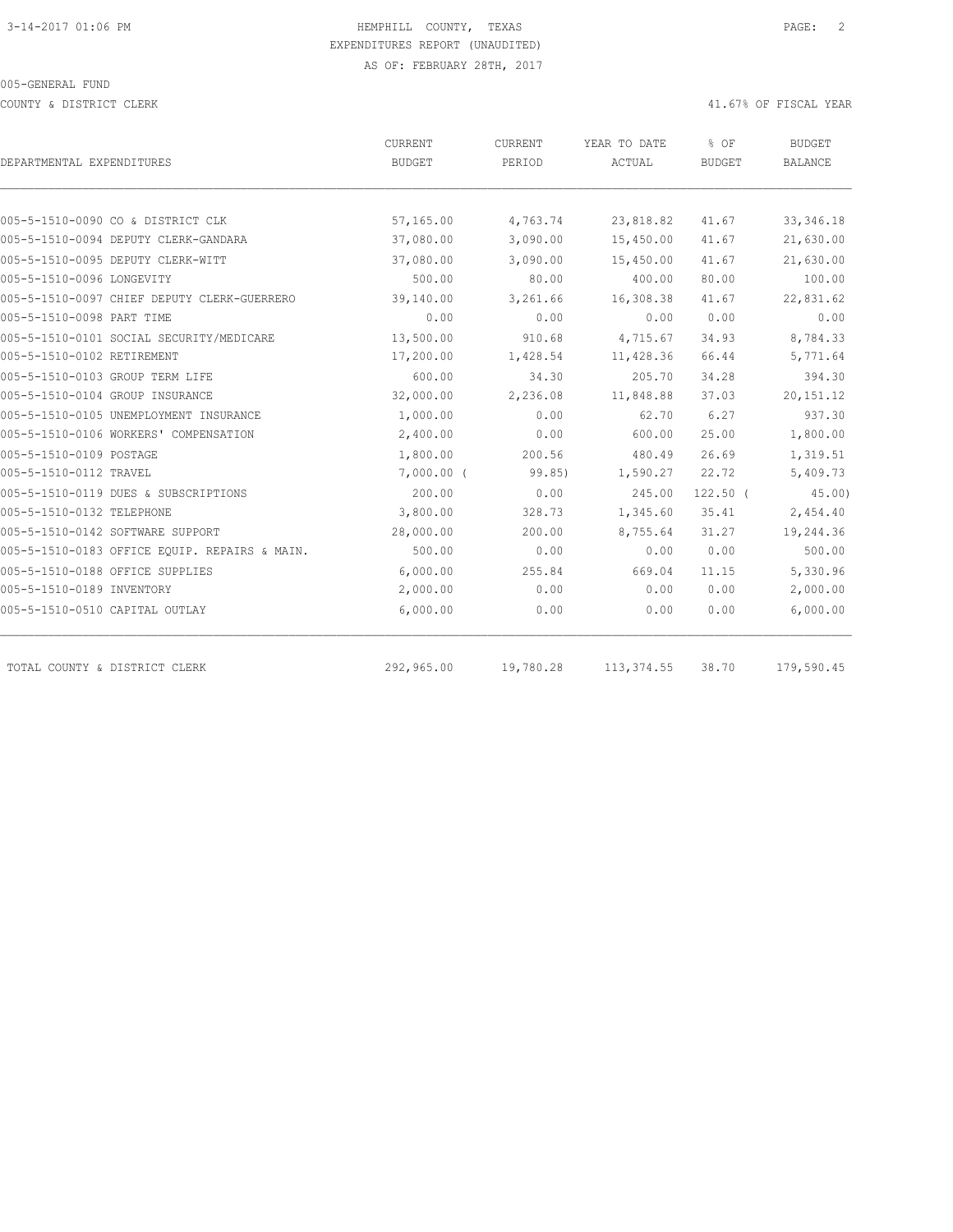COUNTY EXTENSION SERVICE 41.67% OF FISCAL YEAR

| DEPARTMENTAL EXPENDITURES                     | CURRENT<br><b>BUDGET</b> | CURRENT<br>PERIOD | YEAR TO DATE<br>ACTUAL | % OF<br><b>BUDGET</b> | <b>BUDGET</b><br>BALANCE |
|-----------------------------------------------|--------------------------|-------------------|------------------------|-----------------------|--------------------------|
|                                               |                          |                   |                        |                       |                          |
| 005-5-1520-0091 CEA-AG/A. HOLLOWAY            | 34,758.00                | 2,896.50          | 14,482.50              | 41.67                 | 20,275.50                |
| 005-5-1520-0092 CEA-FCS/T. HOLLOWAY           | 34,758.00                | 2,896.50          | 14,482.50              | 41.67                 | 20,275.50                |
| 005-5-1520-0096 LONGEVITY                     | 550.00                   | 50.00             | 225.00                 | 40.91                 | 325.00                   |
| 005-5-1520-0097 CEA SECRETARY-EWING           | 39,140.00                | 3,261.66          | 15,933.79              | 40.71                 | 23,206.21                |
| 005-5-1520-0098 PART-TIME SECRETARY           | 0.00                     | 0.00              | 0.00                   | 0.00                  | 0.00                     |
| 005-5-1520-0101 SOCIAL SECURITY/MEDICARE      | 9,200.00                 | 701.08            | 3,474.86               | 37.77                 | 5,725.14                 |
| 005-5-1520-0102 RETIREMENT                    | 4,000.00                 | 326.16            | 2,534.43               | 63.36                 | 1,465.57                 |
| 005-5-1520-0103 GROUP TERM LIFE               | 150.00                   | 7.82              | 45.76                  | 30.51                 | 104.24                   |
| 005-5-1520-0104 GROUP INSURANCE               | 8,000.00                 | 0.00              | 0.00                   | 0.00                  | 8,000.00                 |
| 005-5-1520-0105 UNEMPLOYMENT INSURANCE        | 350.00                   | 0.00              | 56.07                  | 16.02                 | 293.93                   |
| 005-5-1520-0106 WORKERS' COMPENSATION         | 1,700.00                 | 0.00              | 150.00                 | 8.82                  | 1,550.00                 |
| 005-5-1520-0109 POSTAGE                       | 1,000.00                 | 0.00              | 86.79                  | 8.68                  | 913.21                   |
| 005-5-1520-0112 TRAVEL/AG- A. HOLLOWAY        | 7,500.00                 | 694.84            | 2,044.05               | 27.25                 | 5,455.95                 |
| 005-5-1520-0114 TRAVEL/FCS-T. HOLLOWAY        | 2,500.00                 | 211.48            | 516.73                 | 20.67                 | 1,983.27                 |
| 005-5-1520-0119 DUES & SUBSCRIPTIONS          | 1,000.00                 | 0.00              | 320.00                 | 32.00                 | 680.00                   |
| 005-5-1520-0122 FUEL & OIL                    | 3,500.00                 | 0.00              | 283.53                 | 8.10                  | 3,216.47                 |
| 005-5-1520-0132 TELEPHONE                     | 3,000.00                 | 403.05            | 1,686.97               | 56.23                 | 1,313.03                 |
| 005-5-1520-0137 VEHICLE REPAIRS & MAINTENANCE | 1,500.00                 | 0.00              | 2,880.80               | $192.05$ (            | 1,380.80)                |
| 005-5-1520-0142 IT TECH SUPPORT               | 1,500.00                 | 0.00              | 662.36                 | 44.16                 | 837.64                   |
| 005-5-1520-0183 OFFICE EQUIP.REPAIRS & MAIN.  | 500.00                   | 0.00              | 0.00                   | 0.00                  | 500.00                   |
| 005-5-1520-0188 OFFICE SUPPLIES               | $2,500.00$ (             | 341.66)           | 513.04                 | 20.52                 | 1,986.96                 |
| 005-5-1520-0189 INVENTORY/EQUIPMENT           | 2,000.00                 | 0.00              | 0.00                   | 0.00                  | 2,000.00                 |
| 005-5-1520-0201 COMPUTER SUPPLIES & MAINT.    | 500.00                   | 0.00              | 0.00                   | 0.00                  | 500.00                   |
| 005-5-1520-0202 STOCK SHOW                    | 1,500.00                 | 0.00              | 1,500.00               | 100.00                | 0.00                     |
| 005-5-1520-0203 4-H FUND                      | 1,500.00                 | 0.00              | 0.00                   | 0.00                  | 1,500.00                 |
| 005-5-1520-0204 TRAVEL-SECRETARY              | 500.00                   | 0.00              | 75.30                  | 15.06                 | 424.70                   |
| 005-5-1520-0205 4-H FARM PROJECTS & MAINT.    | 2,500.00                 | 26.20             | 3,759.34               | $150.37$ (            | 1, 259.34)               |
| 005-5-1520-0510 CAPITAL OUTLAY                | 20,000.00                | 0.00              | 0.00                   | 0.00                  | 20,000.00                |
| TOTAL COUNTY EXTENSION SERVICE                | 185,606.00               | 11, 133.63        | 65,713.82              | 35.41                 | 119,892.18               |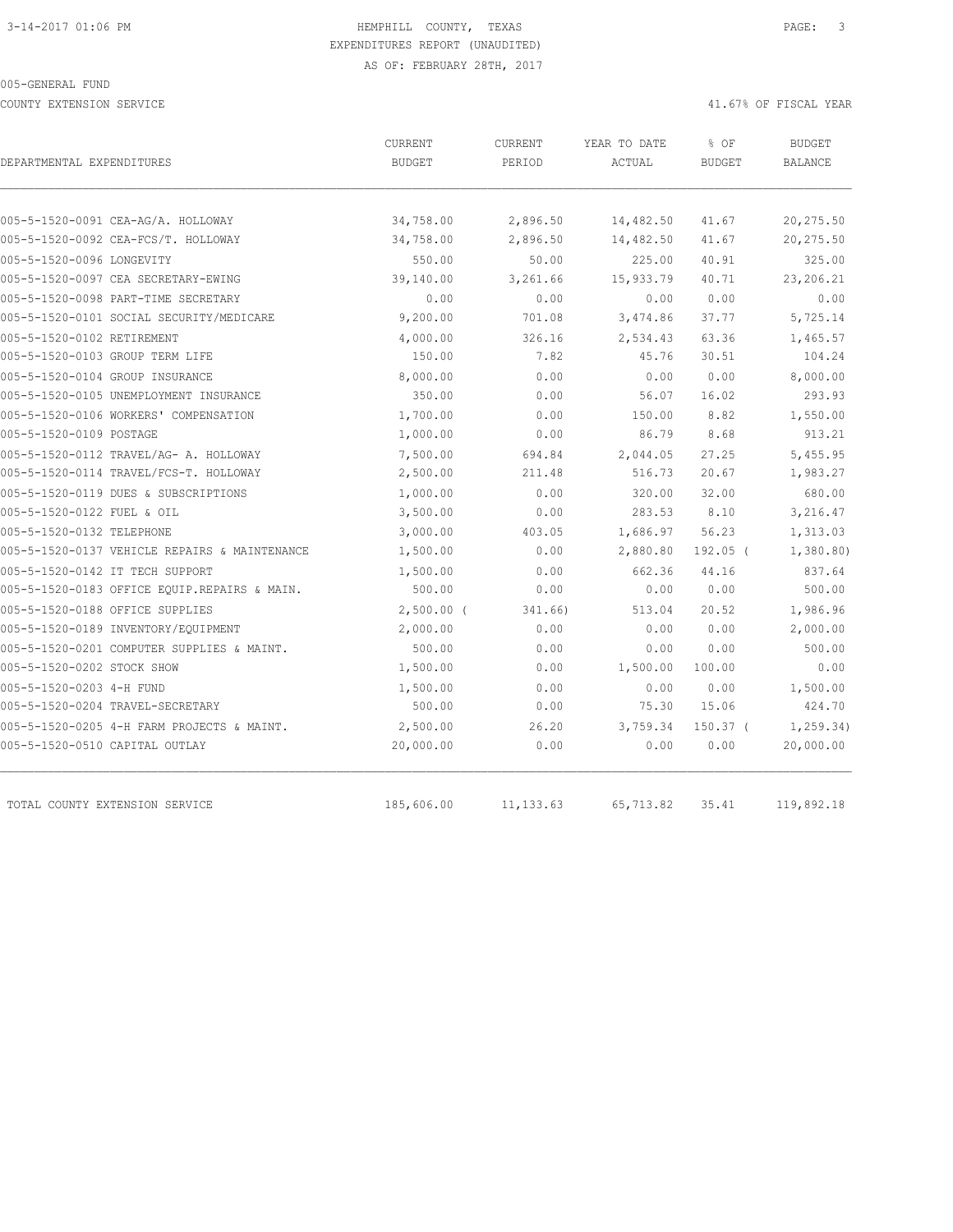#### COUNTY TREASURER **ALL ASSESSES ASSESSED A** 41.67% OF FISCAL YEAR

| DEPARTMENTAL EXPENDITURES                  | CURRENT<br><b>BUDGET</b> | CURRENT<br>PERIOD | YEAR TO DATE<br>ACTUAL | % OF<br><b>BUDGET</b> | <b>BUDGET</b><br><b>BALANCE</b> |
|--------------------------------------------|--------------------------|-------------------|------------------------|-----------------------|---------------------------------|
| 005-5-1530-0090 COUNTY TREASURER           | 57,165.00                | 4,763.74          |                        | 41.67                 |                                 |
| 005-5-1530-0095 CHIEF DEP TREASURER-REED   | 19,570.00                | 1,630.84          | 23,818.82<br>8,154.12  | 41.67                 | 33, 346.18<br>11, 415.88        |
| 005-5-1530-0096 LONGEVITY                  | 425.00                   | 80.00             | 400.00                 | 94.12                 | 25.00                           |
| 005-5-1530-0098 DEPUTY TREASURER/PART-TIME | 500.00                   | 0.00              | 0.00                   | 0.00                  | 500.00                          |
| 005-5-1530-0101 SOCIAL SECURITY/MEDICARE   |                          |                   |                        | 37.97                 |                                 |
| 005-5-1530-0102 RETIREMENT                 | 6,000.00<br>7,800.00     | 436.42<br>647.46  | 2,278.15<br>5,179.64   | 66.41                 | 3,721.85<br>2,620.36            |
|                                            |                          |                   |                        |                       |                                 |
| 005-5-1530-0103 GROUP TERM LIFE            | 280.00                   | 15.56             | 93.28                  | 33.31                 | 186.72                          |
| 005-5-1530-0104 GROUP INSURANCE            | 12,000.00                | 845.22            | 4,478.80               | 37.32                 | 7,521.20                        |
| 005-5-1530-0105 UNEMPLOYMENT INSURANCE     | 150.00                   | 0.00              | 20.35                  | 13.57                 | 129.65                          |
| 005-5-1530-0106 WORKERS' COMPENSATION      | 1,500.00                 | 0.00              | 300.00                 | 20.00                 | 1,200.00                        |
| 005-5-1530-0109 POSTAGE                    | 1,800.00                 | 74.31             | 96.56                  | 5.36                  | 1,703.44                        |
| 005-5-1530-0112 TRAVEL                     | 2,500.00                 | 0.00              | 411.70                 | 16.47                 | 2,088.30                        |
| 005-5-1530-0119 DUES & SUBSCRIPTIONS       | 1,100.00                 | 643.02            | 643.02                 | 58.46                 | 456.98                          |
| 005-5-1530-0132 TELEPHONE                  | 1,600.00                 | 131.24            | 529.31                 | 33.08                 | 1,070.69                        |
| 005-5-1530-0140 OFFICE EOUIPMENT REPAIR    | 2,000.00                 | 100.00            | 1,375.00               | 68.75                 | 625.00                          |
| 005-5-1530-0142 MAINTENANCE CONTRACTS      | 15,000.00                | 0.00              | 14,872.30              | 99.15                 | 127.70                          |
| 005-5-1530-0188 OFFICE SUPPLIES            | 2,500.00                 | 0.00              | 365.66                 | 14.63                 | 2,134.34                        |
| 005-5-1530-0189 INVENTORY/EQUIPMENT        | 5,000.00                 | 0.00              | 0.00                   | 0.00                  | 5,000.00                        |
| TOTAL COUNTY TREASURER                     | 136,890.00               | 9,367.81          | 63,016.71              | 46.03                 | 73,873.29                       |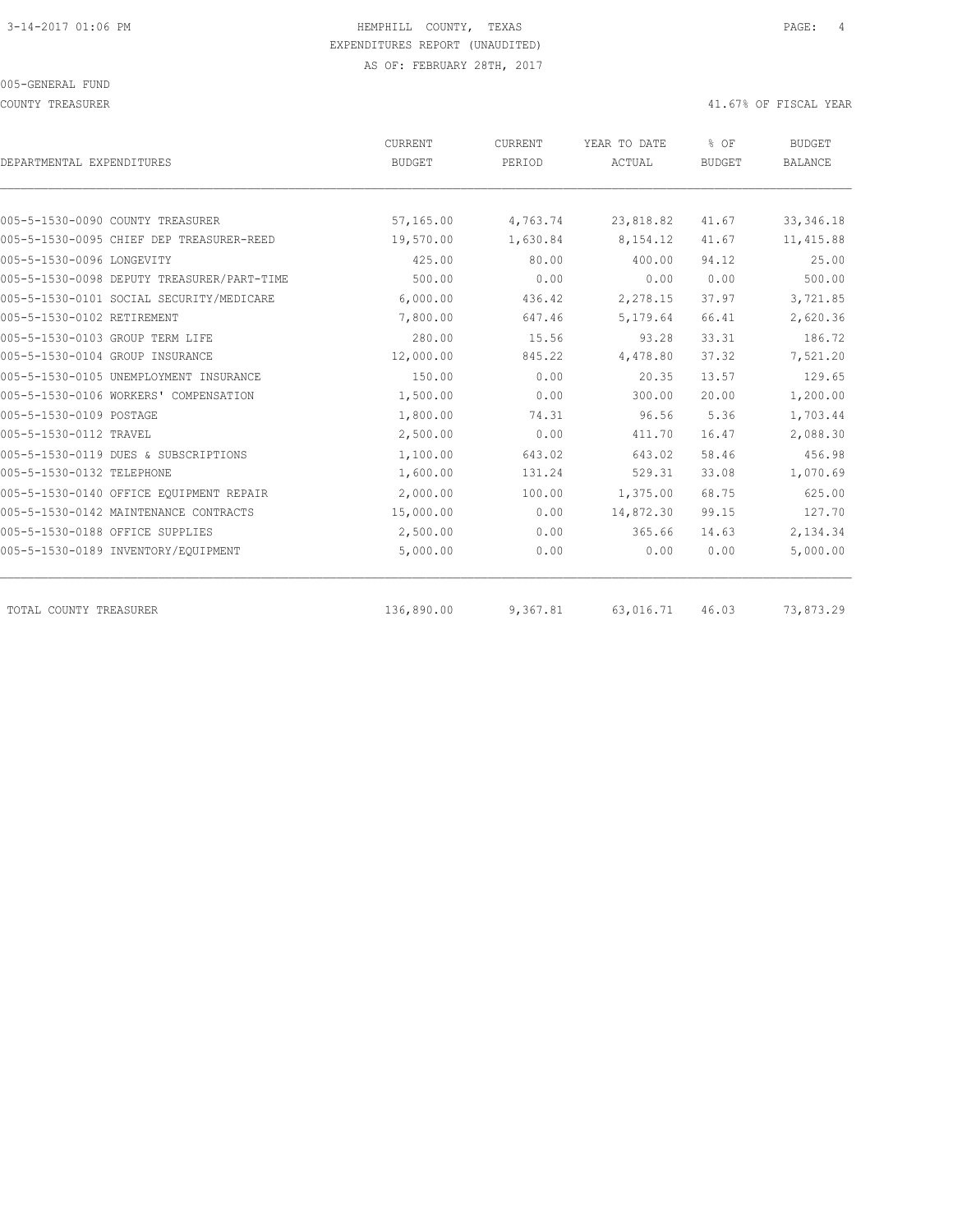COUNTY TAX COLLECTOR 41.67% OF FISCAL YEAR

| DEPARTMENTAL EXPENDITURES                | CURRENT<br><b>BUDGET</b> | CURRENT<br>PERIOD | YEAR TO DATE<br>ACTUAL | % OF<br><b>BUDGET</b> | BUDGET<br>BALANCE |
|------------------------------------------|--------------------------|-------------------|------------------------|-----------------------|-------------------|
|                                          |                          |                   |                        |                       |                   |
| 005-5-1540-0090 COUNTY TAX COLLECTOR     | 57,165.00                | 4,763.74          | 23,818.82              | 41.67                 | 33, 346.18        |
| 005-5-1540-0094 PART TIME HELP           | 0.00                     | 0.00              | 0.00                   | 0.00                  | 0.00              |
| 005-5-1540-0095 CHIEF DEPUTY TAC/JACKSON | 39,140.00                | 3,261.66          | 16,308.38              | 41.67                 | 22,831.62         |
| 005-5-1540-0096 LONGEVITY                | 2,700.00                 | 220.00            | 1,070.00               | 39.63                 | 1,630.00          |
| 005-5-1540-0097 DEPUTY TAC/BENTLEY       | 37,080.00                | 3,090.00          | 15,450.00              | 41.67                 | 21,630.00         |
| 005-5-1540-0098 DEPUTY TAC/CLARK         | 37,080.00                | 3,090.00          | 15,450.00              | 41.67                 | 21,630.00         |
| 005-5-1540-0101 SOCIAL SECURITY/MEDICARE | 13,500.00                | 1,045.18          | 5, 144.24              | 38.11                 | 8,355.76          |
| 005-5-1540-0102 RETIREMENT               | 17,500.00                | 1,442.54          | 11,534.36              | 65.91                 | 5,965.64          |
| 005-5-1540-0103 GROUP TERM LIFE          | 600.00                   | 34.64             | 207.64                 | 34.61                 | 392.36            |
| 005-5-1540-0104 GROUP INSURANCE          | 32,000.00                | 2,236.08          | 11,856.98              | 37.05                 | 20,143.02         |
| 005-5-1540-0105 UNEMPLOYMENT INSURANCE   | 1,000.00                 | 0.00              | 58.32                  | 5.83                  | 941.68            |
| 005-5-1540-0106 WORKERS' COMPENSATION    | 2,400.00                 | 0.00              | 600.00                 | 25.00                 | 1,800.00          |
| 005-5-1540-0109 POSTAGE                  | 10,000.00                | 0.00              | 3, 411.75              | 34.12                 | 6,588.25          |
| 005-5-1540-0112 TRAVEL                   | 4,000.00                 | 0.00              | 1,095.76               | 27.39                 | 2,904.24          |
| 005-5-1540-0119 DUES & SUBSCRIPTIONS     | 1,000.00                 | 0.00              | 150.00                 | 15.00                 | 850.00            |
| 005-5-1540-0132 TELEPHONE                | 3,200.00                 | 282.14            | 1,147.09               | 35.85                 | 2,052.91          |
| 005-5-1540-0134 BONDS & INSURANCE        | 0.00                     | 0.00              | 0.00                   | 0.00                  | 0.00              |
| 005-5-1540-0138 DATA PROCESSING          | 48,000.00                | 0.00              | 10,475.00              | 21.82                 | 37,525.00         |
| 005-5-1540-0142 IT/MAINTENANCE CONTRACTS | 1,500.00                 | 0.00              | 459.00                 | 30.60                 | 1,041.00          |
| 005-5-1540-0148 ADVERTISING              | 1,000.00                 | 0.00              | 0.00                   | 0.00                  | 1,000.00          |
| 005-5-1540-0150 JUDGEMENTS               | 0.00                     | 0.00              | 0.00                   | 0.00                  | 0.00              |
| 005-5-1540-0181 CITATIONS & SUBPOENAS    | 500.00                   | 0.00              | 462.50                 | 92.50                 | 37.50             |
| 005-5-1540-0188 OFFICE SUPPLIES          | 7,000.00                 | 0.00              | 797.77                 | 11.40                 | 6,202.23          |
| 005-5-1540-0189 INVENTORY/EQUIPMENT      | 3,000.00                 | 0.00              | 0.00                   | 0.00                  | 3,000.00          |
| 005-5-1540-0510 CAPITAL OUTLAY           | 6,000.00                 | 0.00              | 0.00                   | 0.00                  | 6,000.00          |
| TOTAL COUNTY TAX COLLECTOR               | 325, 365.00              | 19,465.98         | 119,497.61             | 36.73                 | 205,867.39        |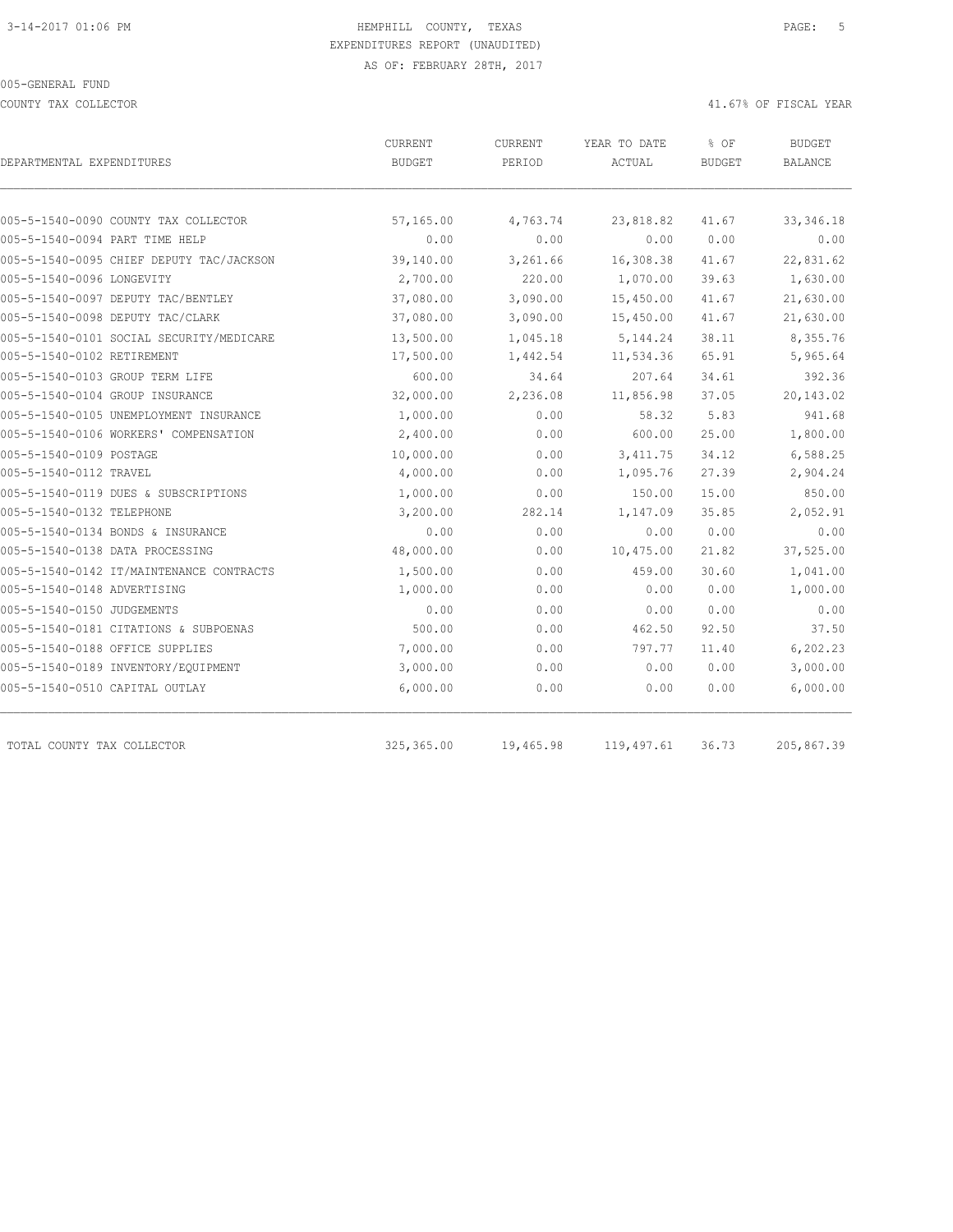| DEPARTMENTAL EXPENDITURES                      | CURRENT<br><b>BUDGET</b> | <b>CURRENT</b><br>PERIOD | YEAR TO DATE<br>ACTUAL | % OF<br><b>BUDGET</b> | BUDGET<br><b>BALANCE</b> |
|------------------------------------------------|--------------------------|--------------------------|------------------------|-----------------------|--------------------------|
|                                                |                          |                          |                        |                       |                          |
| 005-5-2400-0101 SOCIAL SECURITY/MEDICARE       | 0.00                     | 0.00                     | 176.92                 | $0.00$ (              | 176.92)                  |
| 005-5-2400-0106 WORKERS' COMPENSATION          | 2,500.00                 | 0.00                     | 186.00                 | 7.44                  | 2,314.00                 |
| 005-5-2400-0114 COUNTY COURT EXPENSES          | 1,500.00                 | 0.00                     | 1,701.00               | $113.40$ (            | 201.00                   |
| 005-5-2400-0115 CO.CRT. CONT LAB-REPORTER      | 1,500.00                 | 0.00                     | 0.00                   | 0.00                  | 1,500.00                 |
| 005-5-2400-0116 CO.CRT.CONT LAB-CRT APP ATTNY  | 5,000.00                 | 0.00                     | 3,758.25               | 75.17                 | 1,241.75                 |
| 005-5-2400-0117 ELECTION EXPENSES              | 15,000.00                | 0.00                     | 10,732.58              | 71.55                 | 4,267.42                 |
| 005-5-2400-0118 ELECTION JUDGES                | 7,000.00                 | 0.00                     | 5,803.19               | 82.90                 | 1,196.81                 |
| 005-5-2400-0124 CONTRACT LABOR - CRT INTERPRET | 2,500.00                 | 0.00                     | 0.00                   | 0.00                  | 2,500.00                 |
| 005-5-2400-0131 OTHER EXPENSE                  | 0.00                     | 0.00                     | 0.00                   | 0.00                  | 0.00                     |
| 005-5-2400-0150 GRAND JURORS                   | 2,500.00                 | 325.00                   | 685.00                 | 27.40                 | 1,815.00                 |
| 005-5-2400-0151 PETIT JURORS                   | 2,500.00                 | 0.00                     | 0.00                   | 0.00                  | 2,500.00                 |
| 005-5-2400-0152 JUSTICE COURT JURORS           | 500.00                   | 0.00                     | 0.00                   | 0.00                  | 500.00                   |
| 005-5-2400-0196 CHILD PROT SER CRT APP ATTY    | 16,000.00                | 240.00                   | 980.00                 | 6.13                  | 15,020.00                |
| 005-5-2400-0197 CHILD PROT SER CRT REPORTER    | 1,500.00                 | 0.00                     | 0.00                   | 0.00                  | 1,500.00                 |
| TOTAL JURY & ELECTION                          | 58,000.00                | 565.00                   | 24,022.94              | 41.42                 | 33,977.06                |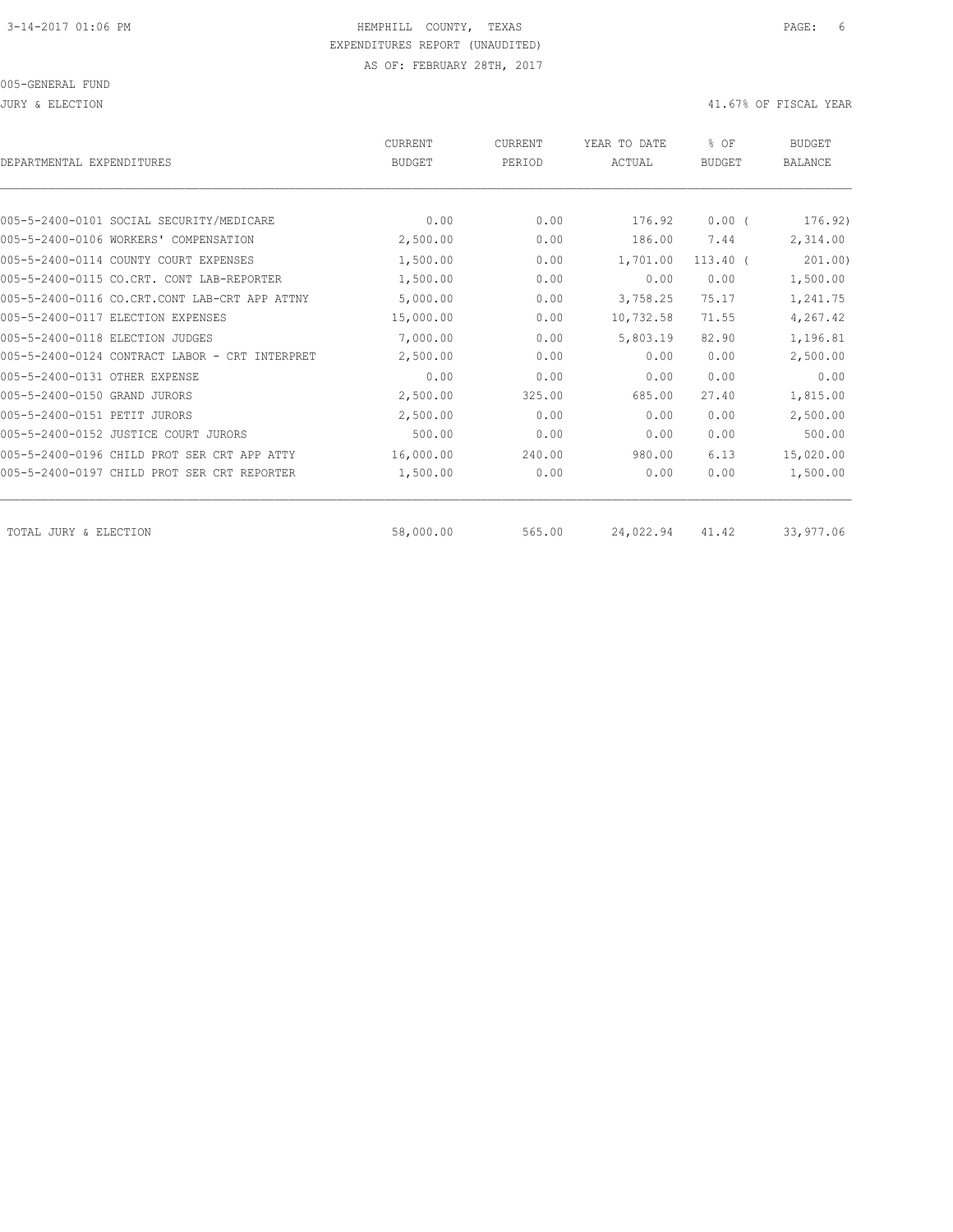DISTRICT COURT COURT COURT COURT COURT COURT COURT COURT COURT COURT COURT COURT COURT COURT COURT COURT COURT

| DEPARTMENTAL EXPENDITURES                      | CURRENT<br><b>BUDGET</b> | CURRENT<br>PERIOD | YEAR TO DATE<br>ACTUAL | % OF<br><b>BUDGET</b> | <b>BUDGET</b><br><b>BALANCE</b> |
|------------------------------------------------|--------------------------|-------------------|------------------------|-----------------------|---------------------------------|
|                                                |                          |                   |                        |                       |                                 |
| 005-5-2410-0090 JUDGE-EMMERT                   | 1,850.00                 | 154.17            | 770.85                 | 41.67                 | 1,079.15                        |
| 005-5-2410-0095 COURT BAILIFF-HOLLAND          | 11,500.00                | 949.84            | 4,749.20               | 41.30                 | 6,750.80                        |
| 005-5-2410-0096 LONGEVITY SPECIAL              | 500.00                   | 49.00             | 237.16                 | 47.43                 | 262.84                          |
| 005-5-2410-0097 COURT REPORTER-MCCLENDON       | 15,500.00                | 1,287.72          | 6,438.71               | 41.54                 | 9,061.29                        |
| 005-5-2410-0098 COURT ADMINISTRATOR-BURCH      | 8,400.00                 | 696.16            | 3,480.80               | 41.44                 | 4,919.20                        |
| 005-5-2410-0101 SOCIAL SECURITY/MEDICARE       | 3,000.00                 | 239.98            | 1,199.35               | 39.98                 | 1,800.65                        |
| 005-5-2410-0102 RETIREMENT                     | 4,000.00                 | 313.70            | 2,508.19               | 62.70                 | 1,491.81                        |
| 005-5-2410-0103 GROUP TERM LIFE                | 150.00                   | 7.53              | 45.15                  | 30.10                 | 104.85                          |
| 005-5-2410-0104 GROUP INSURANCE                | 6,000.00                 | 1,701.00          | 1,701.00               | 28.35                 | 4,299.00                        |
| 005-5-2410-0105 UNEMPLOYMENT INSURANCE         | 200.00                   | 0.00              | 17.69                  | 8.85                  | 182.31                          |
| 005-5-2410-0106 WORKERS' COMPENSATION          | 2,400.00                 | 0.00              | 560.00                 | 23.33                 | 1,840.00                        |
| 005-5-2410-0116 DIST CRT-CONT LAB-CRT APP ATTN | 24,500.00                | 1,550.00          | 3,800.00               | 15.51                 | 20,700.00                       |
| 005-5-2410-0124 CONTRACT LABOR                 | 2,000.00                 | 0.00              | 109.08                 | 5.45                  | 1,890.92                        |
| 005-5-2410-0154 JUDICIAL DISTRICT ASSESSMENT   | 500.00                   | 0.00              | 0.00                   | 0.00                  | 500.00                          |
| 005-5-2410-0155 BUDGET REIMBURSEMENT           | 8,000.00                 | 0.00              | 0.00                   | 0.00                  | 8,000.00                        |
| 005-5-2410-0219 STATEMENT OF FACTS             | 4,000.00                 | 0.00              | 0.00                   | 0.00                  | 4,000.00                        |
| TOTAL DISTRICT COURT                           | 92,500.00                | 6,949.10          | 25,617.18              | 27.69                 | 66,882.82                       |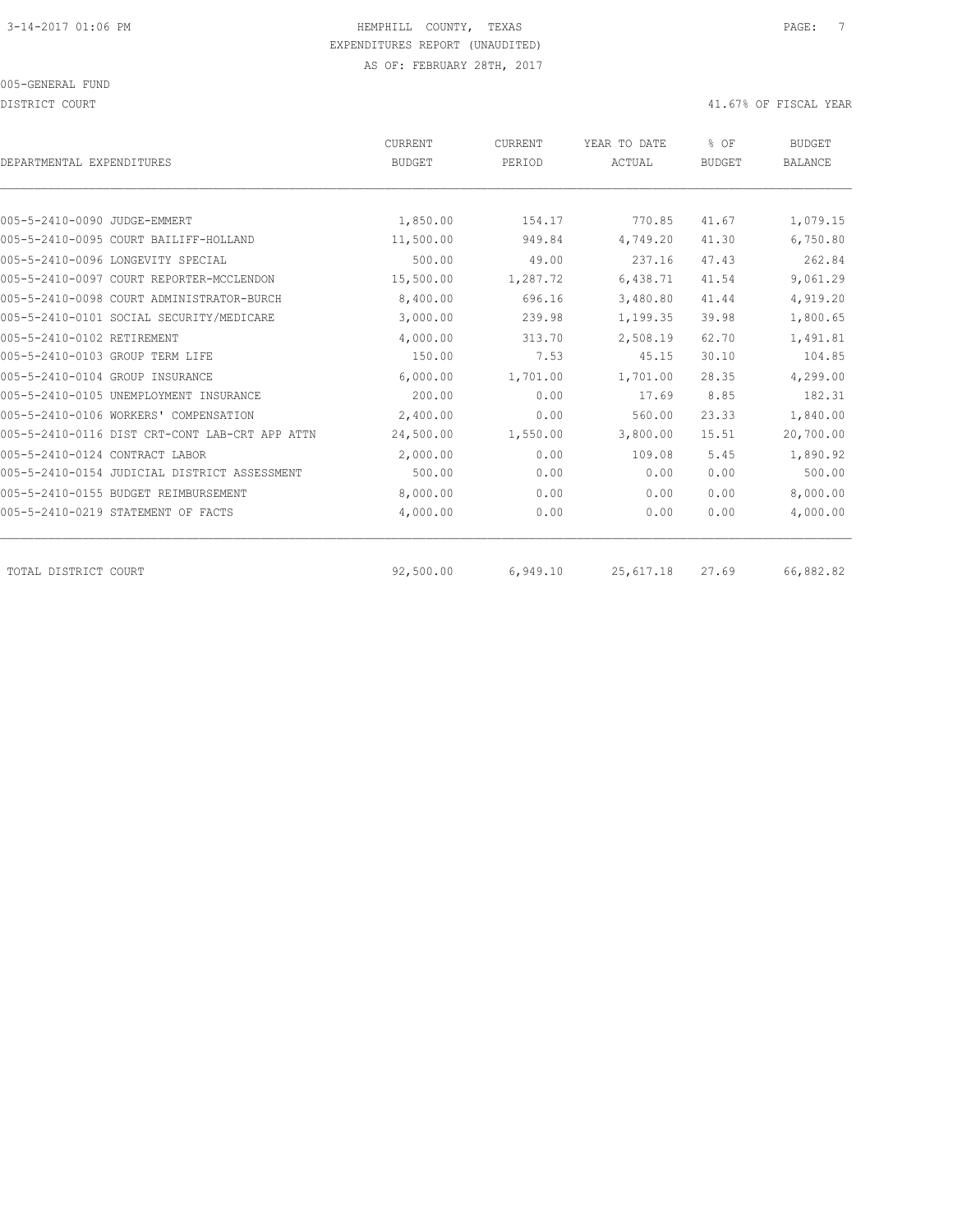COUNTY JUDGE 41.67% OF FISCAL YEAR

| DEPARTMENTAL EXPENDITURES                     | CURRENT<br><b>BUDGET</b> | <b>CURRENT</b><br>PERIOD | YEAR TO DATE<br>ACTUAL | % OF<br><b>BUDGET</b> | <b>BUDGET</b><br>BALANCE |
|-----------------------------------------------|--------------------------|--------------------------|------------------------|-----------------------|--------------------------|
|                                               |                          |                          |                        |                       |                          |
| 005-5-2500-0082 OVERTIME                      | 1,000.00                 | 0.00                     | 0.00                   | 0.00                  | 1,000.00                 |
| 005-5-2500-0090 JUDGE SALARY                  | 59,534.00                | 4,961.16                 | 24,805.88              | 41.67                 | 34,728.12                |
| 005-5-2500-0091 JUVENILE CRT JUDGE (1)        | 3,081.00                 | 256.76                   | 1,283.80               | 41.67                 | 1,797.20                 |
| 005-5-2500-0092 STATE/CO JUDGE SAL SUPPLEMENT | 25,200.00                | 2,100.00                 | 10,500.00              | 41.67                 | 14,700.00                |
| 005-5-2500-0094 JANITOR/LONGORIA              | 38,000.00                | 3,166.66                 | 15,833.38              | 41.67                 | 22,166.62                |
| 005-5-2500-0095 JANITOR/JOHNSON               | 41,200.00                | 3,433.34                 | 17,166.62              | 41.67                 | 24,033.38                |
| 005-5-2500-0096 LONGEVITY                     | 2,300.00                 | 190.00                   | 945.00                 | 41.09                 | 1,355.00                 |
| 005-5-2500-0097 ADMINSTRATIVE ASST/BRUNSON    | 39,140.00                | 3,261.66                 | 16,308.38              | 41.67                 | 22,831.62                |
| 005-5-2500-0098 PART-TIME SECRETARY           | 1,500.00                 | 303.13                   | 303.13                 | 20.21                 | 1,196.87                 |
| 005-5-2500-0101 SOCIAL SECURITY/MEDICARE      | 16,500.00                | 1,263.16                 | 6,398.98               | 38.78                 | 10,101.02                |
| 005-5-2500-0102 RETIREMENT                    | 21,500.00                | 1,739.96                 | 13,918.71              | 64.74                 | 7,581.29                 |
| 005-5-2500-0103 GROUP TERM LIFE               | 750.00                   | 41.76                    | 250.49                 | 33.40                 | 499.51                   |
| 005-5-2500-0104 GROUP INSURANCE               | 24,000.00                | 1,677.06                 | 8,883.82               | 37.02                 | 15, 116. 18              |
| 005-5-2500-0105 UNEMPLOYMENT INSURANCE        | 300.00                   | 0.00                     | 61.63                  | 20.54                 | 238.37                   |
| 005-5-2500-0106 WORKERS' COMPENSATION         | 2,300.00                 | 0.00                     | 780.00                 | 33.91                 | 1,520.00                 |
| 005-5-2500-0109 POSTAGE                       | 600.00                   | 24.85                    | 97.46                  | 16.24                 | 502.54                   |
| 005-5-2500-0112 TRAVEL                        | 6,000.00                 | 0.00                     | 1,423.70               | 23.73                 | 4,576.30                 |
| 005-5-2500-0119 DUES & SUBSCRIPTIONS          | 4,000.00                 | 1,200.00                 | 2,458.60               | 61.47                 | 1,541.40                 |
| 005-5-2500-0122 FUEL & OIL                    | 0.00                     | 0.00                     | 0.00                   | 0.00                  | 0.00                     |
| 005-5-2500-0130 COMMUNICATION REPAIRS         | 500.00                   | 0.00                     | 0.00                   | 0.00                  | 500.00                   |
| 005-5-2500-0132 TELEPHONE                     | 3,000.00                 | 262.33                   | 1,108.13               | 36.94                 | 1,891.87                 |
| 005-5-2500-0139 TRAINING SEMINARS             | 2,000.00                 | 0.00                     | 0.00                   | 0.00                  | 2,000.00                 |
| 005-5-2500-0148 ADVERTISING                   | 2,000.00                 | 0.00                     | 460.72                 | 23.04                 | 1,539.28                 |
| 005-5-2500-0183 OFFICE EQUIP-R&M              | 500.00                   | 0.00                     | 0.00                   | 0.00                  | 500.00                   |
| 005-5-2500-0188 OFFICE SUPPLIES               | 2,500.00                 | 82.95                    | 317.73                 | 12.71                 | 2,182.27                 |
| 005-5-2500-0189 INVENTORY/EQUIPMENT           | 0.00                     | 0.00                     | 0.00                   | 0.00                  | 0.00                     |

TOTAL COUNTY JUDGE 297,405.00 23,964.78 123,306.16 41.46 174,098.84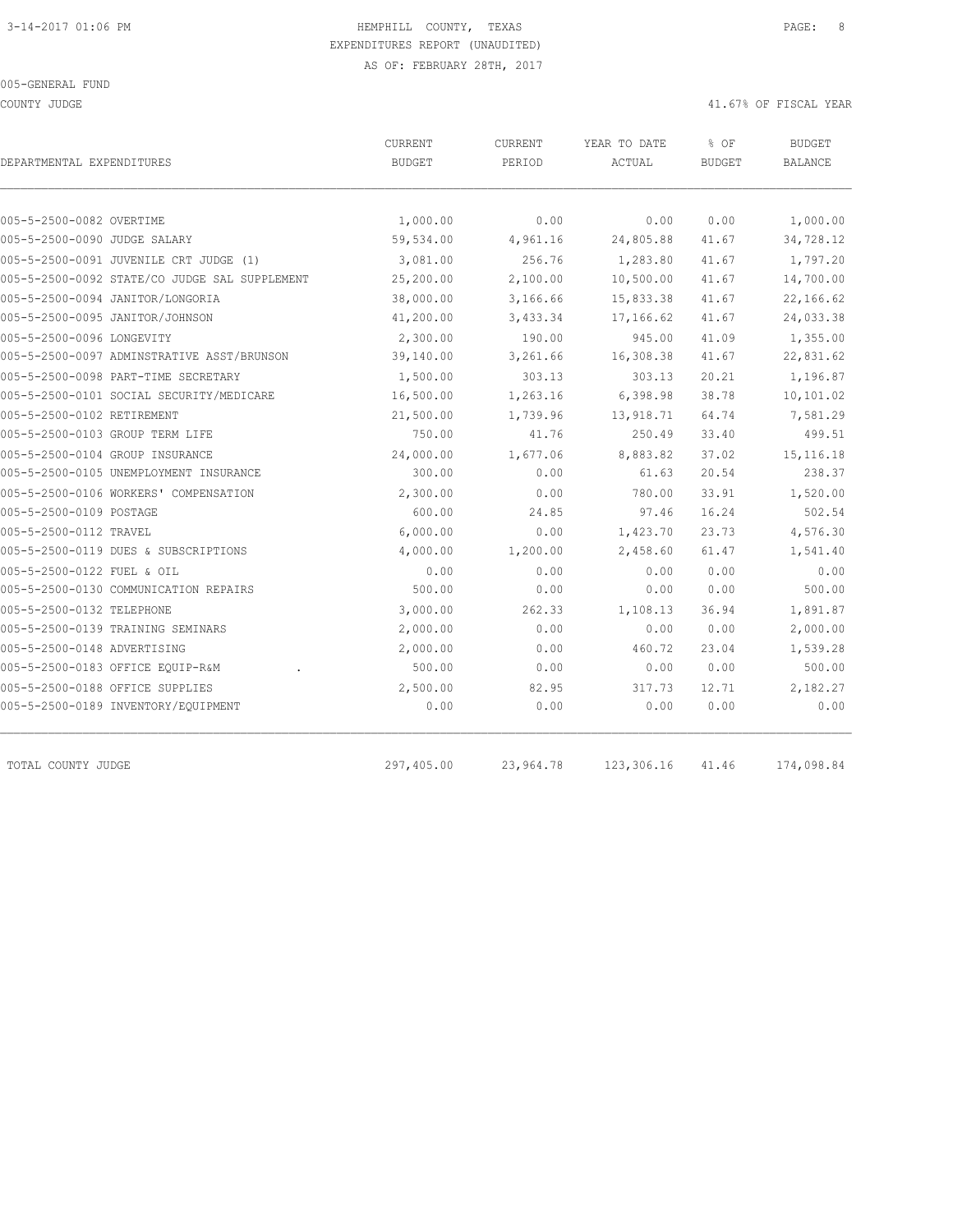JUVENILE PROBATION 41.67% OF FISCAL YEAR

| DEPARTMENTAL EXPENDITURES                        | CURRENT<br><b>BUDGET</b> | CURRENT<br>PERIOD | YEAR TO DATE<br>ACTUAL | % OF<br><b>BUDGET</b> | <b>BUDGET</b><br><b>BALANCE</b> |
|--------------------------------------------------|--------------------------|-------------------|------------------------|-----------------------|---------------------------------|
|                                                  |                          |                   |                        |                       |                                 |
| 005-5-2510-0090 STATE/CHIEF JUV PRO OFFICER      | 61,480.00                | 5,123.34          | 25,616.62              | 41.67                 | 35,863.38                       |
| 005-5-2510-0096 JPO/LONGEVITY                    | 600.00                   | 50.00             | 250.00                 | 41.67                 | 350.00                          |
| 005-5-2510-0101 JPO SOCIAL SEC/MEDICARE          | 4,770.00                 | 398.04            | 1,990.20               | 41.72                 | 2,779.80                        |
| 005-5-2510-0102 JPO RETIREMENT                   | 12,500.00                | 520.34            | 4,162.65               | 33.30                 | 8,337.35                        |
| 005-5-2510-0103 JPO GROUP TERM LIFE              | 230.00                   | 12.48             | 74.94                  | 32.58                 | 155.06                          |
| 005-5-2510-0104 JPO GROUP INSURANCE              | 7,500.00                 | 559.02            | 2,962.22               | 39.50                 | 4,537.78                        |
| 005-5-2510-0105 JPO/UNEMPLOYMENT                 | 100.00                   | 0.00              | 31.32                  | 31.32                 | 68.68                           |
| 005-5-2510-0106 JPO/WORKERS' COMP                | 580.00                   | 0.00              | 150.00                 | 25.86                 | 430.00                          |
| 005-5-2510-0132 JUVENILE PROBATION<br>CELL PHONE | 360.00                   | 30.00             | 150.00                 | 41.67                 | 210.00                          |
|                                                  |                          |                   |                        |                       |                                 |
| TOTAL JUVENILE PROBATION                         | 88,120.00                | 6,693.22          | 35,387.95              | 40.16                 | 52,732.05                       |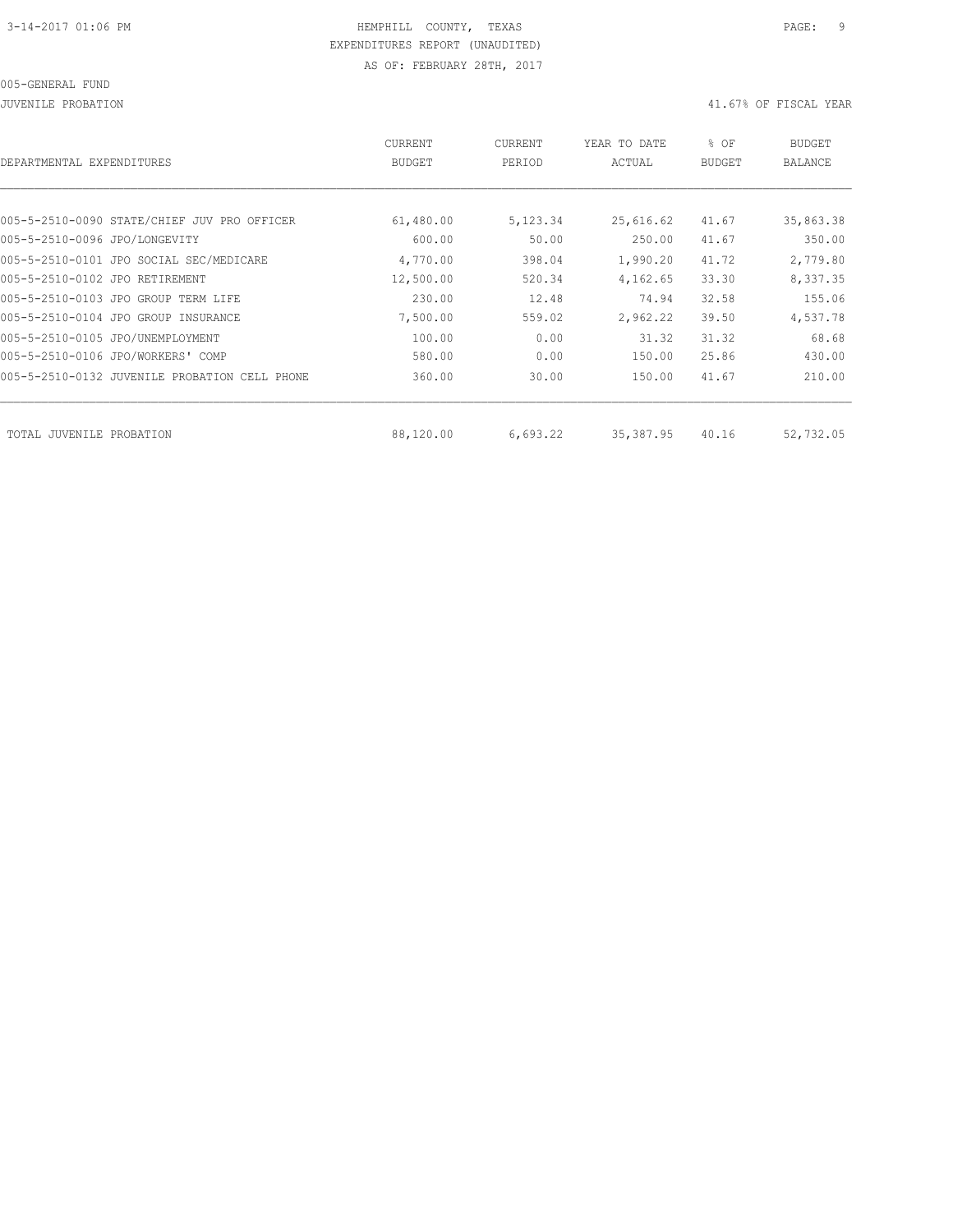LOCAL JUVENILE PROBATION 41.67% OF FISCAL YEAR

| DEPARTMENTAL EXPENDITURES                     | <b>CURRENT</b><br><b>BUDGET</b> | CURRENT<br>PERIOD | YEAR TO DATE<br>ACTUAL | % OF<br><b>BUDGET</b> | <b>BUDGET</b><br>BALANCE |
|-----------------------------------------------|---------------------------------|-------------------|------------------------|-----------------------|--------------------------|
|                                               |                                 |                   |                        |                       |                          |
| 005-5-2520-0090 31ST DISTRICT JUV PRO OFFICER | 51,940.00                       | 4,328.34          | 21,641.62              | 41.67                 | 30,298.38                |
| 005-5-2520-0096 JPO LOCAL/LONGEVITY           | 370.00                          | 30.00             | 150.00                 | 40.54                 | 220.00                   |
| 005-5-2520-0101 LOCAL JPO SS/MEDICARE         | 4,050.00                        | 335.72            | 1,678.58               | 41.45                 | 2,371.42                 |
| 005-5-2520-0102 LOCAL JPO RETIREMENT          | 10,520.00                       | 438.84            | 3,510.65               | 33.37                 | 7,009.35                 |
| 005-5-2520-0103 LOCAL JPO GROUP TERM LIFE     | 200.00                          | 10.54             | 63.20                  | 31.60                 | 136.80                   |
| 005-5-2520-0104 LOCAL JPO GROUP INSURANCE     | 7,500.00                        | 559.02            | 2,962.22               | 39.50                 | 4,537.78                 |
| 005-5-2520-0105 JPO LOCAL/UNEMPLOYMENT        | 100.00                          | 0.00              | 26.42                  | 26.42                 | 73.58                    |
| 005-5-2520-0106 JPO LOCAL/WORKERS' COMP       | 580.00                          | 0.00              | 150.00                 | 25.86                 | 430.00                   |
| 005-5-2520-0132 LOCAL JPO CELL PHONE          | 360.00                          | 30.00             | 150.00                 | 41.67                 | 210.00                   |
| TOTAL LOCAL JUVENILE<br>PROBATION             | 75,620.00                       | 5,732.46          | 30,332.69              | 40.11                 | 45,287.31                |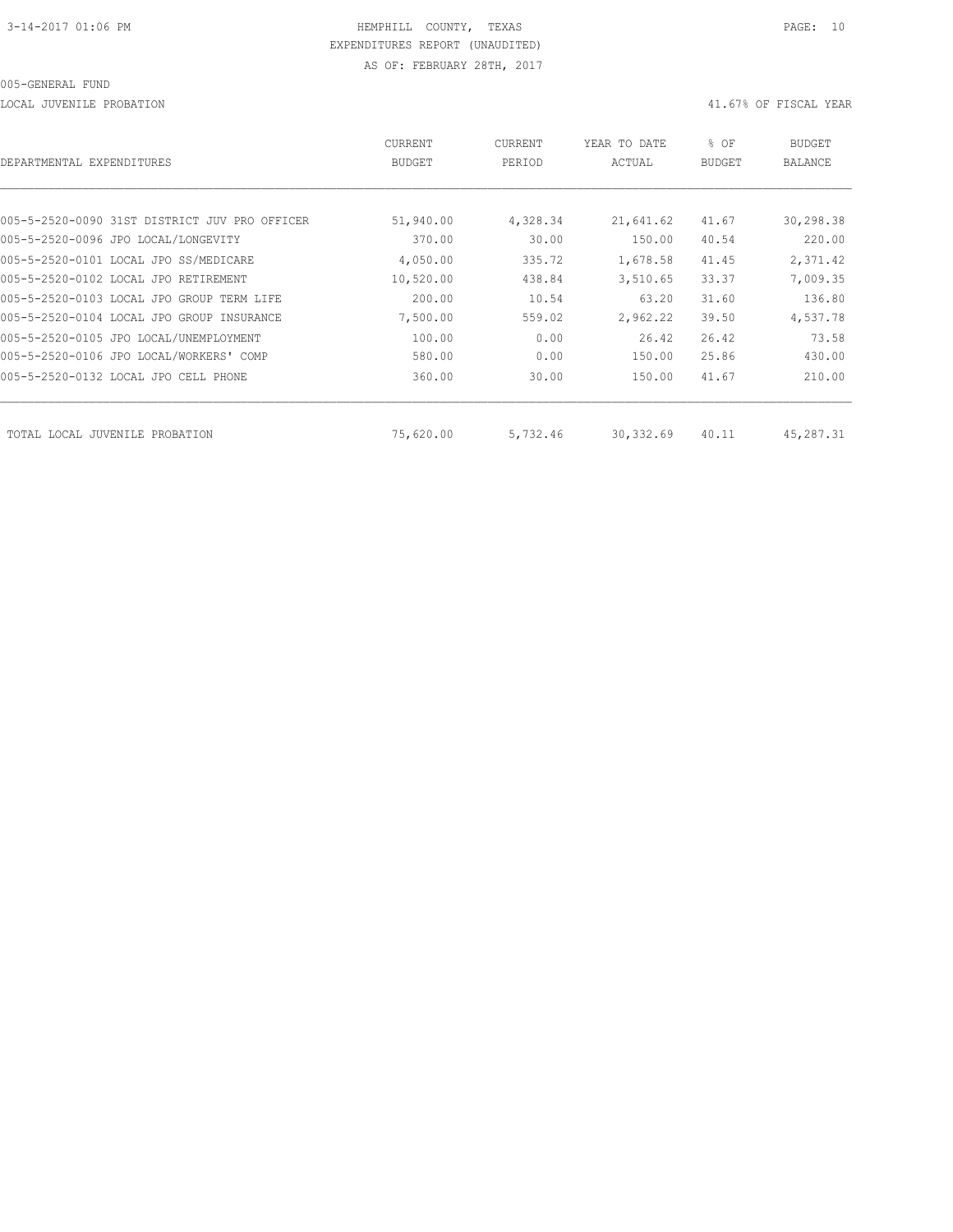COUNTY ATTORNEY 41.67% OF FISCAL YEAR

| DEPARTMENTAL EXPENDITURES                     | CURRENT<br><b>BUDGET</b> | CURRENT<br>PERIOD | YEAR TO DATE<br>ACTUAL | % OF<br><b>BUDGET</b> | <b>BUDGET</b><br><b>BALANCE</b> |
|-----------------------------------------------|--------------------------|-------------------|------------------------|-----------------------|---------------------------------|
|                                               |                          |                   |                        |                       |                                 |
| 005-5-2550-0090 COUNTY ATTORNEY               | 57,165.00                | 6,708.14          | 26,735.42              | 46.77                 | 30,429.58                       |
| 005-5-2550-0091 CO ATTNY ST SALARY SUPPLEMENT | 23,333.00                | 0.00              | 6,805.47               | 29.17                 | 16,527.53                       |
| 005-5-2550-0095 LEGAL ASST/REED               | 19,570.00                | 1,630.84          | 8,154.12               | 41.67                 | 11, 415.88                      |
| 005-5-2550-0096 LONGEVITY                     | 425.00                   | 0.00              | 0.00                   | 0.00                  | 425.00                          |
| 005-5-2550-0101 SOCIAL SECURITY/MEDICARE      | 7,700.00                 | 628.77            | 3,119.83               | 40.52                 | 4,580.17                        |
| 005-5-2550-0102 RETIREMENT                    | 10,050.00                | 833.90            | 6,671.26               | 66.38                 | 3,378.74                        |
| 005-5-2550-0103 GROUP TERM LIFE               | 400.00                   | 20.00             | 120.04                 | 30.01                 | 279.96                          |
| 005-5-2550-0104 GROUP INSURANCE               | 12,000.00                | 831.84            | 4,403.82               | 36.70                 | 7,596.18                        |
| 005-5-2550-0105 UNEMPLOYMENT INSURANCE        | 200.00                   | 0.00              | 0.00                   | 0.00                  | 200.00                          |
| 005-5-2550-0106 WORKERS' COMPENSATION         | 1,500.00                 | 0.00              | 150.00                 | 10.00                 | 1,350.00                        |
| 005-5-2550-0109 POSTAGE                       | 250.00                   | 41.63             | 54.00                  | 21.60                 | 196.00                          |
| 005-5-2550-0112 TRAVEL/EDUCATION              | 3,500.00                 | 1,083.06          | 2,941.30               | 84.04                 | 558.70                          |
| 005-5-2550-0119 DUES & SUBSCRIPTIONS          | 300.00                   | 0.00              | 0.00                   | 0.00                  | 300.00                          |
| 005-5-2550-0132 TELEPHONE                     | 1,600.00                 | 131.47            | 547.02                 | 34.19                 | 1,052.98                        |
| 005-5-2550-0140 OFFICE EQUIPMENT REPAIRS      | 500.00                   | 250.00            | 3,031.99               | $606.40$ (            | 2, 531.99                       |
| 005-5-2550-0142 SOFTWARE SUPPORT              | 3,500.00                 | 0.00              | 891.00                 | 25.46                 | 2,609.00                        |
| 005-5-2550-0168 C/ATTY LAW LIB                | 0.00                     | 0.00              | 0.00                   | 0.00                  | 0.00                            |
| 005-5-2550-0188 OFFICE SUPPLIES               | 1,000.00                 | 157.49            | 540.72                 | 54.07                 | 459.28                          |
| 005-5-2550-0189 INVENTORY/EQUIPMENT           | 500.00                   | 0.00              | 439.99                 | 88.00                 | 60.01                           |
| TOTAL COUNTY ATTORNEY                         | 143,493.00               | 12,317.14         | 64,605.98              | 45.02                 | 78,887.02                       |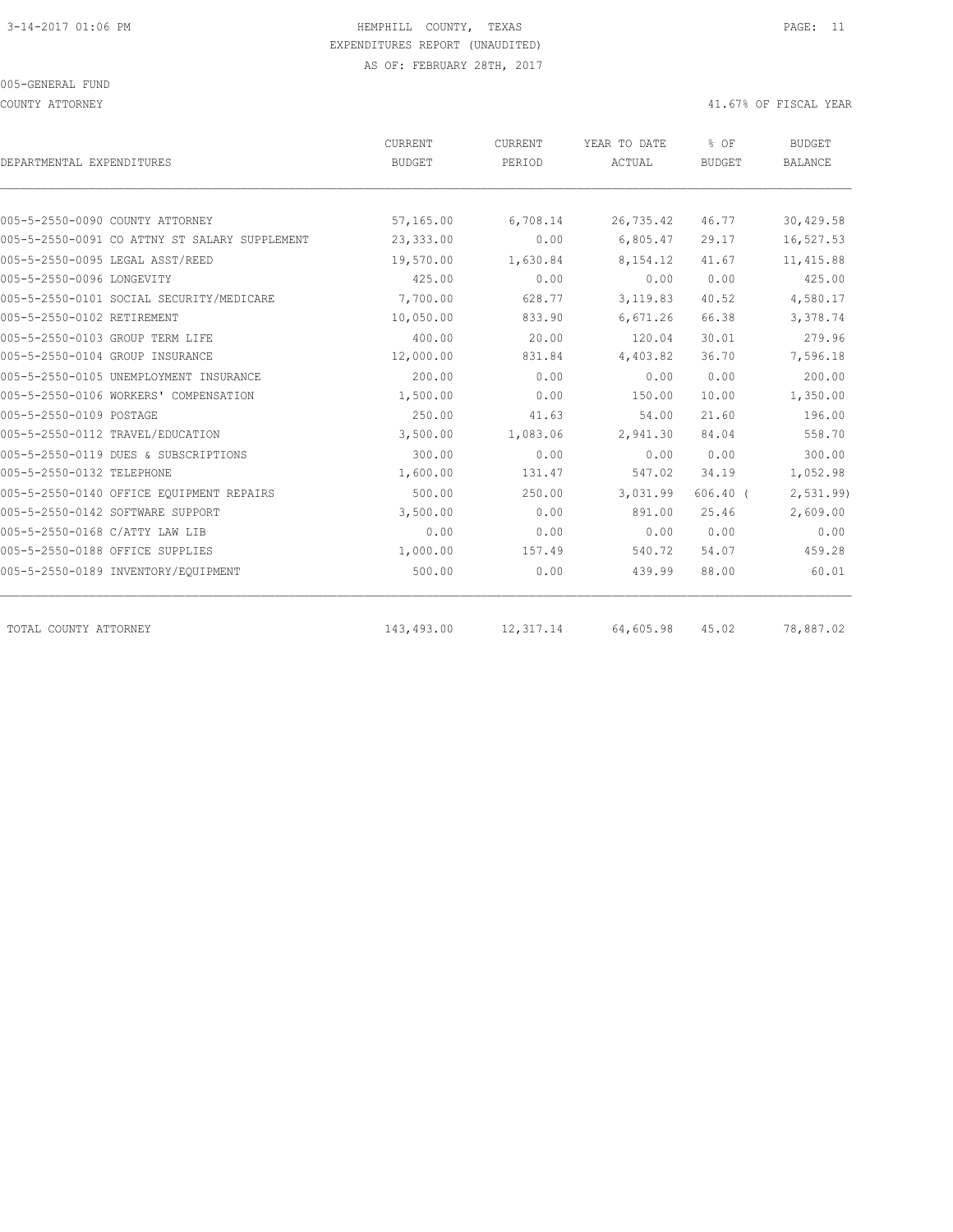COUNTY JUSTICE OF PEACE **Alternative COUNTY ACCOUNTY ACCOUNTY** JUSTICE OF FISCAL YEAR

| DEPARTMENTAL EXPENDITURES                | CURRENT<br>CURRENT |           | YEAR TO DATE | % OF          | <b>BUDGET</b>  |
|------------------------------------------|--------------------|-----------|--------------|---------------|----------------|
|                                          | <b>BUDGET</b>      | PERIOD    | ACTUAL       | <b>BUDGET</b> | <b>BALANCE</b> |
|                                          |                    |           |              |               |                |
| 005-5-2560-0090 JUSTICE OF THE PEACE     | 57,165.00          | 4,763.74  | 23,818.82    | 41.67         | 33, 346.18     |
| 005-5-2560-0096 LONGEVITY                | 530.00             | 50.00     | 220.00       | 41.51         | 310.00         |
| 005-5-2560-0097 JP SECRETARY-NAVARRO     | 39,140.00          | 3,261.66  | 16,308.38    | 41.67         | 22,831.62      |
| 005-5-2560-0098 PART-TIME                | 0.00               | 0.00      | 0.00         | 0.00          | 0.00           |
| 005-5-2560-0101 SOCIAL SECURITY/MEDICARE | 7,500.00           | 611.61    | 3,054.35     | 40.72         | 4,445.65       |
| 005-5-2560-0102 RETIREMENT               | 9,800.00           | 807.54    | 6,454.36     | 65.86         | 3,345.64       |
| 005-5-2560-0103 GROUP TERM LIFE          | 350.00             | 19.38     | 116.16       | 33.19         | 233.84         |
| 005-5-2560-0104 GROUP INSURANCE          | 8,000.00           | 559.02    | 2,966.28     | 37.08         | 5,033.72       |
| 005-5-2560-0105 UNEMPLOYMENT INSURANCE   | 100.00             | 0.00      | 20.14        | 20.14         | 79.86          |
| 005-5-2560-0106 WORKERS' COMPENSATION    | 1,200.00           | 0.00      | 300.00       | 25.00         | 900.00         |
| 005-5-2560-0109 POSTAGE                  | 400.00             | 15.02     | 76.17        | 19.04         | 323.83         |
| 005-5-2560-0112 TRAVEL                   | 1,500.00           | 0.00      | 0.00         | 0.00          | 1,500.00       |
| 005-5-2560-0119 DUES & SUBSCRIPTIONS     | 1,000.00           | 276.00    | 437.00       | 43.70         | 563.00         |
| 005-5-2560-0131 OTHER EXPENSE            | 0.00               | 0.00      | 0.00         | 0.00          | 0.00           |
| 005-5-2560-0132 TELEPHONE                | 1,500.00           | 138.17    | 548.30       | 36.55         | 951.70         |
| 005-5-2560-0140 SOFTWARE                 | 3,600.00           | 0.00      | 1,069.99     | 29.72         | 2,530.01       |
| 005-5-2560-0188 OFFICE SUPPLIES          | 2,000.00           | 0.00      | 0.00         | 0.00          | 2,000.00       |
| TOTAL COUNTY JUSTICE OF PEACE            | 133,785.00         | 10,502.14 | 55,389.95    | 41.40         | 78,395.05      |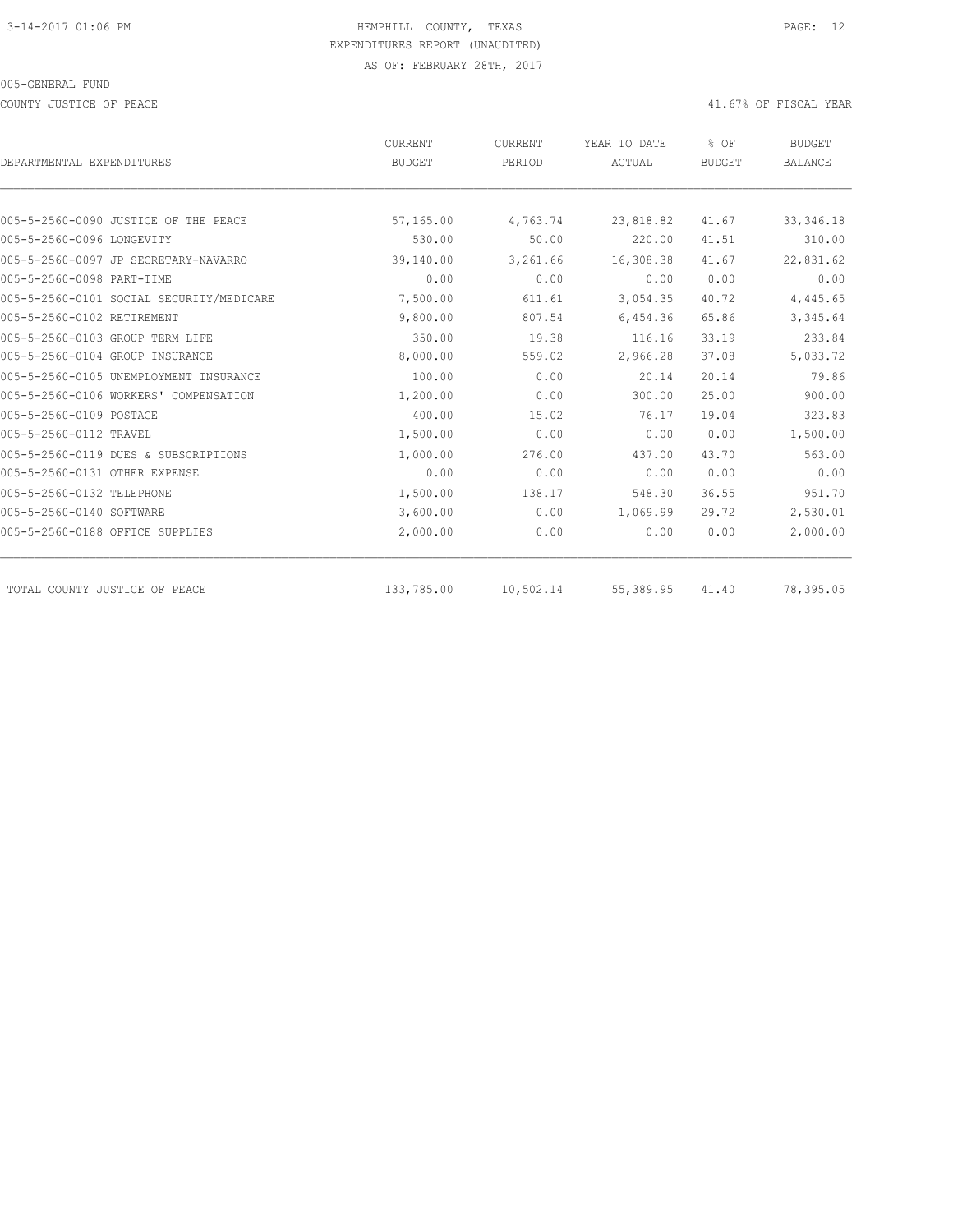CANADIAN FIRE DEPT 41.67% OF FISCAL YEAR

| DEPARTMENTAL EXPENDITURES             | <b>CURRENT</b><br><b>BUDGET</b> | CURRENT<br>PERIOD | YEAR TO DATE<br>ACTUAL | % OF<br><b>BUDGET</b> | <b>BUDGET</b><br>BALANCE |
|---------------------------------------|---------------------------------|-------------------|------------------------|-----------------------|--------------------------|
|                                       |                                 |                   |                        |                       |                          |
| 005-5-3019-0119 DUES & SUBSCRIPTIONS  | 500.00                          | 0.00              | 0.00                   | 0.00                  | 500.00                   |
| 005-5-3019-0122 FUEL & OIL            | 6,000.00                        | 0.00              | 1,335.18               | 22.25                 | 4,664.82                 |
| 005-5-3019-0124 CONTRACT LABOR        | 5,000.00                        | 0.00              | 180.00                 | 3.60                  | 4,820.00                 |
| 005-5-3019-0125 TIRES & TUBES         | 5,000.00                        | 0.00(             | 200.00                 | $4.00 -$              | 5,200.00                 |
| 005-5-3019-0128 SUPPLIES              | 7,000.00                        | 191.72            | 6,710.45               | 95.86                 | 289.55                   |
| 005-5-3019-0130 COMMUNICATION REPAIRS | 5,000.00                        | 94.00             | 344.95                 | 6.90                  | 4,655.05                 |
| 005-5-3019-0137 VEHICLE R&M           | 10,000.00                       | 78.68             | 5,167.24               | 51.67                 | 4,832.76                 |
| 005-5-3019-0139 TRAINING SEMINARS     | 5,000.00                        | 0.00              | 0.00                   | 0.00                  | 5,000.00                 |
| 005-5-3019-0141 UNIFORMS & CLOTHING   | 7,000.00                        | 0.00              | 0.00                   | 0.00                  | 7,000.00                 |
| 005-5-3019-0185 BUILDING R&M          | 2,000.00                        | 0.00              | 0.00                   | 0.00                  | 2,000.00                 |
| 005-5-3019-0187 PENSION FUND          | 18,000.00                       | 0.00              | 7,925.03               | 44.03                 | 10,074.97                |
| 005-5-3019-0189 INVENTORY             | 10,000.00                       | 460.00            | 460.00                 | 4.60                  | 9,540.00                 |
| 005-5-3019-0510 CAPITAL OUTLAY        | 10,000.00                       | 0.00              | 0.00                   | 0.00                  | 10,000.00                |
| TOTAL CANADIAN FIRE DEPT              | 90,500.00                       | 824.40            | 21,922.85              | 24.22                 | 68,577.15                |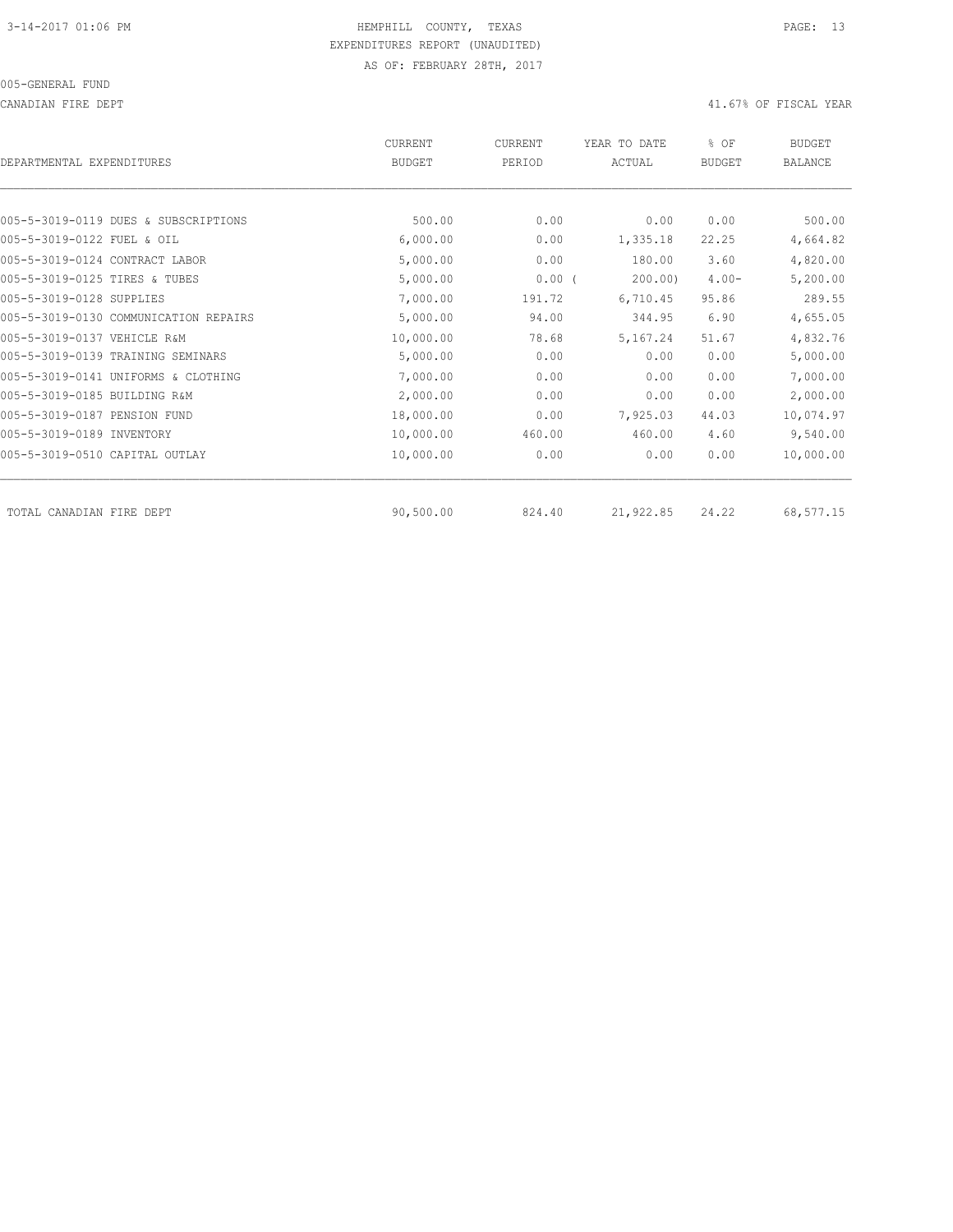LAW ENFORCEMENT 41.67% OF FISCAL YEAR

| DEPARTMENTAL EXPENDITURES                      | CURRENT<br><b>BUDGET</b> | CURRENT<br>PERIOD | YEAR TO DATE<br>ACTUAL | % OF<br><b>BUDGET</b> | <b>BUDGET</b><br>BALANCE |
|------------------------------------------------|--------------------------|-------------------|------------------------|-----------------------|--------------------------|
|                                                |                          |                   |                        |                       |                          |
| 005-5-3500-0080 SHERIFF-LEWIS                  | 64,000.00                | 5,333.34          | 26,666.70              | 41.67                 | 37, 333.30               |
| 005-5-3500-0081 CHIEF DEPUTY-CLAPP             | 54,590.00                | 4,549.16          | 22,745.80              | 41.67                 | 31,844.20                |
| 005-5-3500-0082 OVERTIME                       | 6,000.00                 | 100.00            | 406.25                 | 6.77                  | 5,593.75                 |
| 005-5-3500-0083 CERTIFICATE PAY                | 12,000.00                | 1,400.00          | 7,003.13               | 58.36                 | 4,996.87                 |
| 005-5-3500-0084 OVERTIME FOREST SERVICE CONTRA | 3,500.00                 | 0.00              | 0.00                   | 0.00                  | 3,500.00                 |
| 005-5-3500-0086 708-EGGLESTON                  | 0.00                     | 0.00              | 0.00                   | 0.00                  | 0.00                     |
| 005-5-3500-0087 DEPUTY-GREGORY                 | 49,440.00                | 4,120.00          | 20,600.00              | 41.67                 | 28,840.00                |
| 005-5-3500-0088 DEPUTY-JL ORTEGA               | 49,440.00                | 4,120.00          | 20,600.00              | 41.67                 | 28,840.00                |
| 005-5-3500-0089 DEPUTY-O. ORTEGA               | 49,440.00                | 4,320.00          | 21,015.00              | 42.51                 | 28,425.00                |
| 005-5-3500-0090 DEPUTY-MOSELEY                 | 49,440.00                | 4,120.00          | 18,273.13              | 36.96                 | 31,166.87                |
| 005-5-3500-0091 DEPUTY                         | 49,440.00                | 0.00              | 0.00                   | 0.00                  | 49,440.00                |
| 005-5-3500-0092 DEPUTY-DeHERRERA               | 49,440.00                | 4,120.00          | 20,600.00              | 41.67                 | 28,840.00                |
| 005-5-3500-0093 DEPUTY                         | 49,440.00                | 0.00              | 0.00                   | 0.00                  | 49,440.00                |
| 005-5-3500-0096 LONGEVITY                      | 4,000.00                 | 10.00             | 50.00                  | 1.25                  | 3,950.00                 |
| 005-5-3500-0097 ADMINISTRATIVE ASST-SCHAFER    | 37,080.00                | 3,090.00          | 15,573.75              | 42.00                 | 21,506.25                |
| 005-5-3500-0098 PART TIME HELP                 | $0.00$ (                 | 303.13)           | 0.00                   | 0.00                  | 0.00                     |
| 005-5-3500-0101 SOCIAL SECURITY/MEDICARE       | 41,000.00                | 2,502.15          | 12,681.98              | 30.93                 | 28,318.02                |
| 005-5-3500-0102 RETIREMENT                     | 56,000.00                | 3,539.26          | 27,642.65              | 49.36                 | 28, 357.35               |
| 005-5-3500-0103 GROUP TERM LIFE                | 2,200.00                 | 84.94             | 498.92                 | 22.68                 | 1,701.08                 |
| 005-5-3500-0104 GROUP INSURANCE                | 85,000.00                | 4,472.16          | 19,816.51              | 23.31                 | 65,183.49                |
| 005-5-3500-0105 UNEMPLOYMENT INSURANCE         | 2,000.00                 | 0.00              | 265.86                 | 13.29                 | 1,734.14                 |
| 005-5-3500-0106 WORKERS' COMPENSATION          | 7,000.00                 | 0.00              | 3,126.00               | 44.66                 | 3,874.00                 |
| 005-5-3500-0109 POSTAGE                        | 1,000.00                 | 82.41             | 493.27                 | 49.33                 | 506.73                   |
| 005-5-3500-0112 TRAVEL & EDUCATION             | 12,000.00                | 81.90             | 2,973.25               | 24.78                 | 9,026.75                 |
| 005-5-3500-0119 DUES & SUBSCRIPTIONS           | 1,100.00                 | 16.23             | 276.23                 | 25.11                 | 823.77                   |
| 005-5-3500-0122 FUEL & OIL                     | 40,000.00                | 2,023.15          | 5,845.80               | 14.61                 | 34, 154.20               |
| 005-5-3500-0130 COMMUNICATION EXPENSES         | 2,000.00                 | 233.97            | 234.47                 | 11.72                 | 1,765.53                 |
| 005-5-3500-0131 OTHER EXPENSE                  | 2,500.00                 | 430.78            | 558.11                 | 22.32                 | 1,941.89                 |
| 005-5-3500-0132 TELEPHONE                      | 14,000.00                | 1,126.94          | 5,203.84               | 37.17                 | 8,796.16                 |
| 005-5-3500-0137 VEHICLE REPAIRS & MAIN.        | 12,000.00                | 262.03            | 3, 111.34              | 25.93                 | 8,888.66                 |
| 005-5-3500-0141 UNIFORMS                       | 2,000.00                 | 0.00              | 6,349.60               | $317.48$ (            | 4,349.60                 |
| 005-5-3500-0142 MAINTENANCE CONTRACTS          | 30,000.00                | 3,032.00          | 13,433.95              | 44.78                 | 16,566.05                |
| 005-5-3500-0143 JANITORIAL SUPPLIES            | 300.00                   | 0.00              | 0.00                   | 0.00                  | 300.00                   |
| 005-5-3500-0160 D.A.R.E. PROGRAM               | 6,000.00                 | 0.00              | 2,818.05               | 46.97                 | 3,181.95                 |
| 005-5-3500-0165 COMMUNITY SERVICE PROJECTS     | 0.00                     | 0.00              | 0.00                   | 0.00                  | 0.00                     |
| 005-5-3500-0183 REPAIRS-MAINTENANCE            | 2,500.00                 | 14.90             | 796.43                 | 31.86                 | 1,703.57                 |
| 005-5-3500-0188 OFFICE SUPPLIES                | 2,500.00                 | 322.20            | 2,558.56               | $102.34$ (            | 58.56)                   |
| 005-5-3500-0189 INVENTORY/EQUIPMENT            | 25,000.00                | 423.98            | 15,775.21              | 63.10                 | 9,224.79                 |
| 005-5-3500-0510 CAPITAL OUTLAY                 | 40,000.00                | 0.00              | 0.00                   | 0.00                  | 40,000.00                |
|                                                |                          |                   |                        |                       |                          |
| TOTAL LAW ENFORCEMENT                          | 913,350.00               | 53,628.37         | 297,993.79             | 32.63                 | 615, 356.21              |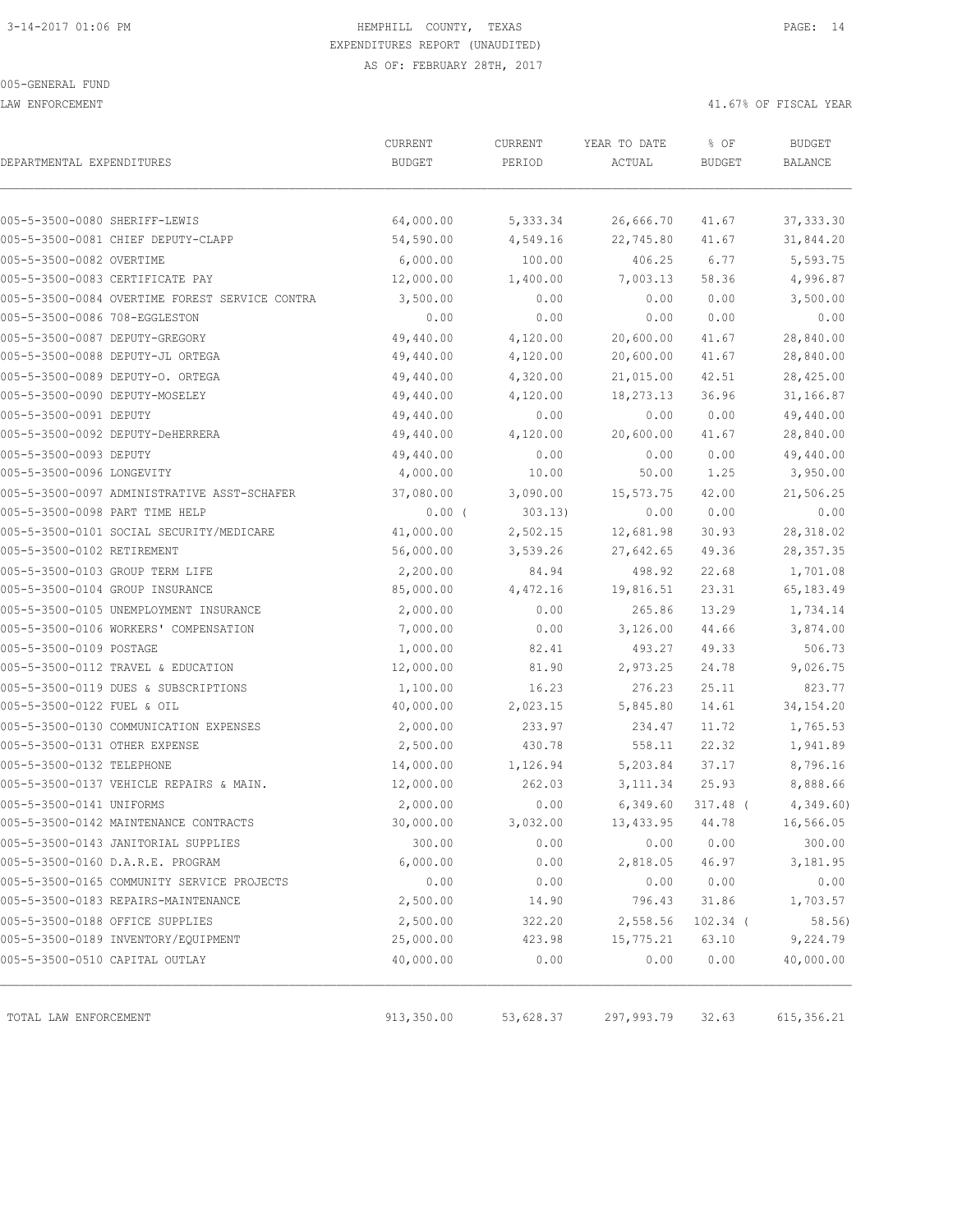LAW/JAIL OPERATIONS 41.67% OF FISCAL YEAR

| DEPARTMENTAL EXPENDITURES                | CURRENT<br><b>BUDGET</b> | CURRENT<br>PERIOD | YEAR TO DATE<br>ACTUAL | % OF<br><b>BUDGET</b> | <b>BUDGET</b><br><b>BALANCE</b> |
|------------------------------------------|--------------------------|-------------------|------------------------|-----------------------|---------------------------------|
|                                          |                          |                   |                        |                       |                                 |
| 005-5-3600-0082 OVERTIME PAY             | 2,000.00                 | 0.00              | 0.00                   | 0.00                  | 2,000.00                        |
| 005-5-3600-0083 CERTIFICATE PAY          | 6,000.00                 | 500.00            | 2,450.00               | 40.83                 | 3,550.00                        |
| 005-5-3600-0090 DISPATCHER-WILLIAMSON    | 40,685.00                | 630.81            | 16,073.11              | 39.51                 | 24,611.89                       |
| 005-5-3600-0091 CHIEF DISPATCH-BRITTIAN  | 44,290.00                | 3,690.84          | 18,454.12              | 41.67                 | 25,835.88                       |
| 005-5-3600-0092 JAIL ADMIN-              | 0.00                     | 0.00              | 0.00                   | 0.00                  | 0.00                            |
| 005-5-3600-0093 DISPATCHER-OATMAN        | 40,685.00                | 3,390.42          | 16,952.06              | 41.67                 | 23,732.94                       |
| 005-5-3600-0094 DISPATCHER-CANO          | 40,685.00                | 3,390.42          | 16,952.06              | 41.67                 | 23,732.94                       |
| 005-5-3600-0095 DISPATCHER-KELLS         | 40,685.00                | 3,390.42          | 16,952.06              | 41.67                 | 23,732.94                       |
| 005-5-3600-0096 LONGEVITY                | 5,500.00                 | 420.00            | 2,160.00               | 39.27                 | 3,340.00                        |
| 005-5-3600-0097 DISPATCHER-CARTER        | 40,685.00                | 3,390.42          | 16,952.06              | 41.67                 | 23,732.94                       |
| 005-5-3600-0101 SOCIAL SECURITY/MEDICARE | 20,000.00                | 1,382.00          | 7,910.82               | 39.55                 | 12,089.18                       |
| 005-5-3600-0102 RETIREMENT               | 26,200.00                | 1,880.32          | 17, 162.29             | 65.50                 | 9,037.71                        |
| 005-5-3600-0103 GROUP TERM LIFE          | 1,200.00                 | 45.13             | 308.39                 | 25.70                 | 891.61                          |
| 005-5-3600-0104 GROUP INSURANCE          | 52,500.00                | 2,795.10          | 16,550.54              | 31.52                 | 35,949.46                       |
| 005-5-3600-0105 UNEMPLOYMENT INSURANCE   | 2,000.00                 | 0.00              | 142.12                 | 7.11                  | 1,857.88                        |
| 005-5-3600-0106 WORKERS' COMPENSATION    | 4,000.00                 | 0.00              | 900.00                 | 22.50                 | 3,100.00                        |
| 005-5-3600-0112 TRAVEL & EDUCATION       | 4,000.00                 | 197.28            | 825.21                 | 20.63                 | 3,174.79                        |
| 005-5-3600-0131 OTHER EXPENSE            | 2,000.00                 | 148.97            | 148.97                 | 7.45                  | 1,851.03                        |
| 005-5-3600-0141 UNIFORMS                 | 1,000.00                 | 0.00              | 0.00                   | 0.00                  | 1,000.00                        |
| 005-5-3600-0143 PRISONER EXPENSES        | 10,000.00                | 818.15            | 3,151.08               | 31.51                 | 6,848.92                        |
| 005-5-3600-0145 PRISONER MEALS           | 40,000.00                | 25, 371.50        | 25, 371.50             | 63.43                 | 14,628.50                       |
| 005-5-3600-0183 REPAIRS                  | 15,000.00                | 4,512.70          | 7,506.25               | 50.04                 | 7,493.75                        |
| 005-5-3600-0188 OFFICE SUPPLIES          | 2,000.00                 | 53.46             | 406.25                 | 20.31                 | 1,593.75                        |
| 005-5-3600-0189 INVENTORY/EQUIPMENT      | 5,000.00                 | 784.97            | 1,004.19               | 20.08                 | 3,995.81                        |
| 005-5-3600-0510 CAPITAL OUTLAY           | 5,000.00                 | 0.00              | 0.00                   | 0.00                  | 5,000.00                        |
| TOTAL LAW/JAIL OPERATIONS                | 451, 115.00              | 56,792.91         | 188, 333.08            | 41.75                 | 262,781.92                      |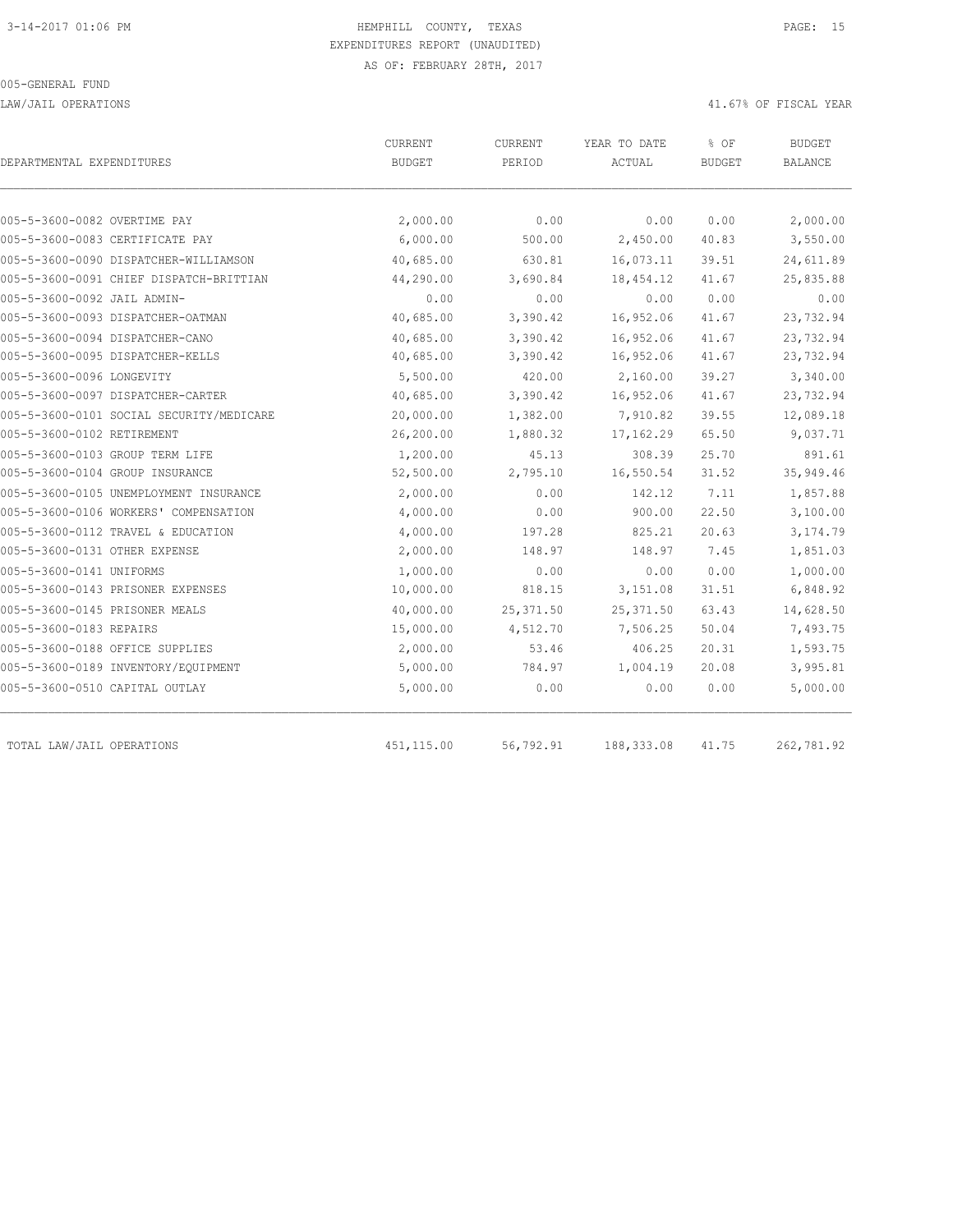| 3-14-2017 01:06 PM |  |  |
|--------------------|--|--|

# HEMPHILL COUNTY, TEXAS **PAGE:** 16 EXPENDITURES REPORT (UNAUDITED) AS OF: FEBRUARY 28TH, 2017

SOLID WASTE DISPOSAL 41.67% OF FISCAL YEAR

| DEPARTMENTAL EXPENDITURES      | CURRENT<br>BUDGET | CURRENT<br>PERIOD | YEAR TO DATE<br>ACTUAL | % OF<br>BUDGET | BUDGET<br>BALANCE |
|--------------------------------|-------------------|-------------------|------------------------|----------------|-------------------|
|                                |                   |                   |                        |                |                   |
| 005-5-6025-0122 FUEL & OIL     | 25,000.00         | 754.96            | 3,399.02               | 13.60          | 21,600.98         |
| 005-5-6025-0127 TIPPING FEES   | 150,000.00        | 11,057.66         | 54,332.44              | 36.22          | 95,667.56         |
| 005-5-6025-0510 CAPITAL OUTLAY | 0.00              | 0.00              | 0.00                   | 0.00           | 0.00              |
| TOTAL SOLID WASTE DISPOSAL     | 175,000.00        | 11,812.62         | 57,731.46              | 32.99          | 117,268.54        |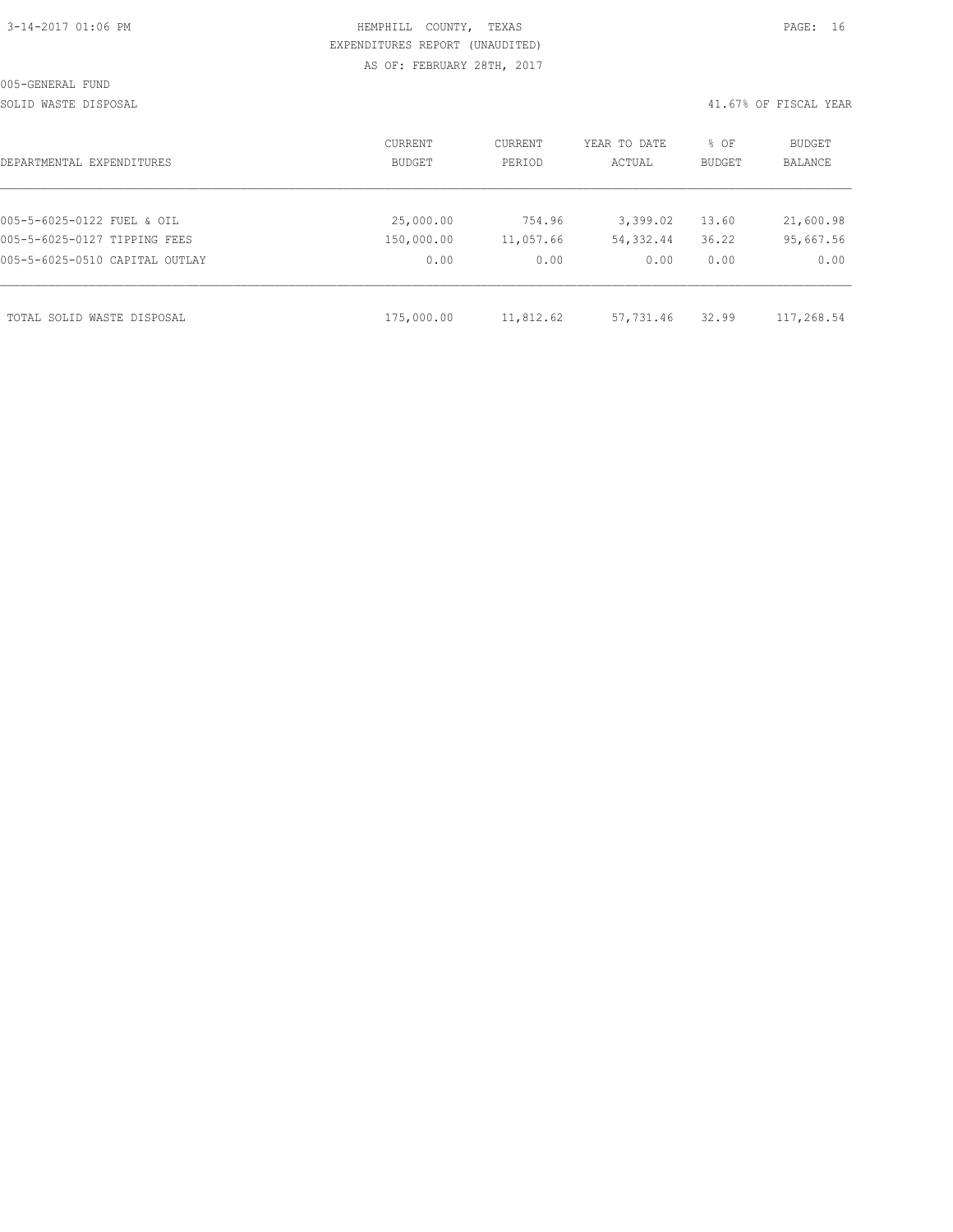PUBLIC FACILITIES 41.67% OF FISCAL YEAR

| DEPARTMENTAL EXPENDITURES               | <b>CURRENT</b><br><b>BUDGET</b> | CURRENT<br>PERIOD | YEAR TO DATE<br>ACTUAL | % OF<br><b>BUDGET</b> | <b>BUDGET</b><br><b>BALANCE</b> |
|-----------------------------------------|---------------------------------|-------------------|------------------------|-----------------------|---------------------------------|
|                                         |                                 |                   |                        |                       |                                 |
| 005-5-7001-0124 TECH SUPPORT CONTRACT   | 12,000.00                       | 0.00              | 0.00                   | 0.00                  | 12,000.00                       |
| 005-5-7001-0126 ROAD REPAIR             | 350,000.00                      | 0.00              | 0.00                   | 0.00                  | 350,000.00                      |
| 005-5-7001-0128 SUPPLIES                | 13,000.00                       | 752.84            | 4,606.65               | 35.44                 | 8,393.35                        |
| 005-5-7001-0129 COKES & COFFEE          | 4,000.00                        | 16.49             | 2,033.47               | 50.84                 | 1,966.53                        |
| 005-5-7001-0133 UTILITIES/GENERAL       | 120,000.00                      | 10,283.07         | 40,193.47              | 33.49                 | 79,806.53                       |
| 005-5-7001-0183 PUBLIC FACILITIES R&M   | 35,000.00                       | 586.03            | 11,195.20              | 31.99                 | 23,804.80                       |
| 005-5-7001-0185 COURTHOUSE R&M          | 15,000.00                       | 0.00              | 494.95                 | 3.30                  | 14,505.05                       |
| 005-5-7001-0186 BRIDGE/DAM-REPAIR/SPRAY | 30,000.00                       | 0.00              | 0.00                   | 0.00                  | 30,000.00                       |
| 005-5-7001-0189 INVENTORY/EQUIPMENT     | 5,000.00                        | 0.00              | 297.97                 | 5.96                  | 4,702.03                        |
| 005-5-7001-0217 TRANSFER OUT            | 0.00                            | 0.00              | 0.00                   | 0.00                  | 0.00                            |
| 005-5-7001-0510 CAPITAL OUTLAY          | 216,361.00                      | 0.00              | 0.00                   | 0.00                  | 216,361.00                      |
| TOTAL PUBLIC FACILITIES                 | 800,361.00                      | 11,638.43         | 58,821.71              | 7.35                  | 741,539.29                      |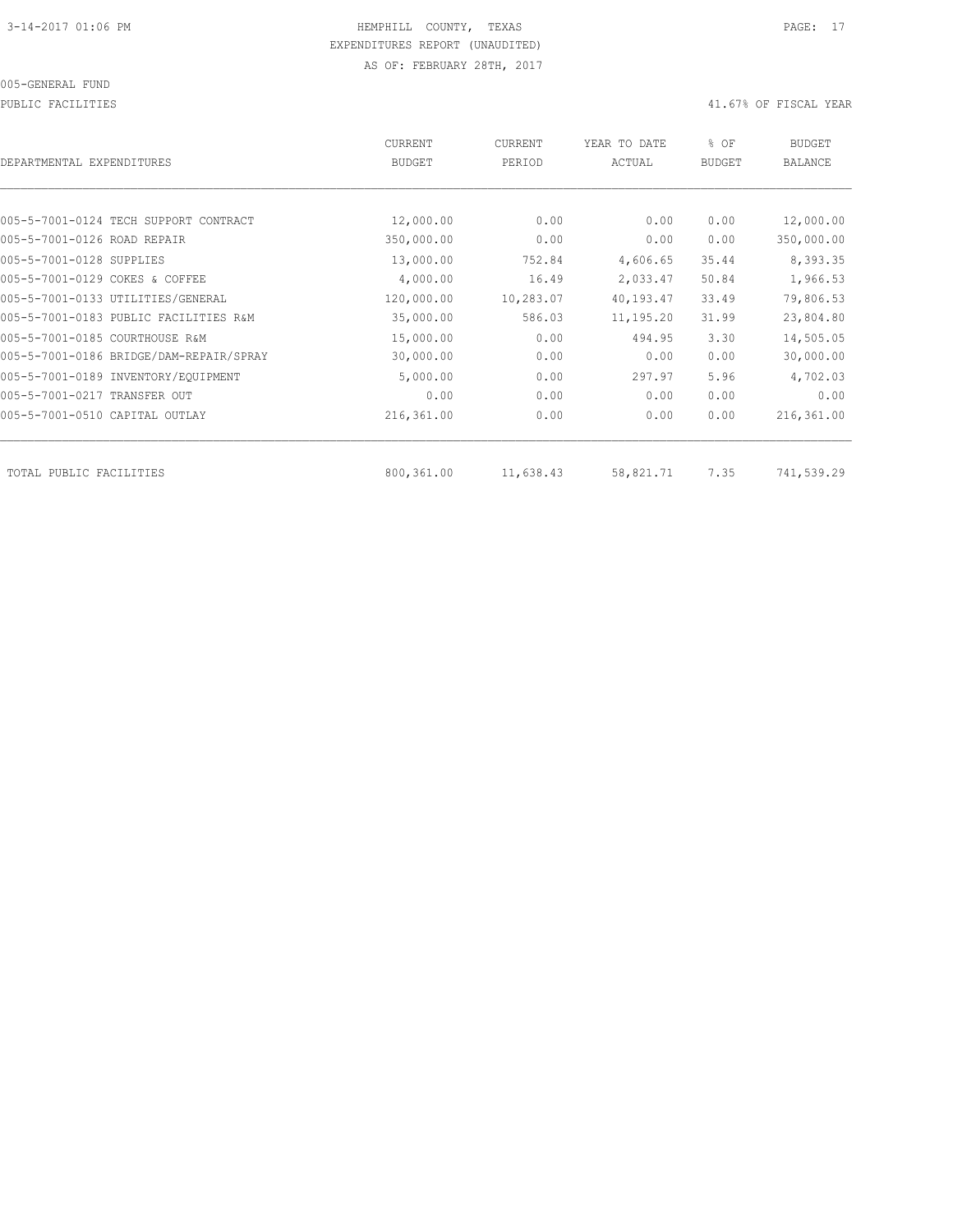CEMETERY 41.67% OF FISCAL YEAR

| <b>CURRENT</b><br><b>BUDGET</b> | CURRENT<br>PERIOD | YEAR TO DATE<br>ACTUAL | % OF<br><b>BUDGET</b> | BUDGET<br><b>BALANCE</b> |
|---------------------------------|-------------------|------------------------|-----------------------|--------------------------|
|                                 |                   |                        |                       |                          |
| 7,500.00                        | 1,425.00          | 4,950.00               | 66.00                 | 2,550.00                 |
| 600.00                          | 109.01            | 378.67                 | 63.11                 | 221.33                   |
| 100.00                          | 0.00              | 3.53                   | 3.53                  | 96.47                    |
| 1,000.00                        | 0.00              | 0.00                   | 0.00                  | 1,000.00                 |
| 5,000.00                        | 7,250.00          | 7,735.00               | 154.70 (              | 2,735.00                 |
| 500.00                          | 0.00              | 67.50                  | 13.50                 | 432.50                   |
| 1,000.00                        | 0.00              | 0.00                   | 0.00                  | 1,000.00                 |
| 300.00                          | 0.00              | 48.54                  | 16.18                 | 251.46                   |
| 2,000.00                        | 0.00              | 0.00                   | 0.00                  | 2,000.00                 |
| 46,000.00                       | 0.00              | 11,212.50              | 24.38                 | 34,787.50                |
| 0.00                            | 0.00              | 0.00                   | 0.00                  | 0.00                     |
|                                 |                   |                        |                       | 39,604.26                |
|                                 | 64,000.00         | 8,784.01               | 24,395.74             | 38.12                    |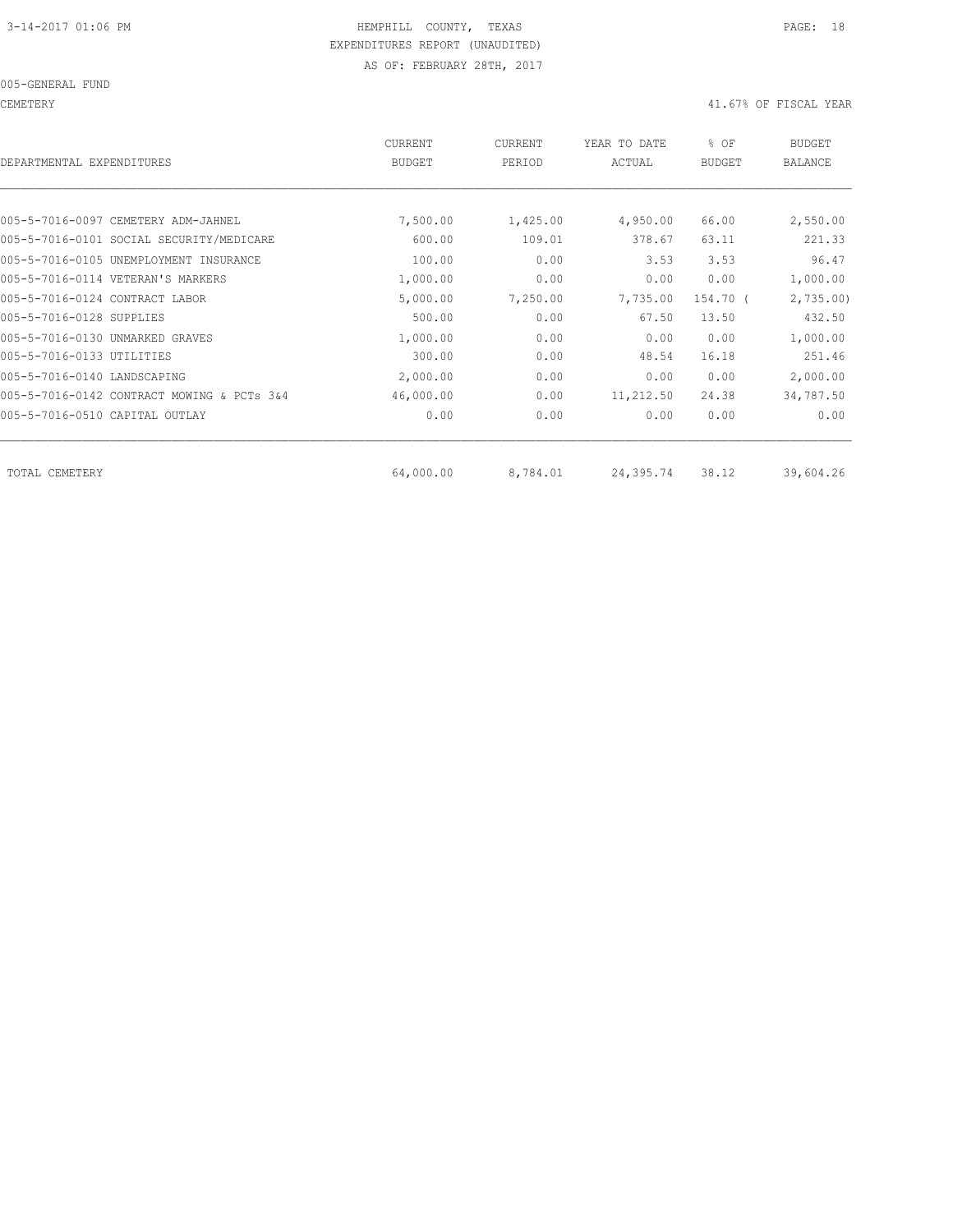OTHER COMPLEXES 41.67% OF FISCAL YEAR

| DEPARTMENTAL EXPENDITURES                | CURRENT<br><b>BUDGET</b> | <b>CURRENT</b><br>PERIOD | YEAR TO DATE<br>ACTUAL | % OF<br><b>BUDGET</b> | <b>BUDGET</b><br><b>BALANCE</b> |
|------------------------------------------|--------------------------|--------------------------|------------------------|-----------------------|---------------------------------|
|                                          |                          |                          |                        |                       |                                 |
| 005-5-7018-0082 OVERTIME                 | 1,500.00                 | 0.00                     | 0.00                   | 0.00                  | 1,500.00                        |
| 005-5-7018-0091 COMPLEX SUPERVISOR-LYNCH | 52,530.00                | 4,377.50                 | 21,887.50              | 41.67                 | 30,642.50                       |
| 005-5-7018-0092 COMPLEX ROADHAND-YARNOLD | 47,380.00                | 3,948.34                 | 19,741.62              | 41.67                 | 27,638.38                       |
| 005-5-7018-0096 LONGEVITY                | 4,000.00                 | 330.00                   | 1,620.00               | 40.50                 | 2,380.00                        |
| 005-5-7018-0098 PART-TIME HELP           | 8,000.00                 | 0.00                     | 0.00                   | 0.00                  | 8,000.00                        |
| 005-5-7018-0101 SOCIAL SECURITY/MEDICARE | 8,600.00                 | 662.22                   | 3,308.81               | 38.47                 | 5,291.19                        |
| 005-5-7018-0102 RETIREMENT               | 11,850.00                | 868.60                   | 6,942.67               | 58.59                 | 4,907.33                        |
| 005-5-7018-0103 GROUP TERM LIFE          | 400.00                   | 20.84                    | 124.96                 | 31.24                 | 275.04                          |
| 005-5-7018-0104 GROUP INSURANCE          | 16,000.00                | 1,118.04                 | 5,921.60               | 37.01                 | 10,078.40                       |
| 005-5-7018-0105 UNEMPLOYMENT INSURANCE   | 500.00                   | 0.00                     | 54.82                  | 10.96                 | 445.18                          |
| 005-5-7018-0106 WORKERS' COMPENSATION    | 1,400.00                 | 0.00                     | 500.00                 | 35.71                 | 900.00                          |
| 005-5-7018-0122 FUEL & OIL               | 15,000.00                | 1,455.99                 | 2,970.45               | 19.80                 | 12,029.55                       |
| 005-5-7018-0124 MACHINE HIRE/CONT LABOR  | 1,500.00                 | 0.00                     | 639.27                 | 42.62                 | 860.73                          |
| 005-5-7018-0125 TIRES & TUBES            | 1,500.00                 | 351.90                   | 363.90                 | 24.26                 | 1,136.10                        |
| 005-5-7018-0128 MATERIAL & SUPPLIES      | 10,000.00                | 510.03                   | 3,221.27               | 32.21                 | 6,778.73                        |
| 005-5-7018-0132 TELEPHONE                | 700.00                   | 30.00                    | 150.00                 | 21.43                 | 550.00                          |
| 005-5-7018-0183 REPAIRS & MAINTENANCE    | 15,000.00                | 0.00                     | 0.00                   | 0.00                  | 15,000.00                       |
| 005-5-7018-0185 TREES                    | 0.00                     | 0.00                     | 0.00                   | 0.00                  | 0.00                            |
| 005-5-7018-0189 INVENTORY                | 12,000.00                | 1,575.00                 | 1,575.00               | 13.13                 | 10,425.00                       |
| 005-5-7018-0206 CHEMICALS                | 3,000.00                 | 0.00                     | 0.00                   | 0.00                  | 3,000.00                        |
| 005-5-7018-0510 CAPITAL OUTLAY           | 20,000.00                | 0.00                     | 0.00                   | 0.00                  | 20,000.00                       |
| TOTAL OTHER COMPLEXES                    | 230,860.00               | 15,248.46                | 69,021.87              | 29.90                 | 161,838.13                      |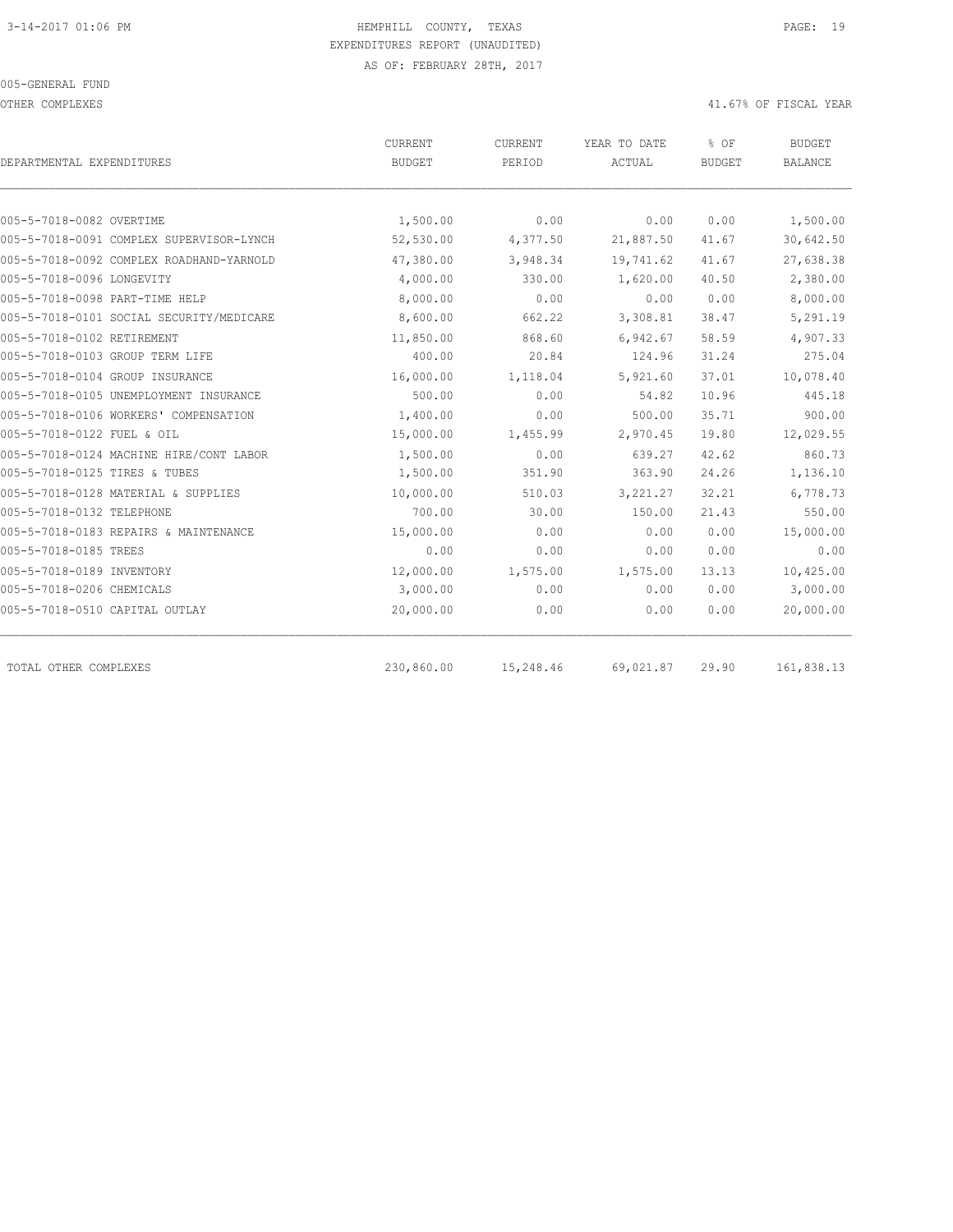#### 005-GENERAL FUND

#### LIBRARY 41.67% OF FISCAL YEAR

| DEPARTMENTAL EXPENDITURES                                                   | CURRENT<br><b>BUDGET</b> | CURRENT<br>PERIOD    | YEAR TO DATE<br>ACTUAL  | % OF<br><b>BUDGET</b> | <b>BUDGET</b><br><b>BALANCE</b> |
|-----------------------------------------------------------------------------|--------------------------|----------------------|-------------------------|-----------------------|---------------------------------|
|                                                                             |                          |                      |                         |                       |                                 |
| 005-5-7041-0090 LIBRARIAN-DILLON                                            | 52,530.00<br>0.00        | 4,377.50<br>0.00     | 21,887.50<br>0.00       | 41.67                 | 30,642.50                       |
| 005-5-7041-0094 PART-TIME JANITOR                                           |                          |                      |                         | 0.00                  | 0.00                            |
| 005-5-7041-0095 CLERK-GARCIA<br>005-5-7041-0096 LONGEVITY                   | 33,000.00<br>3,850.00    | 2,750.00<br>270.00   | 13,750.00<br>1,320.00   | 41.67<br>34.29        | 19,250.00<br>2,530.00           |
| 005-5-7041-0097 CLERK/PT-LIBRARY CLERK                                      | 33,000.00                |                      |                         |                       | 21,683.34                       |
| 005-5-7041-0098 CLERK-POWELL                                                | 31,518.00                | 2,294.07<br>2,626.50 | 11,316.66<br>13, 132.50 | 34.29<br>41.67        | 18,385.50                       |
| 005-5-7041-0101 SOCIAL SECURITY/MEDICARE                                    |                          | 895.31               |                         | 37.23                 | 7,532.64                        |
| 005-5-7041-0102 RETIREMENT                                                  | 12,000.00<br>15,500.00   | 1,206.96             | 4,467.36<br>9,399.94    | 60.64                 | 6,100.06                        |
| 005-5-7041-0103 GROUP TERM LIFE                                             | 600.00                   | 28.97                | 169.24                  | 28.21                 | 430.76                          |
| 005-5-7041-0104 GROUP INSURANCE                                             | 24,000.00                | 1,677.06             | 7,706.24                | 32.11                 | 16,293.76                       |
| 005-5-7041-0105 UNEMPLOYMENT INSURANCE                                      | 1,000.00                 | 0.00                 | 76.08                   | 7.61                  | 923.92                          |
| 005-5-7041-0106 WORKERS' COMPENSATION                                       | 2,500.00                 | 0.00                 | 675.00                  | 27.00                 | 1,825.00                        |
| 005-5-7041-0112 TRAVEL                                                      | 3,000.00                 | 0.00                 | 200.78                  | 6.69                  | 2,799.22                        |
| 005-5-7041-0119 DUES                                                        | 2,000.00                 | 0.00                 | 806.47                  | 40.32                 | 1,193.53                        |
| 005-5-7041-0128 SUPPLIES                                                    | 8,000.00                 | 560.79               | 1,878.19                | 23.48                 | 6,121.81                        |
| 005-5-7041-0132 TELEPHONE                                                   | 7,100.00                 | 627.96               | 2,553.96                | 35.97                 | 4,546.04                        |
| 005-5-7041-0142 HARRINGTON L. CONSORTIUM                                    | 9,050.00                 | 0.00                 | 10,238.87               | $113.14$ (            | 1,188.87)                       |
| 005-5-7041-0168 BOOKS                                                       | 22,000.00                | 1,318.78             | 9,505.86                | 43.21                 | 12,494.14                       |
|                                                                             | 4,000.00                 |                      |                         |                       | 3,939.22                        |
| 005-5-7041-0169 LIBRARY MEMORIALS/DONATIONS<br>005-5-7041-0181 TECH SUPPORT | 4,500.00                 | 0.00<br>70.07        | 60.78<br>1,025.56       | 1.52<br>22.79         | 3,474.44                        |
| 005-5-7041-0189 INVENTORY                                                   | 3,000.00                 | 0.00                 | 121.28                  | 4.04                  | 2,878.72                        |
| TOTAL LIBRARY                                                               | 272,148.00               | 18,703.97            | 110,292.27              | 40.53                 | 161,855.73                      |
| <b>TOTAL EXPENDITURES</b>                                                   | 5,988,683.00             | 381,522.86           | 2, 142, 605.91          | 35.78                 | 3,846,077.09                    |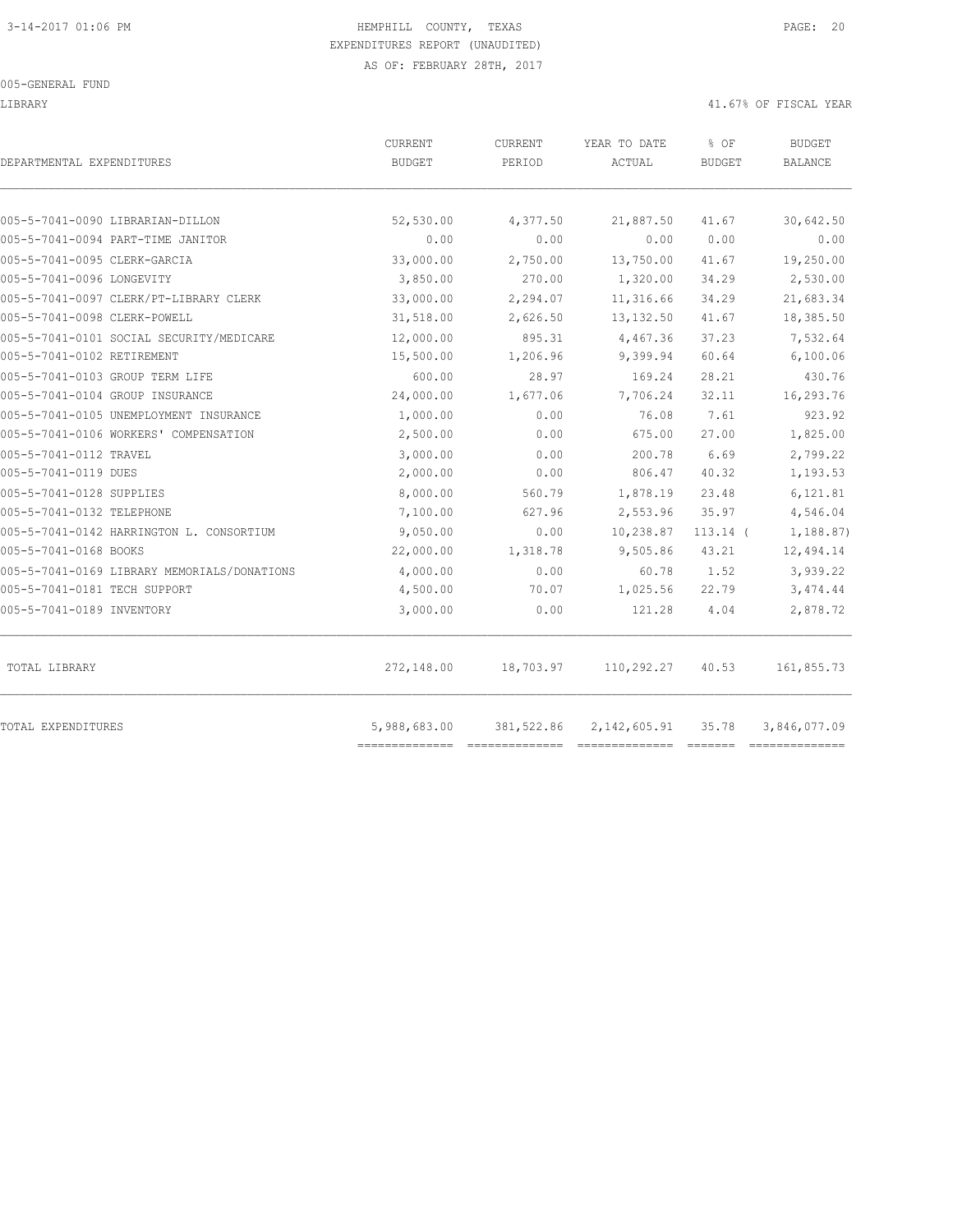LAW LIBRARY 41.67% OF FISCAL YEAR

| DEPARTMENTAL EXPENDITURES            | CURRENT<br><b>BUDGET</b>    | CURRENT<br>PERIOD | YEAR TO DATE<br>ACTUAL | % OF<br><b>BUDGET</b> | BUDGET<br>BALANCE |
|--------------------------------------|-----------------------------|-------------------|------------------------|-----------------------|-------------------|
| 008-5-2008-0114 LAW LIBRARY EXPENSES | 2,000.00                    | 0.00              | 686.00                 | 34.30                 | 1,314.00          |
| TOTAL LAW LIBRARY                    | 2,000.00                    | 0.00              | 686.00                 | 34.30                 | 1,314.00          |
| TOTAL EXPENDITURES                   | 2,000.00<br>--------------- | 0.00              | 686.00                 | 34.30                 | 1,314.00          |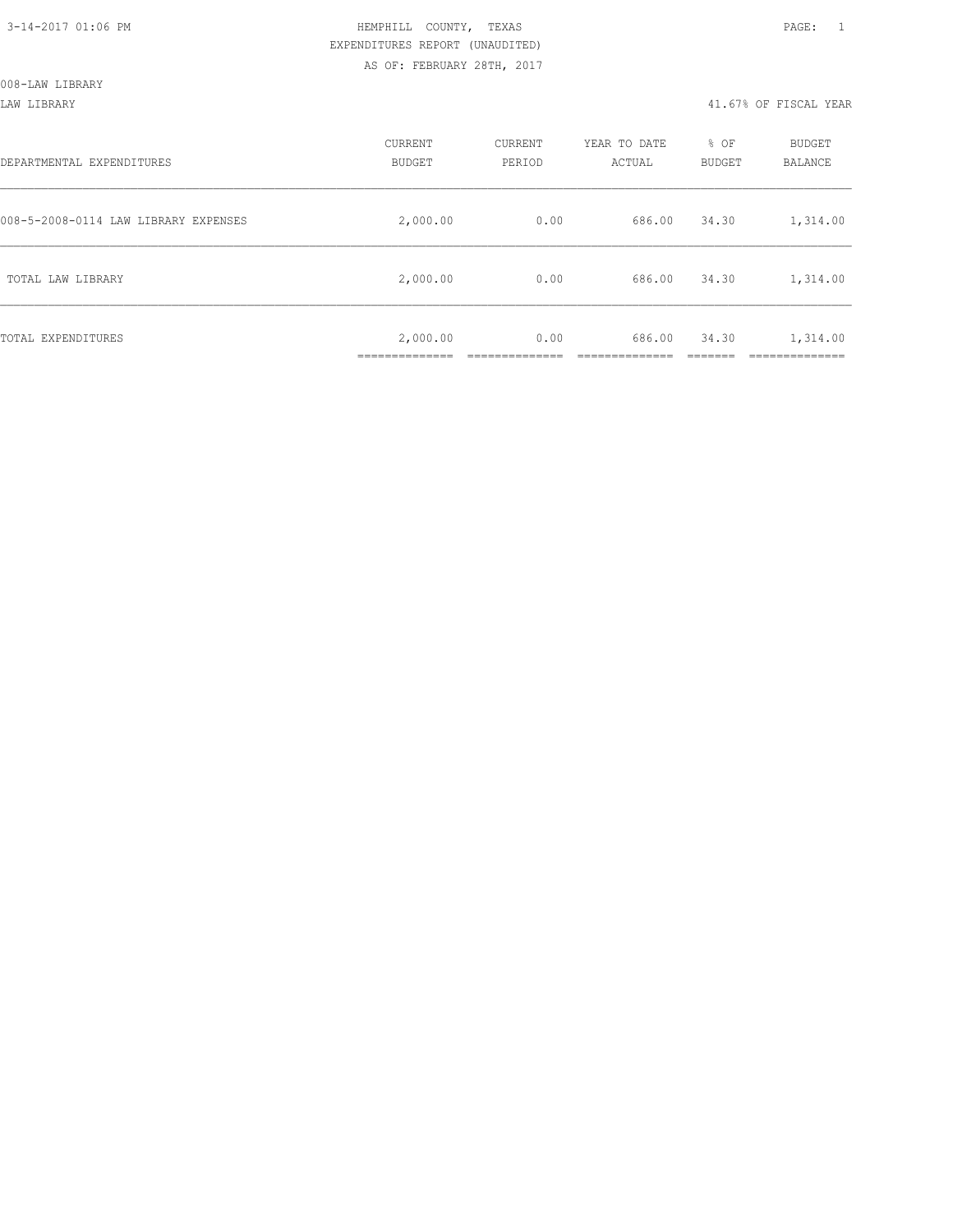| 3-14-2017 01:06 PM |  |
|--------------------|--|
|                    |  |

#### CO COURTHOUSE SECURITY 41.67% OF FISCAL YEAR

| DEPARTMENTAL EXPENDITURES          | CURRENT<br><b>BUDGET</b>                   | CURRENT<br>PERIOD | YEAR TO DATE<br>ACTUAL | % OF<br>BUDGET | <b>BUDGET</b><br>BALANCE |
|------------------------------------|--------------------------------------------|-------------------|------------------------|----------------|--------------------------|
| 009-5-3009-0114 CRTHS SECURITY EXP | 54,000.00                                  | 0.00              | 0.00                   | 0.00           | 54,000.00                |
| TOTAL CO COURTHOUSE SECURITY       | 54,000.00                                  | 0.00              | 0.00                   | 0.00           | 54,000.00                |
| TOTAL EXPENDITURES                 | 54,000.00<br>. _ _ _ _ _ _ _ _ _ _ _ _ _ _ | 0.00              | 0.00                   | 0.00           | 54,000.00                |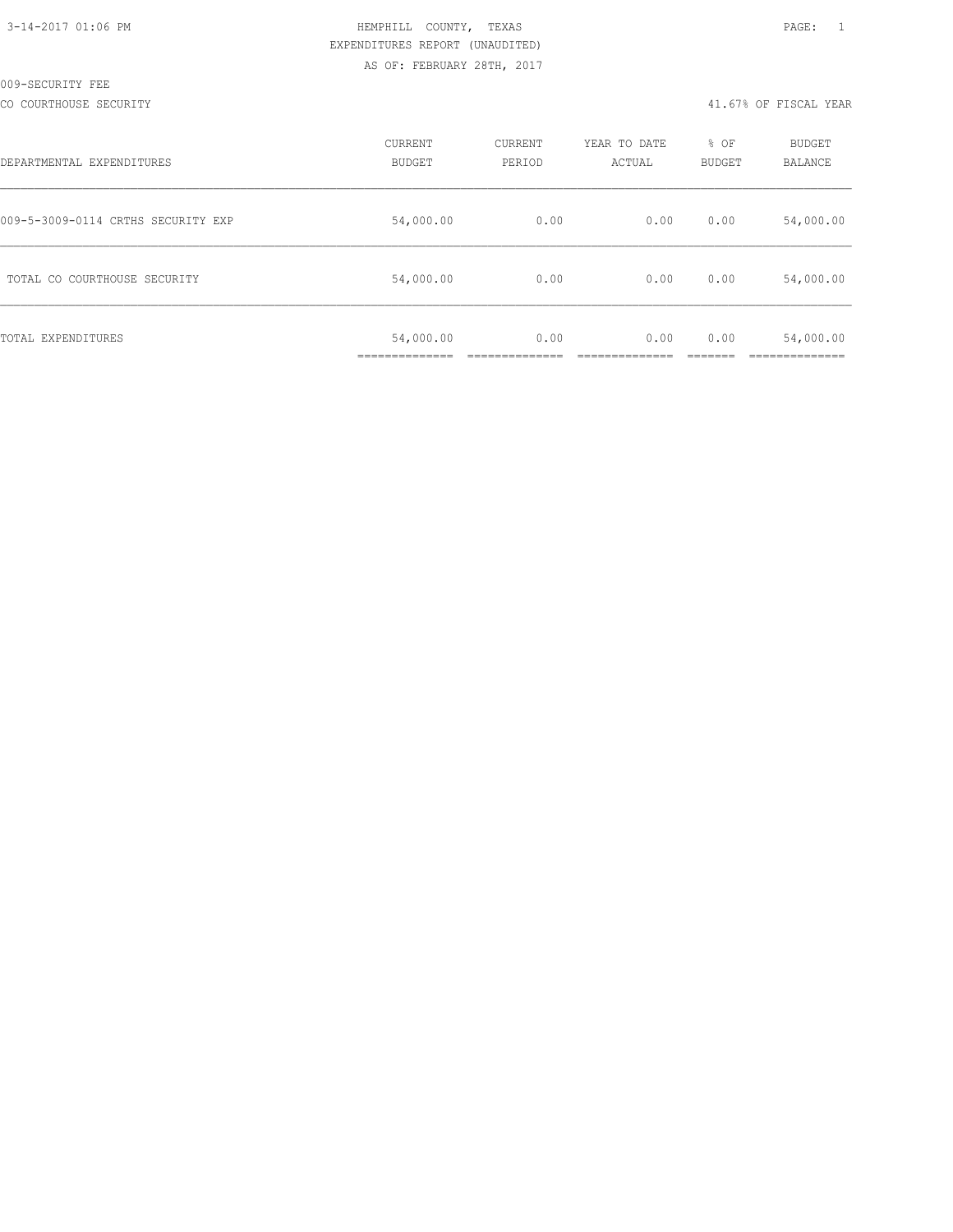# 3-14-2017 01:06 PM HEMPHILL COUNTY, TEXAS PAGE: 1 EXPENDITURES REPORT (UNAUDITED)

AIRPORT 41.67% OF FISCAL YEAR

| DEPARTMENTAL EXPENDITURES                     | <b>CURRENT</b><br><b>BUDGET</b> | CURRENT<br>PERIOD | YEAR TO DATE<br>ACTUAL | % OF<br><b>BUDGET</b> | <b>BUDGET</b><br><b>BALANCE</b> |
|-----------------------------------------------|---------------------------------|-------------------|------------------------|-----------------------|---------------------------------|
|                                               |                                 |                   |                        |                       |                                 |
| 010-5-7010-0109 POSTAGE                       | 200.00                          | 0.00              | 47.00                  | 23.50                 | 153.00                          |
| 010-5-7010-0112 TRAVEL/DUES/PUBLICATIONS      | 800.00                          | 200.00            | 200.00                 | 25.00                 | 600.00                          |
| 010-5-7010-0122 FUEL & OIL                    | 75,000.00                       | 13,444.87         | 45,287.43              | 60.38                 | 29,712.57                       |
| 010-5-7010-0124 AIRPORT MGR CONTRACT          | 56,000.00                       | 0.00              | 17,942.88              | 32.04                 | 38,057.12                       |
| 010-5-7010-0127 FUEL SYSTEM MAINTENANCE       | 5,000.00                        | 0.00              | 0.00                   | 0.00                  | 5,000.00                        |
| 010-5-7010-0131 OTHER EXPENSE                 | 2,000.00                        | 65.00             | 932.38                 | 46.62                 | 1,067.62                        |
| 010-5-7010-0132 AWOS SATELLITE LINK/TELEPHONE | 5,000.00                        | 215.36            | 862.95                 | 17.26                 | 4,137.05                        |
| 010-5-7010-0133 UTILITIES                     | 7,500.00                        | 658.83            | 2,419.59               | 32.26                 | 5,080.41                        |
| 010-5-7010-0134 BONDS & INSURANCE             | 2,500.00                        | 0.00              | 2,010.00               | 80.40                 | 490.00                          |
| 010-5-7010-0140 SATELLITE TELEVISION          | 1,100.00                        | 0.00              | 1,008.60               | 91.69                 | 91.40                           |
| 010-5-7010-0168 MOWING EOUIP./MAINT.          | 2,500.00                        | 0.00              | 0.00                   | 0.00                  | 2,500.00                        |
| 010-5-7010-0173 NAVIGATION EOUIP/MAINT        | 3,000.00                        | 0.00              | 423.73                 | 14.12                 | 2,576.27                        |
| 010-5-7010-0183 HANGAR-LOUNGE R&M             | 6,000.00                        | 702.05            | 2,326.33               | 38.77                 | 3,673.67                        |
| 010-5-7010-0185 WSI WEATHER                   | 1,500.00                        | 0.00              | 834.00                 | 55.60                 | 666.00                          |
| 010-5-7010-0189 INVENTORY                     | 3,000.00                        | 0.00              | 364.64                 | 12.15                 | 2,635.36                        |
| 010-5-7010-0510 CAPITAL OUTLAY                | 17,020.00                       | 0.00              | 0.00                   | 0.00                  | 17,020.00                       |
| TOTAL AIRPORT                                 | 188,120.00                      | 15,286.11         | 74,659.53              | 39.69                 | 113,460.47                      |
| TOTAL EXPENDITURES                            | 188,120.00<br>==============    | 15,286.11         | 74,659.53              | 39.69                 | 113,460.47                      |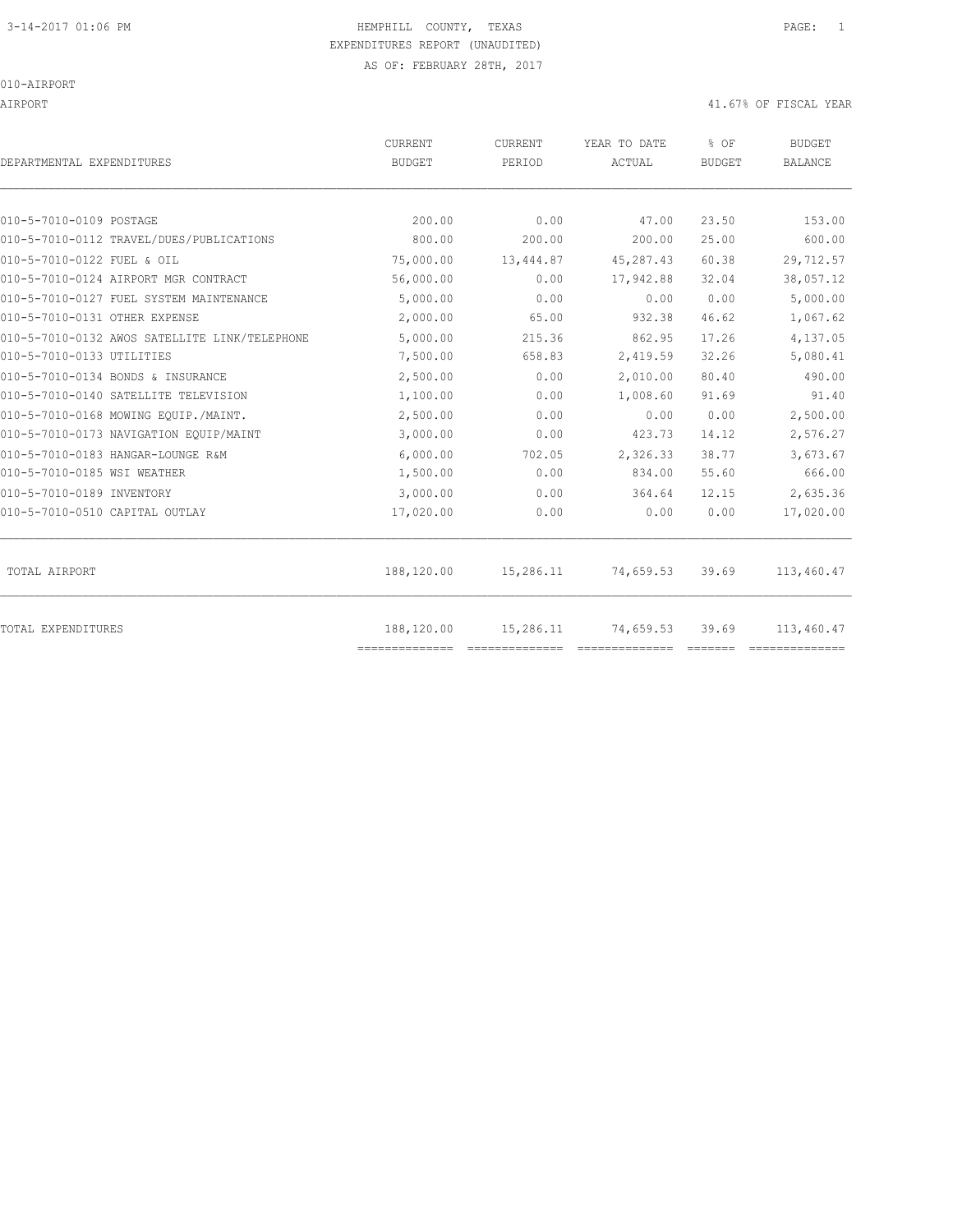ROAD & BRIDGE 1 41.67% OF FISCAL YEAR (1999) AND HERE IS A 41.67% OF FISCAL YEAR (1999) AND HERE IS A 41.67% OF FISCAL YEAR

| DEPARTMENTAL EXPENDITURES                     | CURRENT<br><b>BUDGET</b>  | CURRENT<br>PERIOD | YEAR TO DATE<br>ACTUAL | % OF<br><b>BUDGET</b> | <b>BUDGET</b><br><b>BALANCE</b> |
|-----------------------------------------------|---------------------------|-------------------|------------------------|-----------------------|---------------------------------|
| 011-5-4011-0082 OVERTIME                      | 2,500.00                  | 0.00              | 0.00                   | 0.00                  | 2,500.00                        |
| 011-5-4011-0090 COMMISSIONER-WEBB             | 37,595.00                 | 3,132.92          | 15,664.56              | 41.67                 | 21,930.44                       |
| 011-5-4011-0092 SR MAINTENANCE TECH-CERVANTES | 52,530.00                 | 4,377.50          | 21,887.50              | 41.67                 | 30,642.50                       |
| 011-5-4011-0095 MAINTENANCE TECH-BILLENWILLMS | 47,380.00                 | 3,948.18          | 23,996.73              | 50.65                 | 23,383.27                       |
| 011-5-4011-0096 LONGEVITY                     | 3,500.00                  | 120.00            | 1,050.00               | 30.00                 | 2,450.00                        |
| 011-5-4011-0101 SOCIAL SECURITY/MEDICARE      | 11,000.00                 | 873.33            | 4,668.85               | 42.44                 | 6,331.15                        |
| 011-5-4011-0102 RETIREMENT                    | 14,500.00                 | 1,169.88          | 9,336.31               | 64.39                 | 5,163.69                        |
| 011-5-4011-0103 GROUP TERM LIFE               | 500.00                    | 28.08             | 167.21                 | 33.44                 | 332.79                          |
| 011-5-4011-0104 GROUP INSURANCE               | 23,200.00                 | 1,118.04          | 5,852.92               | 25.23                 | 17,347.08                       |
| 011-5-4011-0105 UNEMPLOYMENT INSURANCE        | 400.00                    | 0.00              | 52.54                  | 13.14                 | 347.46                          |
| 011-5-4011-0106 WORKERS' COMPENSATION         | 1,800.00                  | 0.00              | 750.00                 | 41.67                 | 1,050.00                        |
| 011-5-4011-0110 FREIGHT                       | 200.00                    | 0.00              | 0.00                   | 0.00                  | 200.00                          |
| 011-5-4011-0112 TRAVEL                        | 3,000.00                  | 10.00             | 134.83                 | 4.49                  | 2,865.17                        |
| 011-5-4011-0114 SHARED EXPENSES               | 0.00                      | 0.00              | 0.00                   | 0.00                  | 0.00                            |
| 011-5-4011-0122 FUEL & OIL                    | 32,000.00                 | 2,181.74          | 5,483.46               | 17.14                 | 26,516.54                       |
| 011-5-4011-0124 MACHINE HIRE/CONT LABOR LABOR | 15,000.00                 | 0.00              | 419.80                 | 2.80                  | 14,580.20                       |
| 011-5-4011-0125 TIRES & TUBES                 | 8,000.00                  | 0.00              | 1,953.02               | 24.41                 | 6,046.98                        |
| 011-5-4011-0126 CALICHE & GRAVEL              | 25,000.00                 | 2,832.00          | 10,659.97              | 42.64                 | 14,340.03                       |
| 011-5-4011-0128 MATERIAL & SUPPLIES           | 10,000.00                 | 112.33            | 1,742.70               | 17.43                 | 8,257.30                        |
| 011-5-4011-0130 COMMUNICATION REPAIRS         | 500.00                    | 0.00              | 0.00                   | 0.00                  | 500.00                          |
| 011-5-4011-0131 OTHER EXPENSE                 | 1,000.00                  | 0.00              | 0.00                   | 0.00                  | 1,000.00                        |
| 011-5-4011-0132 TELEPHONE                     | 1,700.00                  | 65.46             | 292.06                 | 17.18                 | 1,407.94                        |
| 011-5-4011-0133 UTILITIES/PCT 1               | 3,500.00                  | 458.94            | 1,151.97               | 32.91                 | 2,348.03                        |
| 011-5-4011-0137 VEHICLE R&M                   | 6,000.00                  | 277.79            | 907.73                 | 15.13                 | 5,092.27                        |
| 011-5-4011-0144 TIN HORNS/CATTLE GUARDS/CHEM  | 7,000.00                  | 0.00              | 0.00                   | 0.00                  | 7,000.00                        |
| 011-5-4011-0173 HEAVY EQUIP - R&M             | 20,000.00                 | 0.00              | 7,580.67               | 37.90                 | 12, 419.33                      |
| 011-5-4011-0189 INVENTORY                     | 4,000.00                  | 150.99            | 150.99                 | 3.77                  | 3,849.01                        |
| 011-5-4011-0190 ROAD GRANT PROJECTS           | 0.00                      | 0.00              | 0.00                   | 0.00                  | 0.00                            |
| 011-5-4011-0510 CAPITAL OUTLAY                | 54,000.00                 | 0.00              | 0.00                   | 0.00                  | 54,000.00                       |
| TOTAL ROAD & BRIDGE 1                         | 385,805.00                | 20,857.18         | 113,903.82             | 29.52                 | 271,901.18                      |
| TOTAL EXPENDITURES                            | 385,805.00<br>----------- | 20,857.18         | 113,903.82             | 29.52<br>-------      | 271,901.18                      |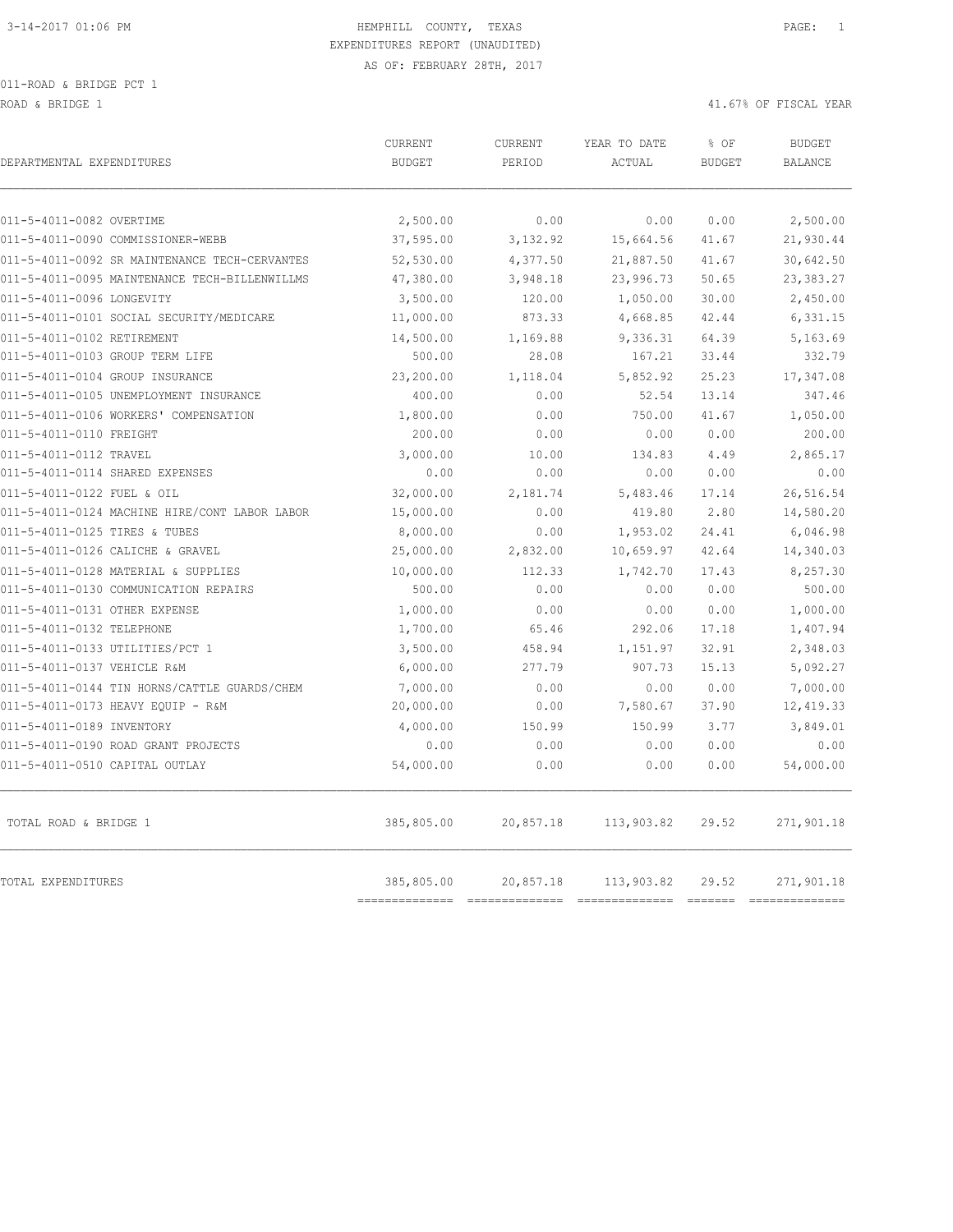| DEPARTMENTAL EXPENDITURES                      | <b>CURRENT</b><br><b>BUDGET</b> | <b>CURRENT</b><br>PERIOD | YEAR TO DATE<br>ACTUAL | % OF<br><b>BUDGET</b>    | <b>BUDGET</b><br><b>BALANCE</b> |
|------------------------------------------------|---------------------------------|--------------------------|------------------------|--------------------------|---------------------------------|
| 012-5-4012-0090 COMMISSIONER-ALEXANDER         | 37,595.00                       | 3,132.92                 | 15,664.56              | 41.67                    | 21,930.44                       |
| 012-5-4012-0092 SR MAINTENANCE TECH-WALSER     | 52,530.00                       | 4,377.50                 | 21,887.50              | 41.67                    | 30,642.50                       |
| 012-5-4012-0095 MAINTENANCE TECH-SCHAFER       | 47,380.00                       | 3,948.34                 | 19,741.62              | 41.67                    | 27,638.38                       |
| 012-5-4012-0096 LONGEVITY                      | 1,500.00                        | 120.00                   | 600.00                 | 40.00                    | 900.00                          |
| 012-5-4012-0097 MAINTENANCE TECH-PT/OT         | 2,500.00                        | 0.00                     | 0.00                   | 0.00                     | 2,500.00                        |
| 012-5-4012-0101 SOCIAL SECURITY/MEDICARE       | 11,000.00                       | 767.30                   | 4,104.35               | 37.31                    | 6,895.65                        |
| 012-5-4012-0102 RETIREMENT                     | 14,500.00                       | 1,163.30                 | 9,318.20               | 64.26                    | 5,181.80                        |
| 012-5-4012-0103 GROUP TERM LIFE                | 600.00                          | 27.92                    | 167.70                 | 27.95                    | 432.30                          |
| 012-5-4012-0104 GROUP INSURANCE                | 22,000.00                       | 1,677.06                 | 7,710.29               | 35.05                    | 14,289.71                       |
| 012-5-4012-0105 UNEMPLOYMENT INSURANCE         | 400.00                          | 0.00                     | 60.54                  | 15.14                    | 339.46                          |
| 012-5-4012-0106 WORKERS' COMPENSATION          | 1,800.00                        | 0.00                     | 750.00                 | 41.67                    | 1,050.00                        |
| 012-5-4012-0110 FREIGHT                        | 100.00                          | 0.00                     | 0.00                   | 0.00                     | 100.00                          |
| 012-5-4012-0112 TRAVEL                         | 2,500.00                        | 20.00                    | 1,704.28               | 68.17                    | 795.72                          |
| 012-5-4012-0114 SHARED EOUIPMENT EXPENSE W/PCT | 0.00                            | 0.00                     | 0.00                   | 0.00                     | 0.00                            |
| 012-5-4012-0122 FUEL & OIL                     | 32,000.00                       | 3,217.98                 | 7,252.26               | 22.66                    | 24,747.74                       |
| 012-5-4012-0124 MACHINE HIRE/CONT LABOR        | 2,000.00                        | 0.00                     | 0.00                   | 0.00                     | 2,000.00                        |
| 012-5-4012-0125 TIRES & TUBES                  | 10,000.00                       | 0.00                     | 103.75                 | 1.04                     | 9,896.25                        |
| 012-5-4012-0126 CALICHE & GRAVEL               | 10,000.00                       | 1,320.00                 | 4,020.00               | 40.20                    | 5,980.00                        |
| 012-5-4012-0128 MATERIAL & SUPPLIES            | 7,500.00                        | 194.33                   | 1,554.61               | 20.73                    | 5,945.39                        |
| 012-5-4012-0130 COMMUNICATIONS EXPENSE         | 500.00                          | 0.00                     | 78.70                  | 15.74                    | 421.30                          |
| 012-5-4012-0132 TELEPHONE                      | 1,200.00                        | 30.00                    | 228.70                 | 19.06                    | 971.30                          |
| 012-5-4012-0133 UTILITIES/PCT 2                | 2,000.00                        | 275.80                   | 948.31                 | 47.42                    | 1,051.69                        |
| 012-5-4012-0137 VEHICLE R&M                    | 3,000.00                        | 80.47                    | 206.71                 | 6.89                     | 2,793.29                        |
| 012-5-4012-0144 TIN HORN/CATTLE GUARD/CHEM     | 8,000.00                        | 0.00                     | 0.00                   | 0.00                     | 8,000.00                        |
| 012-5-4012-0173 HEAVY EQUIP - R&M              | 20,000.00                       | 496.99                   | 4,001.36               | 20.01                    | 15,998.64                       |
| 012-5-4012-0189 INVENTORY                      | 1,500.00                        | 1,575.00                 | 1,637.57               | $109.17$ (               | 137.57)                         |
| 012-5-4012-0510 CAPITAL OUTLAY                 | 74,245.00                       | 0.00                     | 0.00                   | 0.00                     | 74,245.00                       |
| TOTAL ROAD & BRIDGE 2                          | 366,350.00                      | 22, 424.91               | 101,741.01             | 27.77                    | 264,608.99                      |
| TOTAL EXPENDITURES                             | 366,350.00<br>==========        | 22, 424.91               | 101,741.01             | 27.77<br><b>CONSIDER</b> | 264,608.99<br>----------        |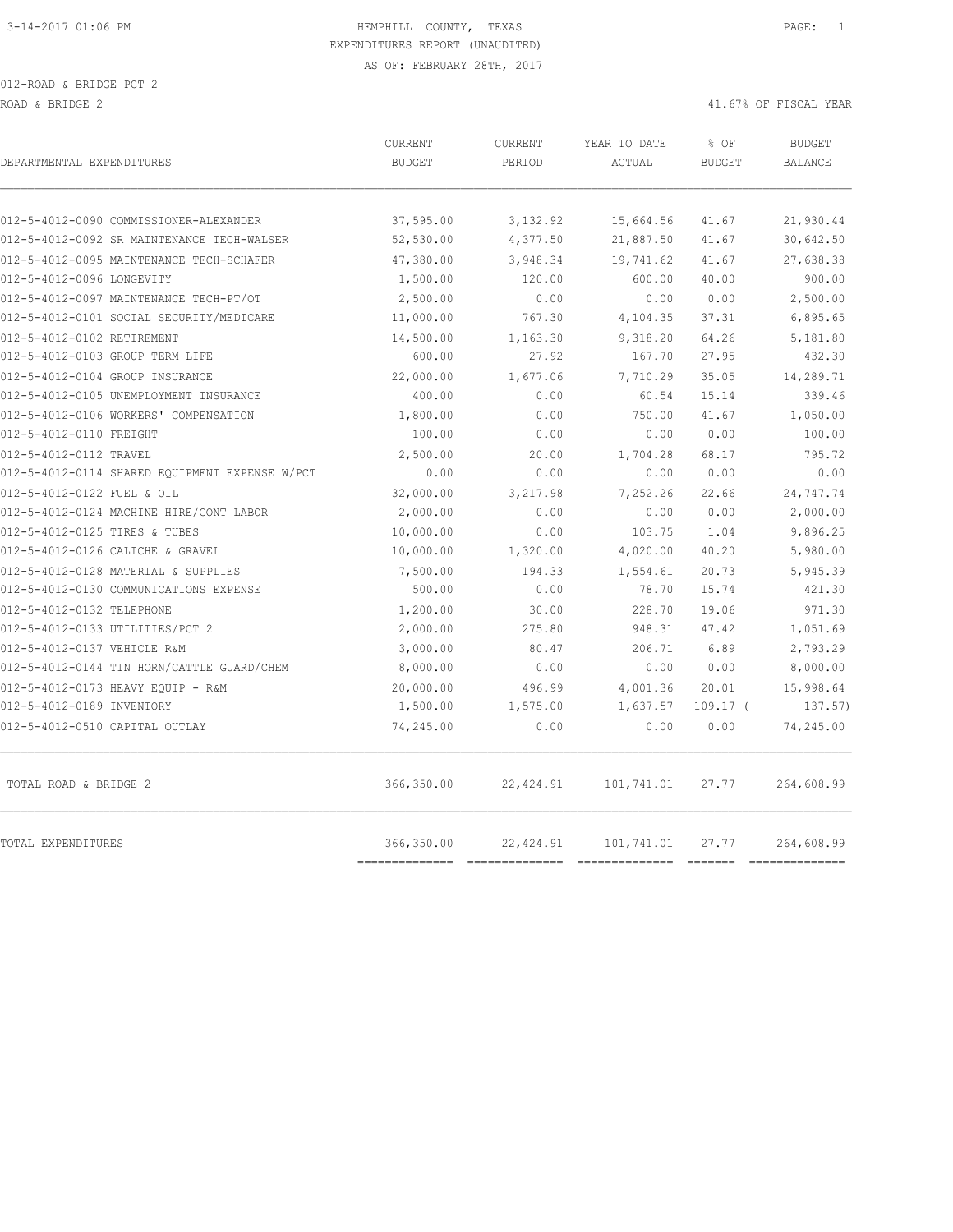013-ROAD & BRIDGE PCT 3 ROAD & BRIDGE 3 41.67% OF FISCAL YEAR (1999) AND ROAD & ALL ASSESSED A 41.67% OF FISCAL YEAR

| DEPARTMENTAL EXPENDITURES                  | CURRENT<br><b>BUDGET</b>     | <b>CURRENT</b><br>PERIOD | YEAR TO DATE<br>ACTUAL | % OF<br><b>BUDGET</b> | <b>BUDGET</b><br><b>BALANCE</b> |
|--------------------------------------------|------------------------------|--------------------------|------------------------|-----------------------|---------------------------------|
| 013-5-4013-0082 OVERTIME                   | 5,000.00                     | 0.00                     |                        |                       |                                 |
| 013-5-4013-0090 COMMISSIONER-MCPHERSON     | 37,595.00                    | 3,132.92                 | 0.00<br>15,664.56      | 0.00<br>41.67         | 5,000.00<br>21,930.44           |
| 013-5-4013-0092 SR MAINTENANCE TECH-CLARK  | 52,530.00                    | 4,377.50                 | 21,887.50              | 41.67                 | 30,642.50                       |
| 013-5-4013-0094 MAINTENANCE TECH-ARCHER    | 47,380.00                    | 3,948.34                 | 19,741.62              | 41.67                 | 27,638.38                       |
| 013-5-4013-0095 MAINTENANCE TECH-G.SCOTT   | 0.00                         | 0.00                     | 0.00                   | 0.00                  | 0.00                            |
| 013-5-4013-0096 LONGEVITY                  | 1,500.00                     | 120.00                   | 550.00                 | 36.67                 | 950.00                          |
| 013-5-4013-0097 MAINTENANCE TECH-FARRAR    | 47,380.00                    | 3,948.34                 | 19,741.62              | 41.67                 | 27,638.38                       |
| 013-5-4013-0098 MAINTENANCE TECH-PARSLEY   | 47,380.00                    | 3,948.34                 | 19,741.62              | 41.67                 | 27,638.38                       |
| 013-5-4013-0101 SOCIAL SECURITY/MEDICARE   | 18,500.00                    | 1,342.64                 | 6,924.36               | 37.43                 | 11,575.64                       |
| 013-5-4013-0102 RETIREMENT                 | 24,000.00                    | 1,967.98                 | 15,740.20              | 65.58                 | 8,259.80                        |
| 013-5-4013-0103 GROUP TERM LIFE            | 1,000.00                     | 47.24                    | 283.29                 | 28.33                 | 716.71                          |
| 013-5-4013-0104 GROUP INSURANCE            | 40,000.00                    | 2,795.10                 | 14,808.26              | 37.02                 | 25, 191.74                      |
| 013-5-4013-0105 UNEMPLOYMENT INSURANCE     | 1,000.00                     | 0.00                     | 113.88                 | 11.39                 | 886.12                          |
| 013-5-4013-0106 WORKERS' COMPENSATION      | 4,000.00                     | 0.00                     | 1,250.00               | 31.25                 | 2,750.00                        |
| 013-5-4013-0110 FREIGHT                    | 100.00                       | 0.00                     | 0.00                   | 0.00                  | 100.00                          |
| 013-5-4013-0112 TRAVEL                     | 3,000.00                     | 0.00                     | 1,189.85               | 39.66                 | 1,810.15                        |
| 013-5-4013-0122 FUEL & OIL                 | 65,000.00                    | 1,786.69                 | 20,450.85              | 31.46                 | 44,549.15                       |
| 013-5-4013-0124 MACHINE HIRE/CONT LABOR    | 15,000.00                    | 124.53                   | 3,034.78               | 20.23                 | 11,965.22                       |
| 013-5-4013-0125 TIRES & TUBES              | 12,000.00                    | 780.89                   | 3,554.49               | 29.62                 | 8,445.51                        |
| 013-5-4013-0126 CALICHE & GRAVEL           | 45,000.00                    | 0.00                     | 50, 422.31             | $112.05$ (            | 5,422.31)                       |
| 013-5-4013-0128 MATERIAL & SUPPLIES        | 20,000.00                    | 392.47                   | 5,247.65               | 26.24                 | 14,752.35                       |
| 013-5-4013-0130 COMMUNICATIONS EXPENSES    | 500.00                       | 282.00                   | 282.00                 | 56.40                 | 218.00                          |
| 013-5-4013-0131 OTHER EXPENSE              | 1,000.00                     | 0.00                     | 0.00                   | 0.00                  | 1,000.00                        |
| 013-5-4013-0132 TELEPHONE                  | 600.00                       | 30.00                    | 150.00                 | 25.00                 | 450.00                          |
| 013-5-4013-0133 UTILITIES/PCT 3            | 3,000.00                     | 478.45                   | 1,184.37               | 39.48                 | 1,815.63                        |
| 013-5-4013-0137 VEHICLE R&M                | 15,000.00                    | 69.19                    | 511.10                 | 3.41                  | 14,488.90                       |
| 013-5-4013-0144 TIN HORN/CATTLE GUARD/CHEM | 7,000.00                     | 0.00                     | 0.00                   | 0.00                  | 7,000.00                        |
| 013-5-4013-0173 HEAVY EQUIP - R&M          | 40,000.00                    | 1,796.63                 | 12,567.19              | 31.42                 | 27,432.81                       |
| 013-5-4013-0189 INVENTORY                  | 10,000.00                    | 0.00                     | 329.95                 | 3.30                  | 9,670.05                        |
| 013-5-4013-0190 ROAD GRANT PROJECTS        | 0.00                         | 0.00                     | 0.00                   | 0.00                  | 0.00                            |
| 013-5-4013-0510 CAPITAL OUTLAY             | 110,135.00                   | 0.00                     | 0.00                   | 0.00                  | 110,135.00                      |
| TOTAL ROAD & BRIDGE 3                      | 674,600.00                   | 31,369.25                | 235, 371.45            | 34.89                 | 439,228.55                      |
| TOTAL EXPENDITURES                         | 674,600.00<br>============== | 31,369.25                | 235, 371.45            | 34.89                 | 439,228.55                      |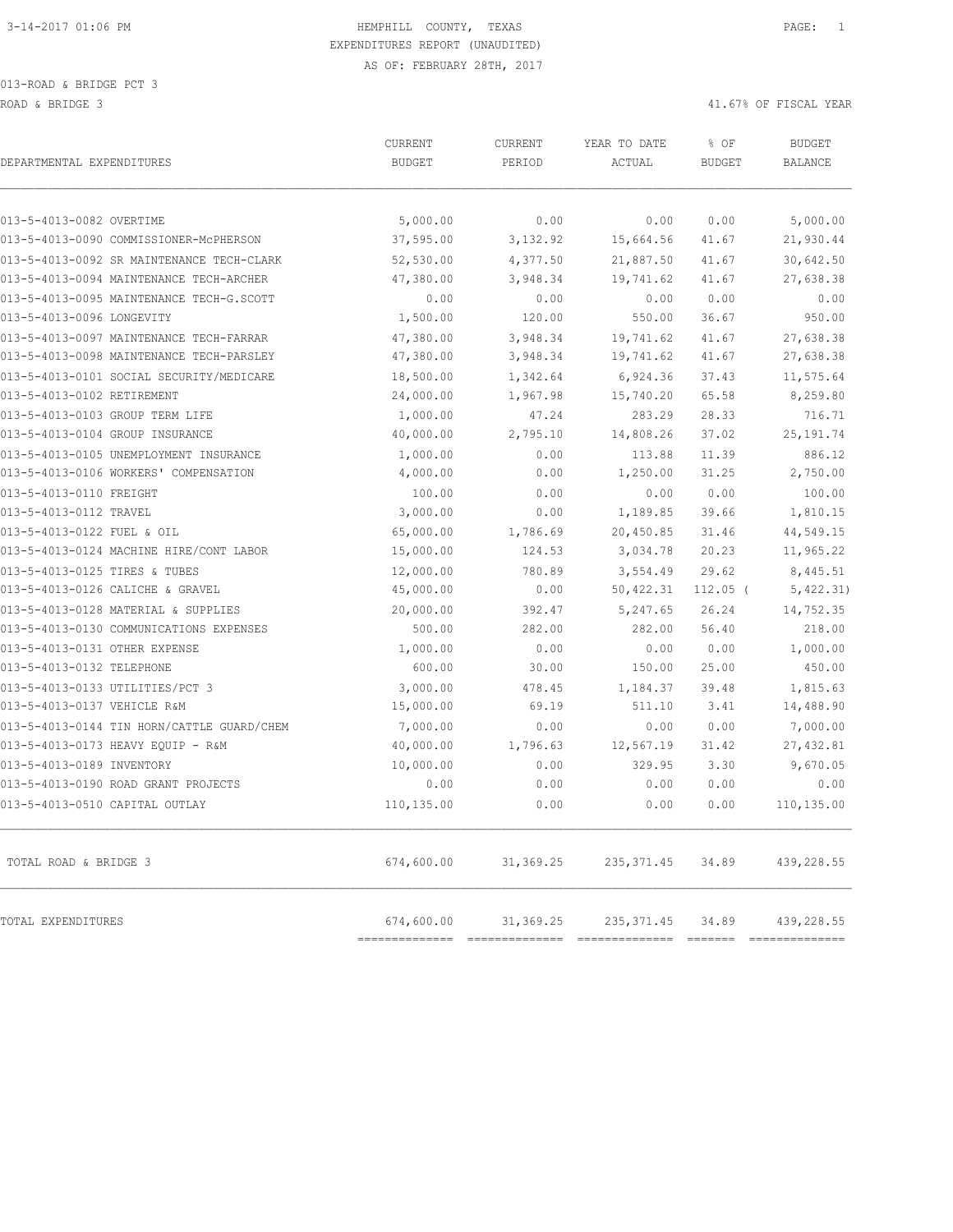ROAD & BRIDGE 4 41.67% OF FISCAL YEAR (1999) AND ROAD & ALL ASSESSED AND RESPOND TO A 41.67% OF FISCAL YEAR

| DEPARTMENTAL EXPENDITURES                      | CURRENT<br><b>BUDGET</b> | CURRENT<br>PERIOD | YEAR TO DATE<br>ACTUAL | % OF<br><b>BUDGET</b> | <b>BUDGET</b><br><b>BALANCE</b> |
|------------------------------------------------|--------------------------|-------------------|------------------------|-----------------------|---------------------------------|
| 014-5-4014-0082 PART-TIME/OVERTIME             | 5,000.00                 | 0.00              | 0.00                   | 0.00                  | 5,000.00                        |
| 014-5-4014-0090 COMMISSIONER-THOMAS            | 37,595.00                | 3,132.92          | 15,664.56              | 41.67                 | 21,930.44                       |
| 014-5-4014-0092 SR MAINTENANCE TECH-CROSGROVE  | 52,530.00                | 4,377.50          | 21,887.50              | 41.67                 | 30,642.50                       |
| 014-5-4014-0094 MAINTENANCE TECH-SCOTT         | 47,380.00                | 3,948.34          | 19,741.62              | 41.67                 | 27,638.38                       |
| 014-5-4014-0095 MAINTENANCE TECH-WRIGHT        | 47,380.00                | 3,948.34          | 19,741.62              | 41.67                 | 27,638.38                       |
| 014-5-4014-0096 LONGEVITY                      | 2,400.00                 | 210.00            | 865.00                 | 36.04                 | 1,535.00                        |
| 014-5-4014-0097 MAINTENANCE TECH-HARRISON      | 47,380.00                | 3,948.34          | 11,844.94              | 25.00                 | 35,535.06                       |
| 014-5-4014-0101 SOCIAL SECURITY/MEDICARE       | 18,500.00                | 1,418.25          | 6,651.95               | 35.96                 | 11,848.05                       |
| 014-5-4014-0102 RETIREMENT                     | 24,000.00                | 1,978.48          | 14,393.79              | 59.97                 | 9,606.21                        |
| 014-5-4014-0103 GROUP TERM LIFE                | 1,000.00                 | 47.48             | 260.35                 | 26.04                 | 739.65                          |
| 014-5-4014-0104 GROUP INSURANCE                | 32,000.00                | 2,795.10          | 13,617.23              | 42.55                 | 18,382.77                       |
| 014-5-4014-0105 UNEMPLOYMENT INSURANCE         | 1,500.00                 | 0.00              | 93.86                  | 6.26                  | 1,406.14                        |
| 014-5-4014-0106 WORKERS' COMPENSATION          | 3,500.00                 | 0.00              | 1,250.00               | 35.71                 | 2,250.00                        |
| 014-5-4014-0110 FREIGHT                        | 0.00                     | 0.00              | 0.00                   | 0.00                  | 0.00                            |
| 014-5-4014-0112 TRAVEL                         | 3,000.00                 | 0.00              | 344.75                 | 11.49                 | 2,655.25                        |
| 014-5-4014-0122 FUEL & OIL                     | 65,000.00                | 15,735.63         | 18,610.79              | 28.63                 | 46,389.21                       |
| 014-5-4014-0124 MACHINE HIRE/CONT LABOR        | 3,000.00                 | 0.00              | 925.20                 | 30.84                 | 2,074.80                        |
| 014-5-4014-0125 TIRES & TUBES                  | 10,000.00                | 139.95            | 457.90                 | 4.58                  | 9,542.10                        |
| 014-5-4014-0126 CALICHE & GRAVEL               | 45,000.00                | 0.00              | 6,091.93               | 13.54                 | 38,908.07                       |
| 014-5-4014-0128 MATERIAL & SUPPLIES            | 10,000.00                | 510.35            | 2,882.28               | 28.82                 | 7,117.72                        |
| 014-5-4014-0130 COMMUNICATIONS EXPENSES        | 1,000.00                 | 0.00              | 143.94                 | 14.39                 | 856.06                          |
| 014-5-4014-0131 OTHER EXPENSE                  | 0.00                     | 0.00              | 0.00                   | 0.00                  | 0.00                            |
| 014-5-4014-0132 TELEPHONE                      | 2,000.00                 | 30.00             | 320.95                 | 16.05                 | 1,679.05                        |
| 014-5-4014-0133 UTILITIES/PCT 4                | 8,000.00                 | 308.33            | 1,061.36               | 13.27                 | 6,938.64                        |
| 014-5-4014-0137 VEHICLE R&M                    | 4,000.00                 | 186.33            | 859.43                 | 21.49                 | 3,140.57                        |
| 014-5-4014-0144 TIN HORNS, CATTLE GUARDS, CHEM | 3,000.00                 | 0.00              | 0.00                   | 0.00                  | 3,000.00                        |
| 014-5-4014-0173 HEAVY EQUIP - R&M              | 20,000.00                | 483.29            | 7,280.37               | 36.40                 | 12,719.63                       |
| 014-5-4014-0189 INVENTORY                      | 8,000.00                 | 0.00              | 0.00                   | 0.00                  | 8,000.00                        |
| 014-5-4014-0190 ROAD GRANT PROJECTS            | 0.00                     | 0.00              | 0.00                   | 0.00                  | 0.00                            |
| 014-5-4014-0225 RENT                           | 0.00                     | 0.00              | 750.00                 | $0.00$ (              | $750.00$ )                      |
| 014-5-4014-0510 CAPITAL OUTLAY                 | 102,935.00               | 0.00              | 60,163.48              | 58.45                 | 42,771.52                       |
| TOTAL ROAD & BRIDGE 4                          | 605,100.00               | 43,198.63         | 225,904.80             | 37.33                 | 379,195.20                      |
| TOTAL EXPENDITURES                             | 605,100.00               | 43,198.63         | 225,904.80             | 37.33                 | 379,195.20                      |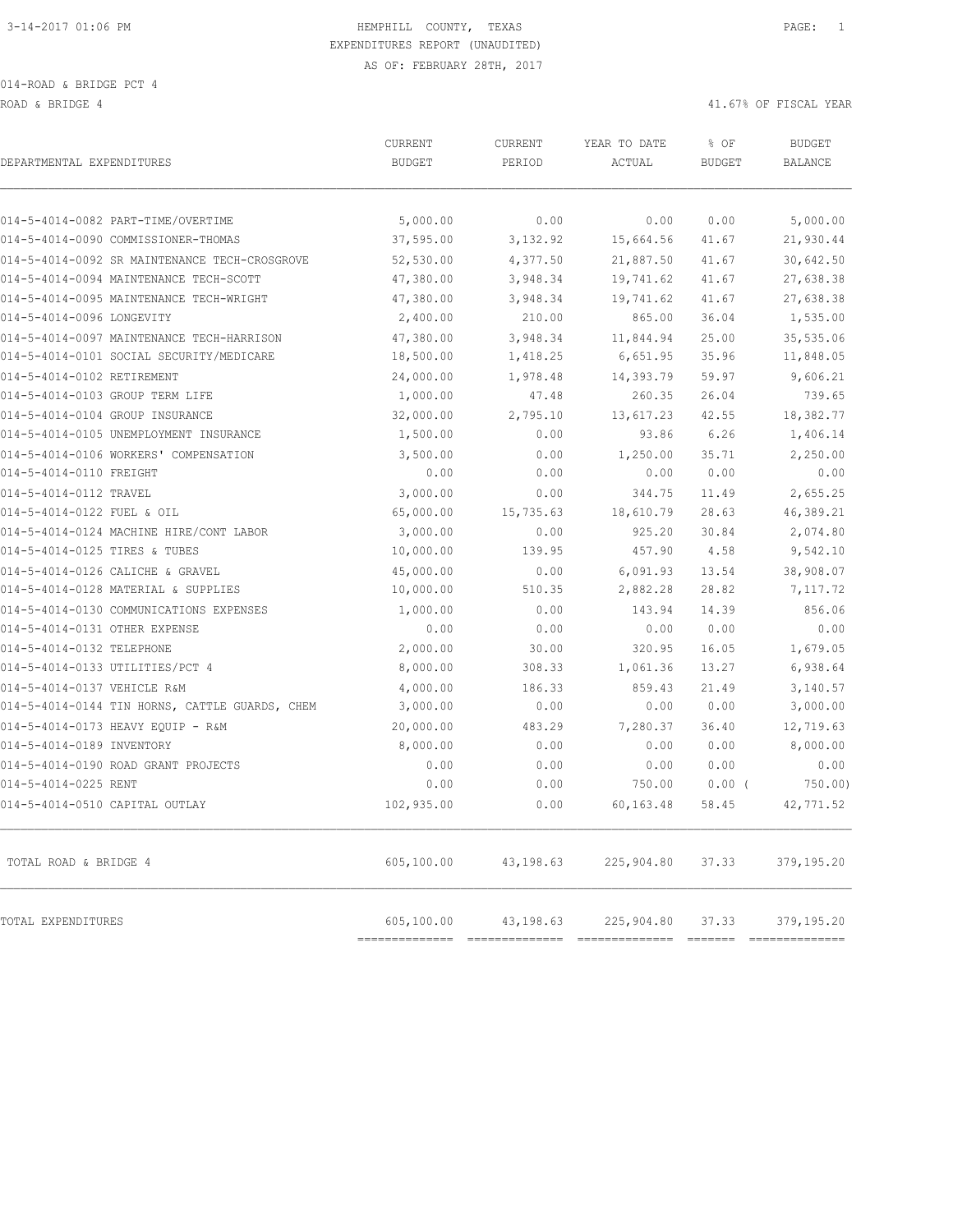#### 022-CO RECORDS PRESERVATION

CO RECORDS PRESERVATION 41.67% OF FISCAL YEAR

| DEPARTMENTAL EXPENDITURES             | CURRENT                   | CURRENT  | YEAR TO DATE | % OF   | BUDGET    |
|---------------------------------------|---------------------------|----------|--------------|--------|-----------|
|                                       | <b>BUDGET</b>             | PERIOD   | ACTUAL       | BUDGET | BALANCE   |
| 022-5-1022-0114 COUNTY RPF-EXPENSE    | 45,000.00                 | 0.00     | 0.00         | 0.00   | 45,000.00 |
| 022-5-1022-0115 CO RECORDS MANAGEMENT | 45,000.00                 | 1,260.00 | 7,068.05     | 15.71  | 37,931.95 |
| TOTAL CO RECORDS PRESERVATION         | 90,000.00                 | 1,260.00 | 7,068.05     | 7.85   | 82,931.95 |
| TOTAL EXPENDITURES                    | 90,000.00<br>____________ | 1,260.00 | 7,068.05     | 7.85   | 82,931.95 |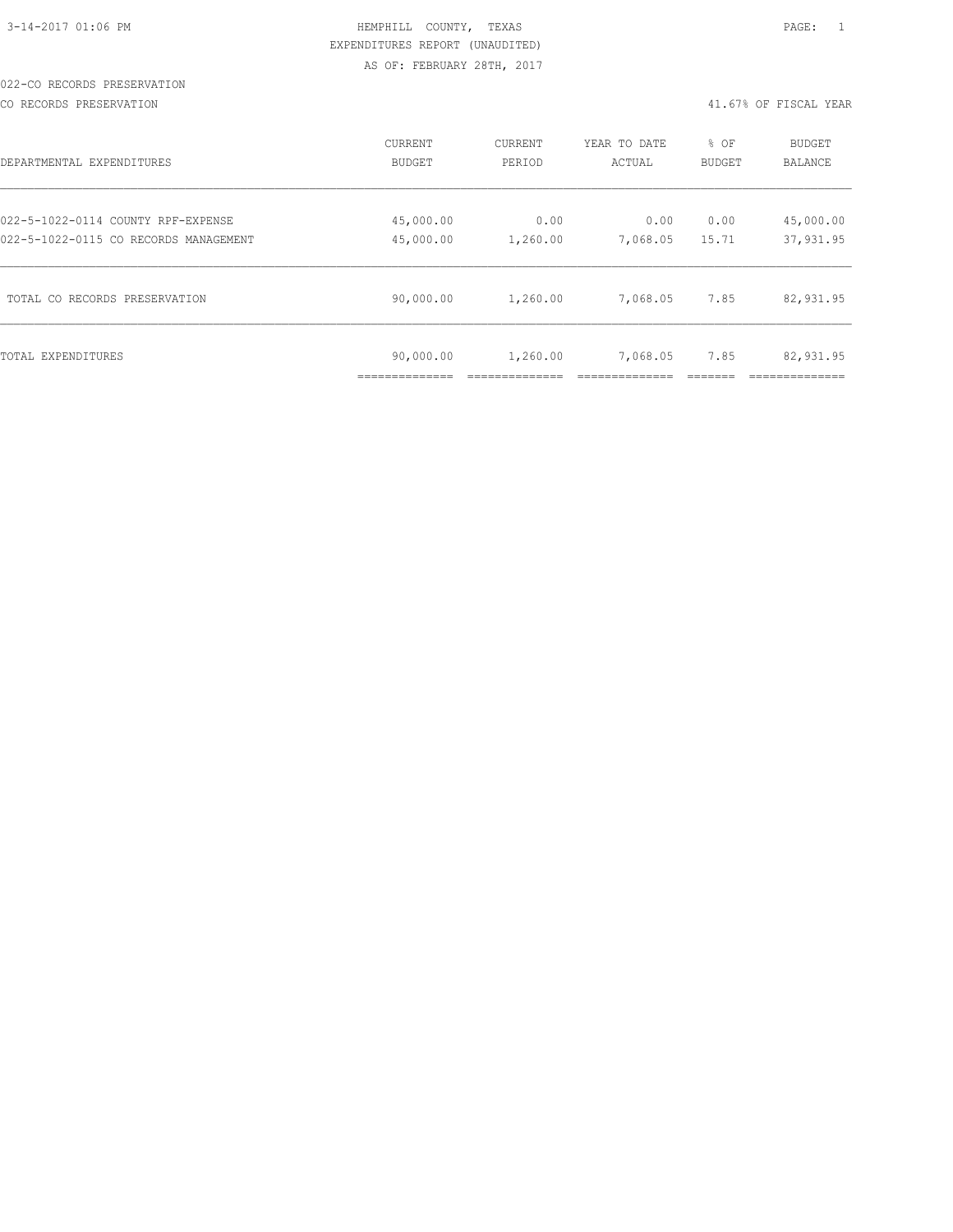| 3-14-2017 01:06 PM |  |  |
|--------------------|--|--|

## 023-CLK'S RECORDS PRESERVE

#### CLERK REC PRESERVATION 41.67% OF FISCAL YEAR

| DEPARTMENTAL EXPENDITURES                     | <b>CURRENT</b>                             | CURRENT               | YEAR TO DATE         | % OF          | <b>BUDGET</b>                            |
|-----------------------------------------------|--------------------------------------------|-----------------------|----------------------|---------------|------------------------------------------|
|                                               | <b>BUDGET</b>                              | PERIOD                | ACTUAL               | <b>BUDGET</b> | <b>BALANCE</b>                           |
| 023-5-1023-0114 CLK'S RECORD PRESERVATION EXP | 800.00                                     | 0.00                  | 0.00                 | 0.00          | 800.00                                   |
| 023-5-1023-0510 RPF-CAPITAL OUTLAY            | 0.00                                       | 0.00                  | 0.00                 | 0.00          | 0.00                                     |
| TOTAL CLERK                                   | 800.00                                     | 0.00                  | 0.00                 | 0.00          | 800.00                                   |
| TOTAL EXPENDITURES                            | 800.00<br>______________<br>______________ | 0.00<br>------------- | 0.00<br>____________ | 0.00          | 800.00<br>____________<br>______________ |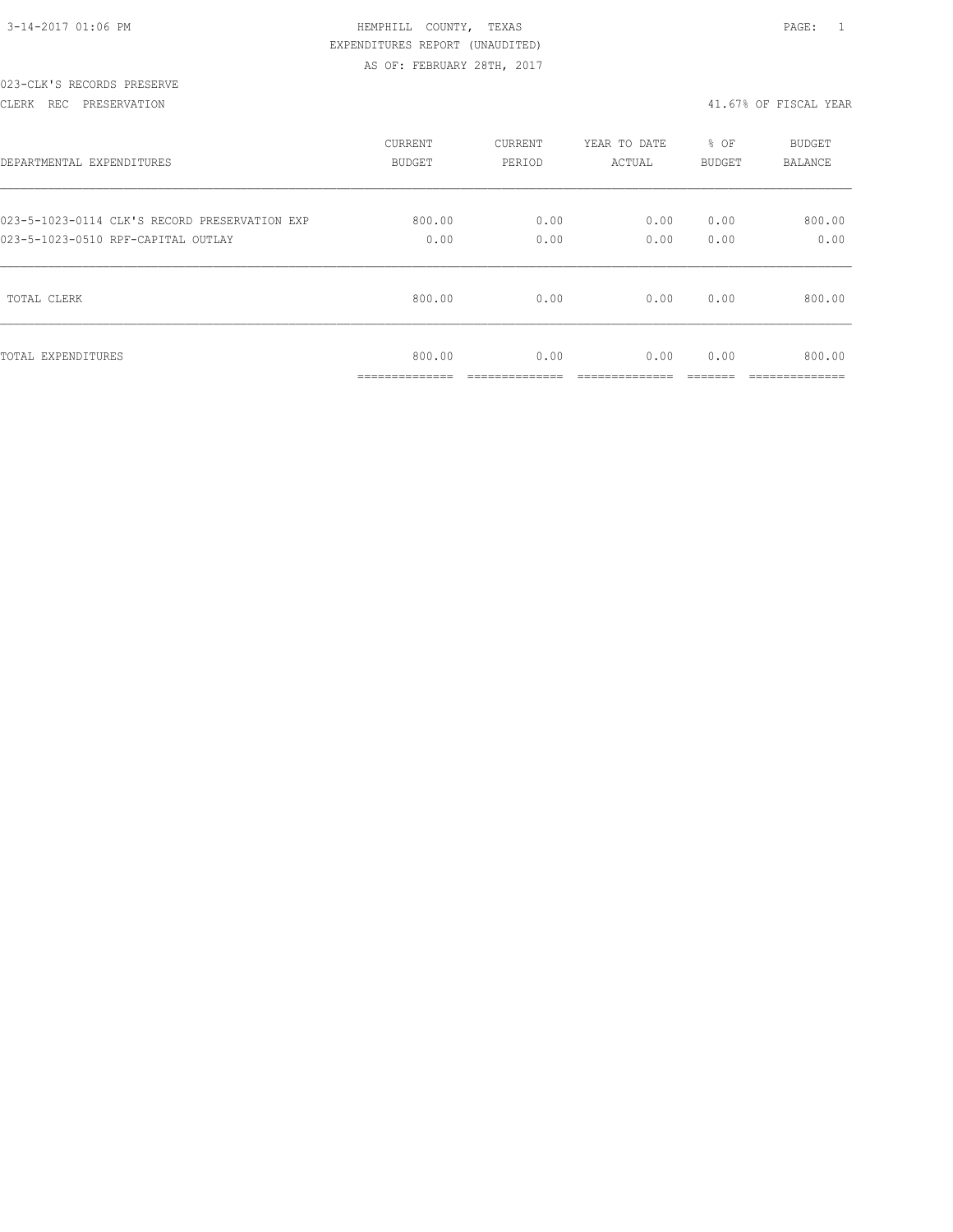#### 024-JUSTICE COURT TECH FUND JUSTICE COURT TECH 41.67% OF FISCAL YEAR

| DEPARTMENTAL EXPENDITURES     | CURRENT<br>BUDGET | CURRENT<br>PERIOD | YEAR TO DATE<br>ACTUAL | % OF<br>BUDGET | <b>BUDGET</b><br>BALANCE |
|-------------------------------|-------------------|-------------------|------------------------|----------------|--------------------------|
| 024-5-2024-0114 TECH EXPENSES | 10,500.00         | 0.00              | 3,770.20               | 35.91          | 6,729.80                 |
| TOTAL JUSTICE COURT TECH      | 10,500.00         | 0.00              | 3,770.20               | 35.91          | 6,729.80                 |
| TOTAL EXPENDITURES            | 10,500.00         | 0.00              | 3,770.20               | 35.91          | 6,729.80                 |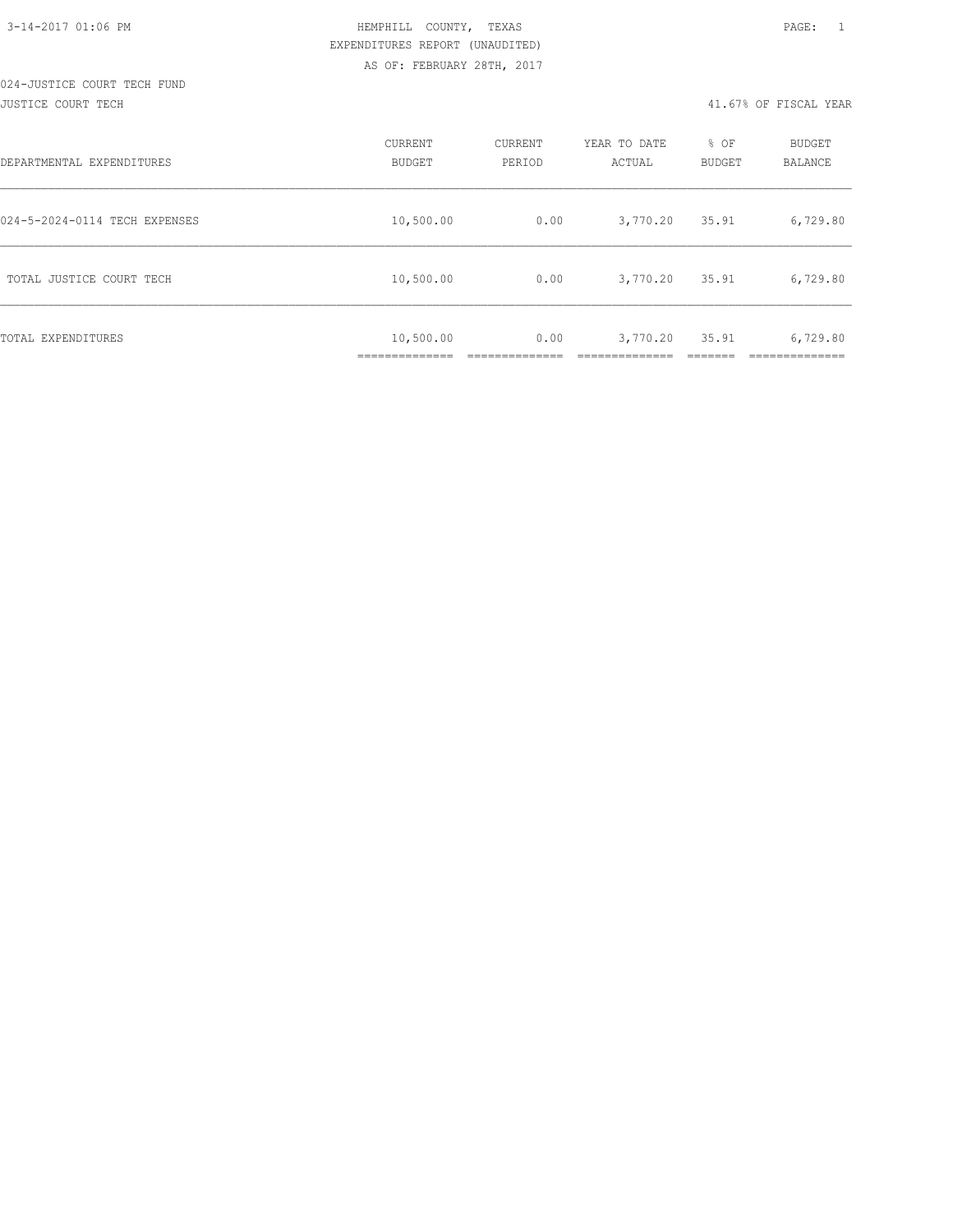# 032-CHK COLLECTION/CO ATTY

CHECK COLLECTION 41.67% OF FISCAL YEAR

| DEPARTMENTAL EXPENDITURES          | CURRENT<br><b>BUDGET</b> | CURRENT<br>PERIOD | YEAR TO DATE<br>ACTUAL | % OF<br><b>BUDGET</b> | <b>BUDGET</b><br><b>BALANCE</b> |
|------------------------------------|--------------------------|-------------------|------------------------|-----------------------|---------------------------------|
| 032-5-2032-0109 OTHER MISC. EXP    | 5,150.00                 | 0.00              | 1,388.04               | 26.95                 | 3,761.96                        |
| 032-5-2032-0128 SUPPLIES           | 0.00                     | 0.00              | 58.90                  | 0.00(                 | 58.90)                          |
| 032-5-2032-0168 LAW LIBRARY- BOOKS | 0.00                     | 0.00              | 0.00                   | 0.00                  | 0.00                            |
| 032-5-2032-0510 CAPITAL OUTLAY     | 12,000.00                | 0.00              | 0.00                   | 0.00                  | 12,000.00                       |
| TOTAL CHECK COLLECTION             | 17,150.00                | 0.00              | 1,446.94               | 8.44                  | 15,703.06                       |
| TOTAL EXPENDITURES                 | 17,150.00                | 0.00              | 1,446.94               | 8.44                  | 15,703.06                       |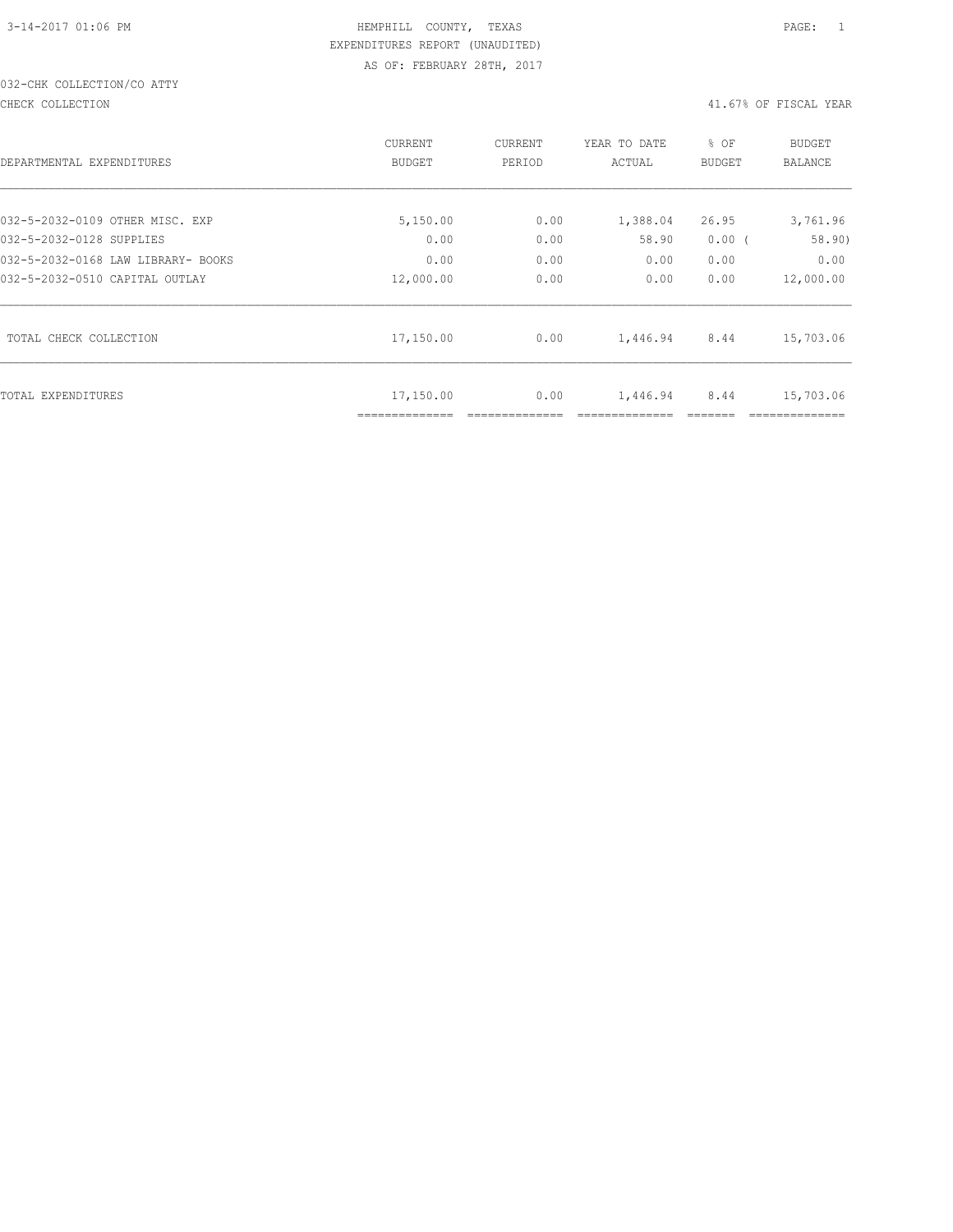| 3-14-2017 01:06 PM |  |  |
|--------------------|--|--|

## ANNUAL LEOSE/LAW 41.67% OF FISCAL YEAR

| DEPARTMENTAL EXPENDITURES            | CURRENT<br><b>BUDGET</b> | CURRENT<br>PERIOD | YEAR TO DATE<br>ACTUAL | % OF<br>BUDGET | BUDGET<br>BALANCE |
|--------------------------------------|--------------------------|-------------------|------------------------|----------------|-------------------|
| 036-5-3036-0112 CONTINUING EDUCATION | 8,000.00                 | 0.00              | 0.00                   | 0.00           | 8,000.00          |
| TOTAL ANNUAL LEOSE/LAW               | 8,000.00                 | 0.00              | 0.00                   | 0.00           | 8,000.00          |
| TOTAL EXPENDITURES                   | 8,000.00<br>____________ | 0.00              | 0.00                   | 0.00           | 8,000.00          |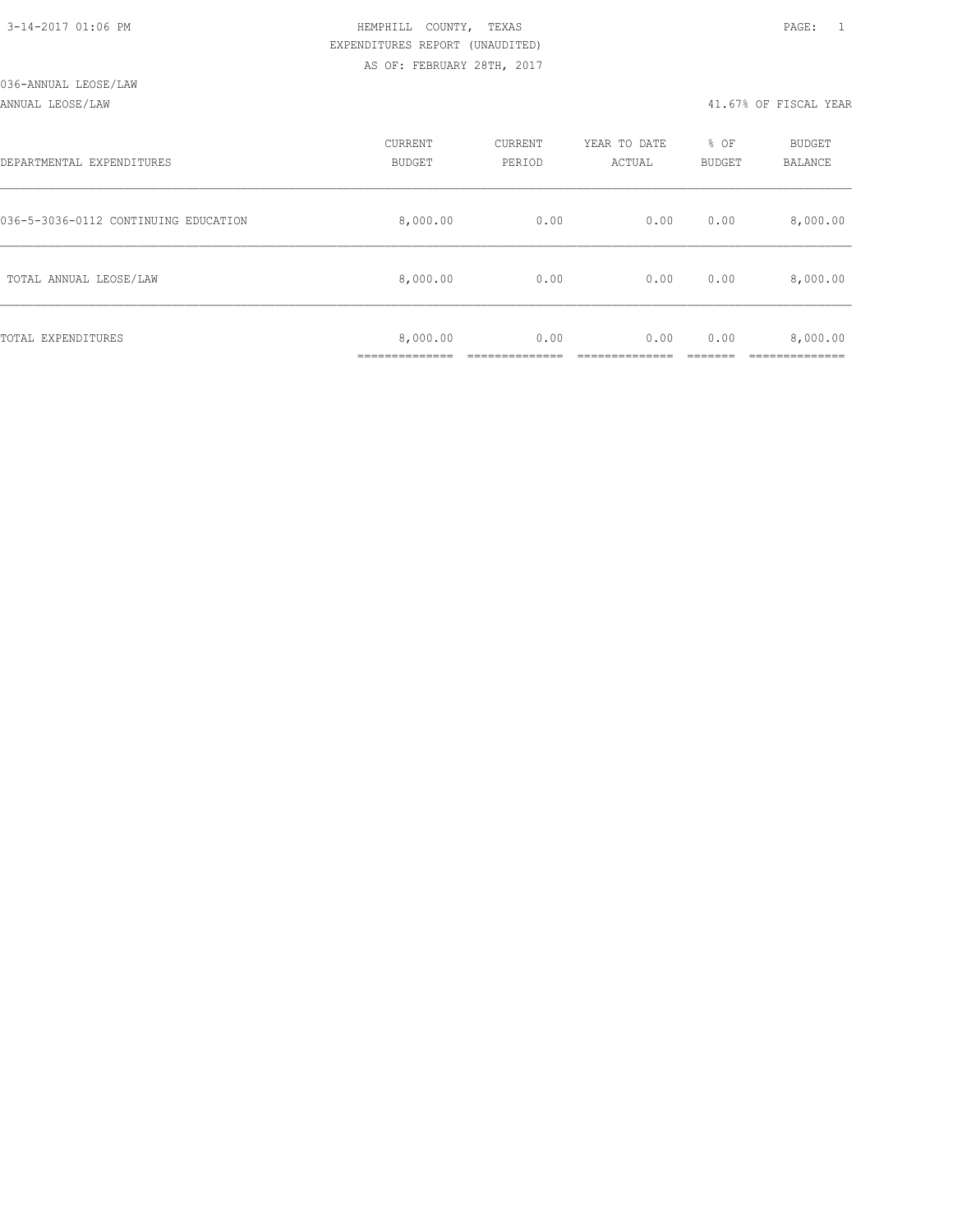SCAAP 41.67% OF FISCAL YEAR

| DEPARTMENTAL EXPENDITURES              | CURRENT<br>BUDGET | CURRENT<br>PERIOD | YEAR TO DATE<br>ACTUAL | % OF<br>BUDGET | <b>BUDGET</b><br>BALANCE |
|----------------------------------------|-------------------|-------------------|------------------------|----------------|--------------------------|
| 046-5-3046-0124 CONTRACT LABOR/JBI     | 16,000.00         | 0.00              | 1,617.88               | 10.11          | 14,382.12                |
| 046-5-3046-0183 REPAIRS & IMPROVEMENTS | 35,000.00         | 0.00              | 0.00                   | 0.00           | 35,000.00                |
| 046-5-3046-0185 OTHER APPROVED EXP     | 20,000.00         | 0.00              | 0.00                   | 0.00           | 20,000.00                |
| TOTAL SCAAP                            | 71,000.00         | 0.00              | 1,617.88               | 2.28           | 69,382.12                |
| TOTAL EXPENDITURES                     | 71,000.00         | 0.00              | 1,617.88               | 2.28           | 69,382.12                |